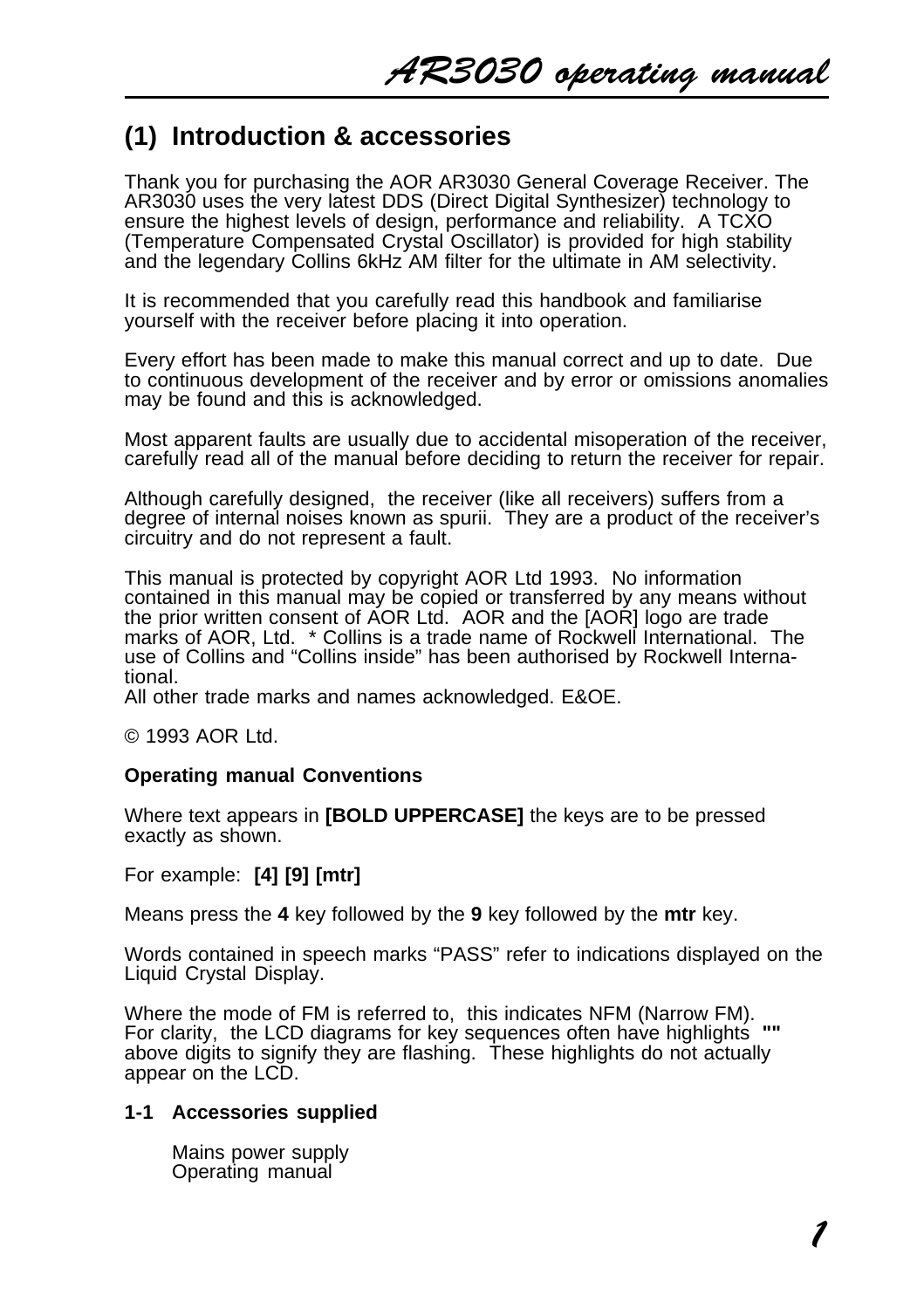# **(2) Table of contents**

| 1                                                                                                                                                                                                                                                                                                      | Introduction                                                                                                                                                                                                                                                                                                                                                                                                                                                                                                                                                                                                                                                                                                                                                                                                                                                                              | 1                                                                                                                                                                                                                    |
|--------------------------------------------------------------------------------------------------------------------------------------------------------------------------------------------------------------------------------------------------------------------------------------------------------|-------------------------------------------------------------------------------------------------------------------------------------------------------------------------------------------------------------------------------------------------------------------------------------------------------------------------------------------------------------------------------------------------------------------------------------------------------------------------------------------------------------------------------------------------------------------------------------------------------------------------------------------------------------------------------------------------------------------------------------------------------------------------------------------------------------------------------------------------------------------------------------------|----------------------------------------------------------------------------------------------------------------------------------------------------------------------------------------------------------------------|
| 1-1                                                                                                                                                                                                                                                                                                    | Accessories supplied                                                                                                                                                                                                                                                                                                                                                                                                                                                                                                                                                                                                                                                                                                                                                                                                                                                                      | 1                                                                                                                                                                                                                    |
| 2                                                                                                                                                                                                                                                                                                      | Table of contents                                                                                                                                                                                                                                                                                                                                                                                                                                                                                                                                                                                                                                                                                                                                                                                                                                                                         | 2                                                                                                                                                                                                                    |
| 3                                                                                                                                                                                                                                                                                                      | Major features                                                                                                                                                                                                                                                                                                                                                                                                                                                                                                                                                                                                                                                                                                                                                                                                                                                                            | 4                                                                                                                                                                                                                    |
| 4                                                                                                                                                                                                                                                                                                      | <b>Precautions</b>                                                                                                                                                                                                                                                                                                                                                                                                                                                                                                                                                                                                                                                                                                                                                                                                                                                                        | 8                                                                                                                                                                                                                    |
| 4-1                                                                                                                                                                                                                                                                                                    | Location                                                                                                                                                                                                                                                                                                                                                                                                                                                                                                                                                                                                                                                                                                                                                                                                                                                                                  | 8                                                                                                                                                                                                                    |
| 4-2                                                                                                                                                                                                                                                                                                    | Looking after your receiver                                                                                                                                                                                                                                                                                                                                                                                                                                                                                                                                                                                                                                                                                                                                                                                                                                                               | 8                                                                                                                                                                                                                    |
| 4-3                                                                                                                                                                                                                                                                                                    | Power requirements                                                                                                                                                                                                                                                                                                                                                                                                                                                                                                                                                                                                                                                                                                                                                                                                                                                                        | 8                                                                                                                                                                                                                    |
| 4-4                                                                                                                                                                                                                                                                                                    | Aerial (antenna) connection                                                                                                                                                                                                                                                                                                                                                                                                                                                                                                                                                                                                                                                                                                                                                                                                                                                               | 9                                                                                                                                                                                                                    |
| 5<br>5-1<br>5-2<br>5-3<br>$5 - 4$<br>$5 - 5$<br>5-6<br>5-7<br>5-8<br>5-9<br>$5 - 10$<br>5-11<br>5-12<br>5-13<br>5-14<br>$5 - 15$<br>5-16<br>5-17<br>$5 - 18$<br>$5 - 19$<br>5-20<br>$5 - 21$<br>$5-22$<br>5-23<br>$5 - 24$<br>$5 - 25$<br>5-26<br>5-27<br>5-28<br>5-29<br>5-30<br>5-31<br>5-32<br>5-33 | <b>Controls and functions</b><br>Front panel<br>On/Off power switch<br>Headphone socket<br>Mode keys and indicators<br>Liquid Crystal Display (LCD)<br>VFO key<br>SCAN key<br>MEMO key<br>BW - Bandwidth key<br>TONE key<br>PASS key<br>AGC - Automatic Gain Control key<br>ATT - Attenuator key<br>M.in - Memory input key<br>Numeric keypad 0 - 9<br>[.] decimal and separator key<br>[MHz] MHz key<br>[kHz] kHz key<br>[mtr] metre key<br>ENT/BS - Enter and Backspace key<br>Volume control<br>BFO pitch control<br>SQL - Squelch control<br>RF gain control<br>Rotary tuning control<br>S-meter - (signal strength meter)<br>Loudspeaker (internal)<br>Rear panel<br>EX power - external power connection<br>AUX socket<br>SP - Speaker output socket<br>FAX - FAX audio output socket<br>RS232C - Computer control port<br>GND - Ground connection<br>Wire ANT - (aerial) connector | 10<br>11<br>10<br>12<br>12<br>12<br>12<br>13<br>13<br>13<br>14<br>14<br>14<br>15<br>15<br>15<br>15<br>16<br>16<br>16<br>16<br>17<br>17<br>17<br>18<br>18<br>18<br>18<br>19<br>20<br>20<br>20<br>21<br>21<br>21<br>21 |
| 5-34                                                                                                                                                                                                                                                                                                   | ANT selection - Selection switch                                                                                                                                                                                                                                                                                                                                                                                                                                                                                                                                                                                                                                                                                                                                                                                                                                                          | 22                                                                                                                                                                                                                   |
| 5-35                                                                                                                                                                                                                                                                                                   | WHIP ANT / 50 OHM / LW-HF ANT socket                                                                                                                                                                                                                                                                                                                                                                                                                                                                                                                                                                                                                                                                                                                                                                                                                                                      | 22                                                                                                                                                                                                                   |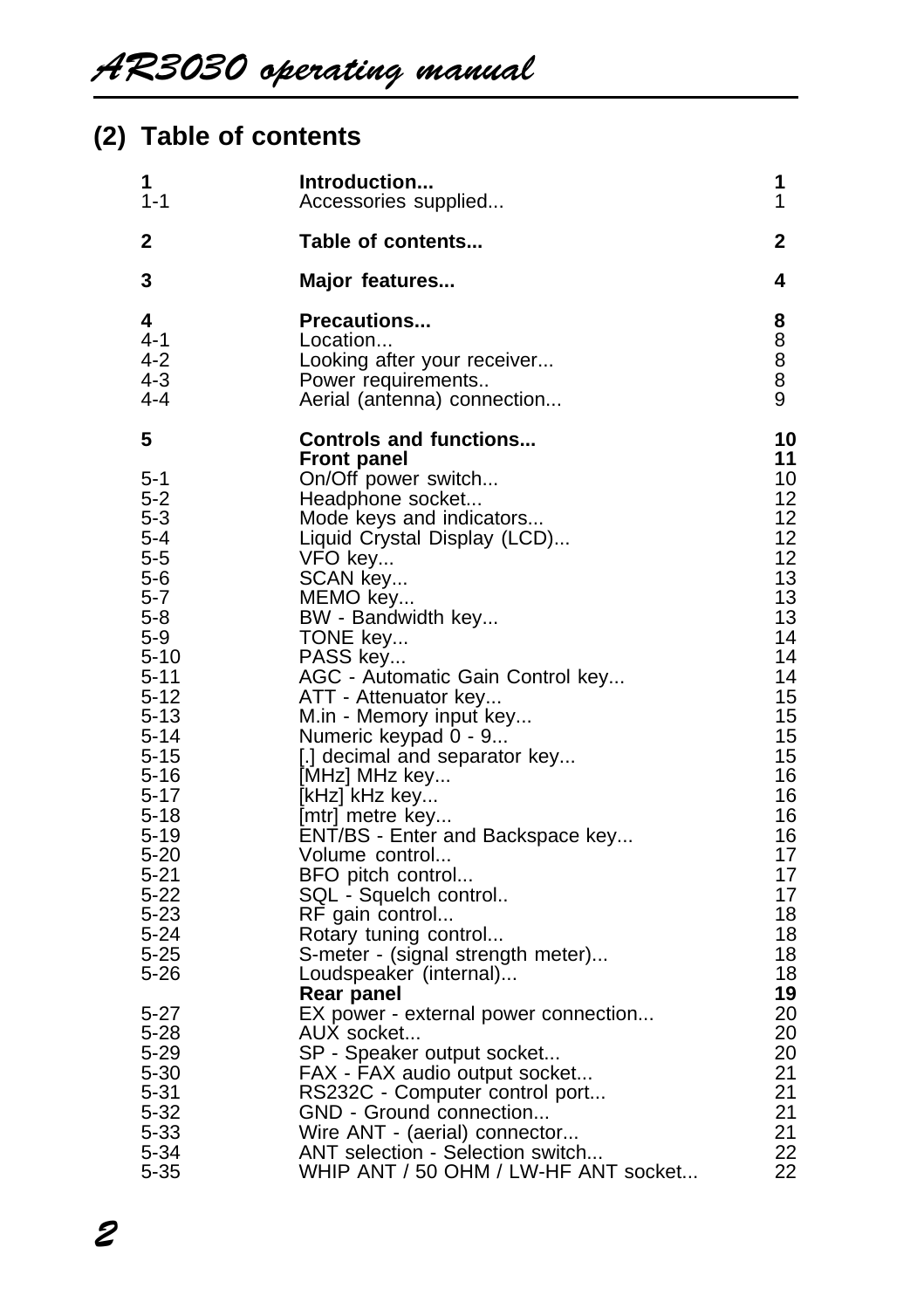| 5-36<br>$5 - 37$<br>$5 - 38$                                                                                                                                                                               | VHF ANT - VHF socket<br>LIGHT switch<br>BATT compartment                                                                                                                                                                                                                                                                                                                                                                                                                                                                                                                                                          | 22<br>22<br>22                                                                                                             |
|------------------------------------------------------------------------------------------------------------------------------------------------------------------------------------------------------------|-------------------------------------------------------------------------------------------------------------------------------------------------------------------------------------------------------------------------------------------------------------------------------------------------------------------------------------------------------------------------------------------------------------------------------------------------------------------------------------------------------------------------------------------------------------------------------------------------------------------|----------------------------------------------------------------------------------------------------------------------------|
| 6<br>$6 - 1$<br>$6 - 2$<br>$6 - 3$<br>6-4<br>6-5<br>$6-6$<br>$6 - 7$<br>$6 - 8$<br>$6 - 9$<br>$6 - 10$<br>6-11<br>$6 - 12$<br>6-13<br>6-14<br>6-15<br>6-16<br>$6 - 17$<br>$6 - 18$<br>$6 - 19$<br>$6 - 20$ | Basic manual operation on the receiver<br>Tuning the receiver using the rotary control<br>Changing receive mode<br>Changing VFO A/B<br>Tone - Audio tailoring<br>Bandwidth and filters<br>AGC - Automatic Gain Control<br>ATT - Attenuator operation<br>RF gain control<br>Squelch control<br>BFO pitch control<br>VFO and keypad lock<br>Entering a frequency via the keypad<br>Memory mode<br>Memory write<br>Deleting memory contents<br>Memory channel scan<br>Program memory channel scan<br>Pass channel operation<br>Pause time programming in scan mode<br>Delay time programming in scan mode (VHF only) | 23<br>24<br>24<br>26<br>27<br>27<br>28<br>28<br>29<br>29<br>29<br>30<br>31<br>32<br>33<br>34<br>36<br>37<br>38<br>38<br>39 |
| 7<br>$7 - 1$<br>7-2<br>7-3<br>7-4<br>$7 - 5$<br>7-6<br>$7 - 7$<br>7-8<br>$7 - 9$                                                                                                                           | Computer control (RS232C)<br>Connection<br>Communication parameters<br>Start up and end<br>Command transmission in terminal mode<br>Monitoring the contents of received serial data<br>FORMAT 1 - Contents of the received signal<br>FORMAT 2 - Reading the receiver's signal strength<br>FORMAT 3 - Transmitting the memory contents<br>Change the receive modes or Make new entries                                                                                                                                                                                                                             | 40<br>40<br>41<br>41<br>41<br>42<br>42<br>43<br>43<br>43                                                                   |
| 8                                                                                                                                                                                                          | Optional accessories                                                                                                                                                                                                                                                                                                                                                                                                                                                                                                                                                                                              | 45                                                                                                                         |
| 9                                                                                                                                                                                                          | Trouble shooting - (microprocessor reset)                                                                                                                                                                                                                                                                                                                                                                                                                                                                                                                                                                         | 46                                                                                                                         |
| 10                                                                                                                                                                                                         | Aerials (antennas) and earth systems                                                                                                                                                                                                                                                                                                                                                                                                                                                                                                                                                                              | 47                                                                                                                         |
| 11                                                                                                                                                                                                         | Propagation - shortwave bands                                                                                                                                                                                                                                                                                                                                                                                                                                                                                                                                                                                     | 51                                                                                                                         |
| 12                                                                                                                                                                                                         | Specification                                                                                                                                                                                                                                                                                                                                                                                                                                                                                                                                                                                                     | 54                                                                                                                         |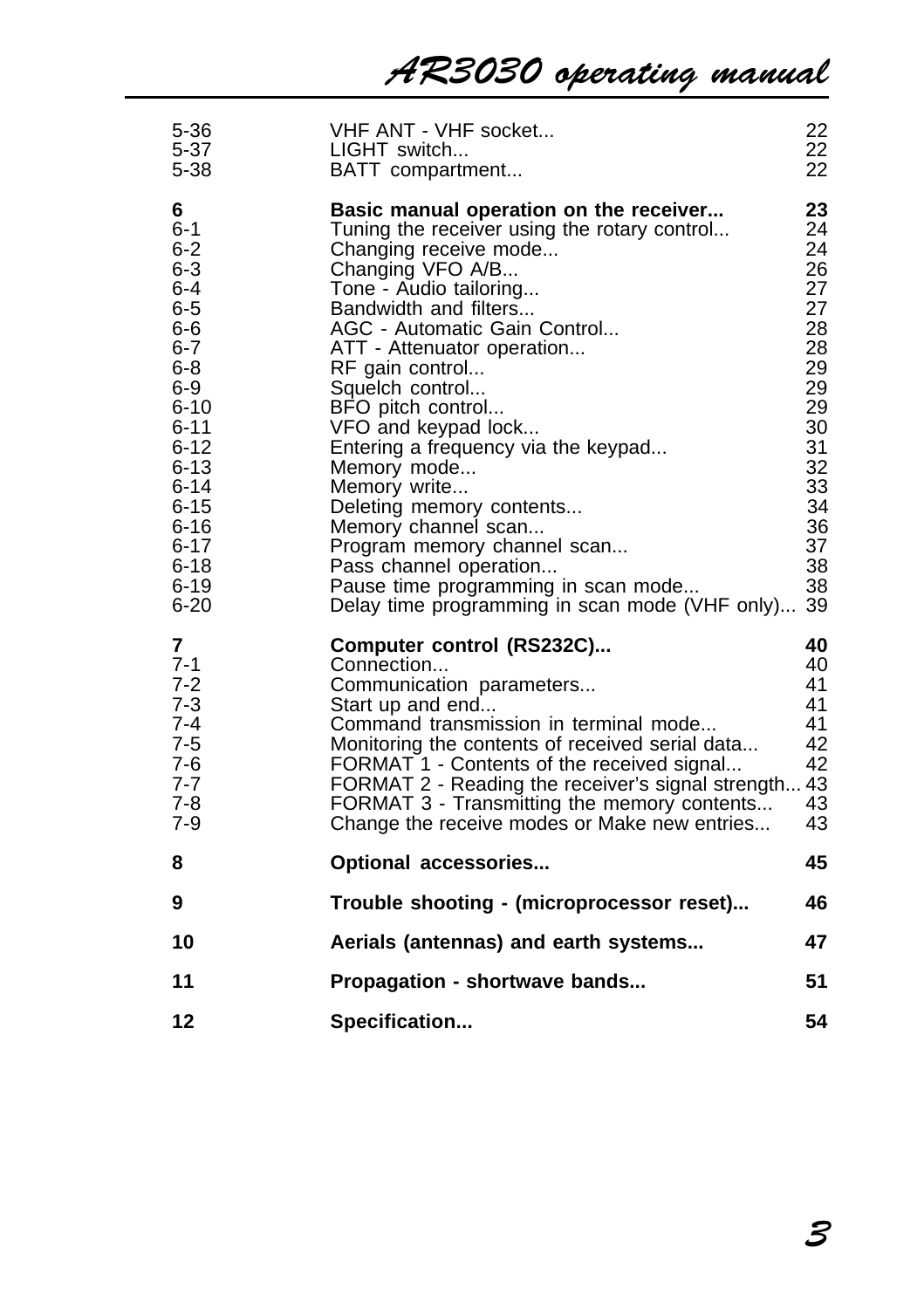# **(3) Major features**

### **General**

The **AR3030** offers the very latest technology through use of its' DDS (Direct Digital Synthesizer). The legendary Collins 6kHz AM filter is fitted as standard to provide the highest levels of AM selectivity. High stability is accomplished by the standard fitting of a TCXO (Temperature Compensated Crystal Oscillator).

As the model name would suggest, the tunable coverage is 30kHz - 30 MHz (with 29.999995 MHz being the actual upper limit of tuning) using silky-smooth 5Hz steps. The AR3030 offers all mode operation as standard: AM, S.AM (double side band synchronous), USB, LSB, CW, FAX & FM. All necessary information relating to frequency, filter setting etc is presented via a highly visible switchable backlit custom LCD. Mode selection is displayed via a series of LEDs.

Although 5Hz tuning steps are available in all modes coupled to true automatic carrier insertion in USB, LSB, FAX & CW, a separate BFO control is selectable in USB, LSB, FAX & CW to provide even greater flexibility producing a manual form of pass band tuning.

While in any receive mode it is possible to increase the tuning steps from five Hz (display resolution 10Hz) to hundreds of Hz and kHz by pressing the kHz key while in VFO mode. Selection of MHz tuning may also be accomplished in VFO mode by pressing the MHz key. The position of the underscore character "\_" indicates selected tuning rate.

A smooth action rotary tuning control with a finger-tip-hollow is provided to ensure a high level of operating pleasure, convenience and versatility.

Frequencies may be entered directly via the numeric keypad, great versatility is provided by careful attention to firmware programming. Frequencies may be entered as kHz i.e. [6] [0] [9] [0] [kHz], MHz i.e. [6] [.] [0] [9] [0] [MHz] or the "band" may be selected i.e. [4] [9] [mtr] returns to the last frequency used on that band, probably no other receiver offers such convenience. All broadcast bands are recognised as well as region 1,2 & 3 Amateur bands... i.e. 80, 75, 49m etc.

Twin VFOs retain all necessary information such as frequency, mode, I.F. bandwidth, audio filter, attenuator setting and tuning step size and BFO status On/Off. 100 memories also hold the full range of settings making transfer to and from memory straight forward and very convenient.

#### **Optional VHF converters**

Two optional VHF converters are planned:

| AM | 108,00000 MHz to 139,99999 MHz |  |  |
|----|--------------------------------|--|--|
|    |                                |  |  |

FM 140.00000 MHz to 169.99999 MHz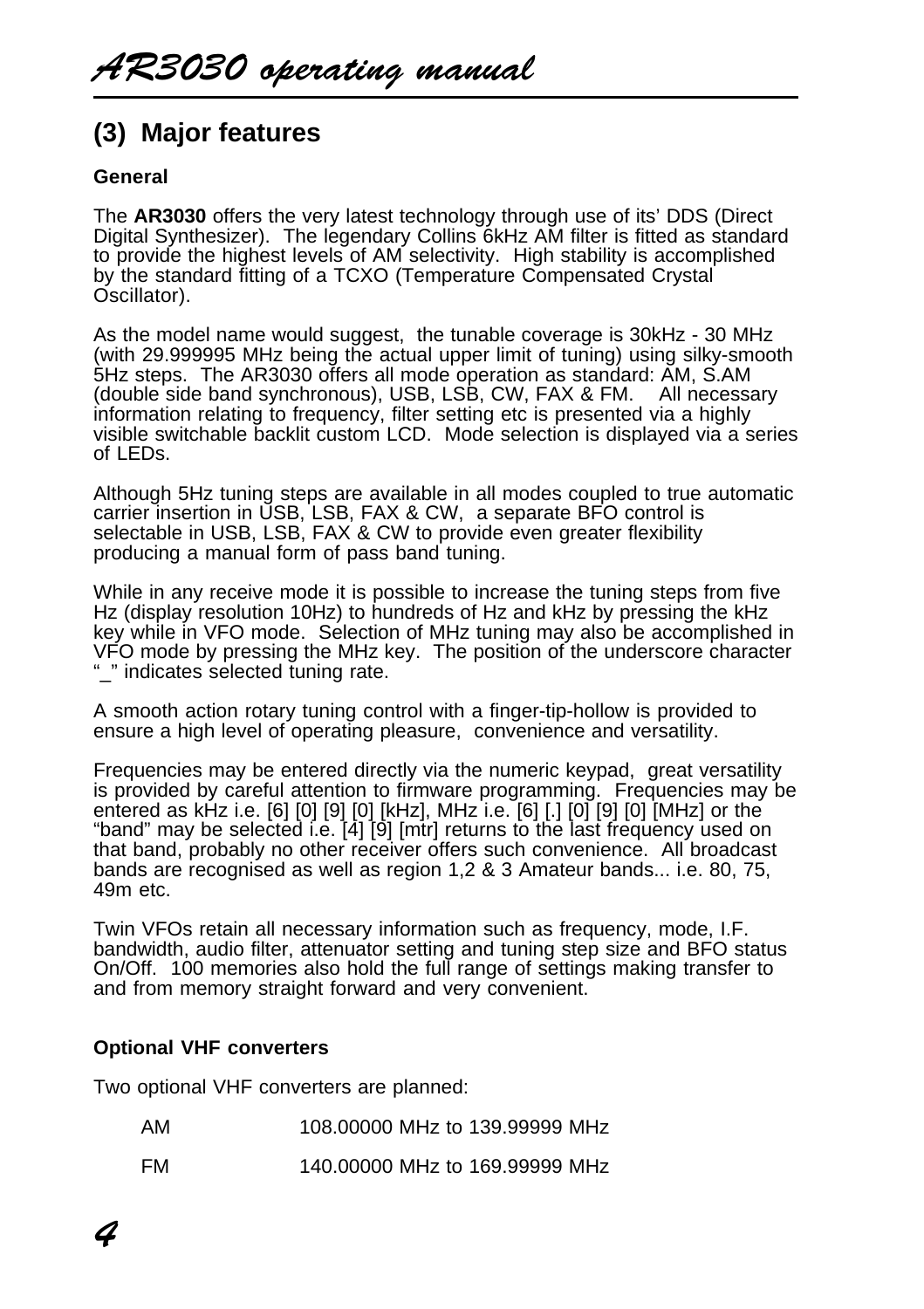One converter may be internally fitted to further extend the receive coverage of the receiver. A separate 50 OHM BNC aerial socket is fitted to the rear case of the AR3030 in order to simplify connection to a dedicated VHF aerial.

#### **SSB (Single Side-Band) - who uses it?**

SSB is a general term given to two additional modes of operation USB for upper-side-band and LSB for lower-side-band. Generally speaking, SSB is used by long range services such as oceanic airband, ship to shore and Amateur band to increase the operational coverage of the radio transceivers.

Most point-to-point services use USB including Amateur band. By convention, Radio Amateurs use LSB below 10MHz.

True carrier insertion is used for USB, LSB and CW with a separate SSB highly selective filter being used for these modes. A BFO control (which operates in CW, USB, LSB & FAX modes) has also been provided so that the CW note may be optimised to suit individual preferences and to form a simple manual form of passband tuning, particularly helpful on a crowded frequency.

The inclusion of SSB on the AR3030 adds a new dimension to the listening potential of the receiver when compared to AM broadcast-only shortwave receivers.

#### **All Mode**

As well as SSB, the AR3030 can receive all other popular modes: AM (Amplitude Modulation) used mainly by broadcast stations and some other services (such as VHF commercial airband with the optional VHF converter fitted). Synchronous AM (double side band) used to combat fading on the shortwave bands. NFM (Narrow band Frequency Modulation) little used on the shortwave bands but found on the UK CB radio and 10m Amateur Bands.

#### **Bandwidth and filters**

The AR3030 is fitted with several standard IF bandwidths including a cascade 8kHz/-6dB ceramic filter (CFU455G2) for AM/SSB/FAX/CW plus two audio bandwidths:

#### **AM/S.AM**

6kHz/-3dB in the normal position using the legendary Collins eight resonator mechanical filter (526 8636 010) and a 2.4kHz/-6dB Murata ceramic filter (CFJ455K6) in the narrow position. Should the narrow CW optional PCB position not be used, it is possible to fit an additional wider filter for AM such as Collins 8.5kHz/-3dB 526 8561 020. Due to the I.F. cascade filter, the widest possible filter is 8.5kHz.

#### **USB/LSB/FAX**

2.4kHz Murata ceramic filter (CFJ455K6). An optional 2.5kHz/-3dB Collins eight resonator mechanical filter (526 8635 010) of higher specification may be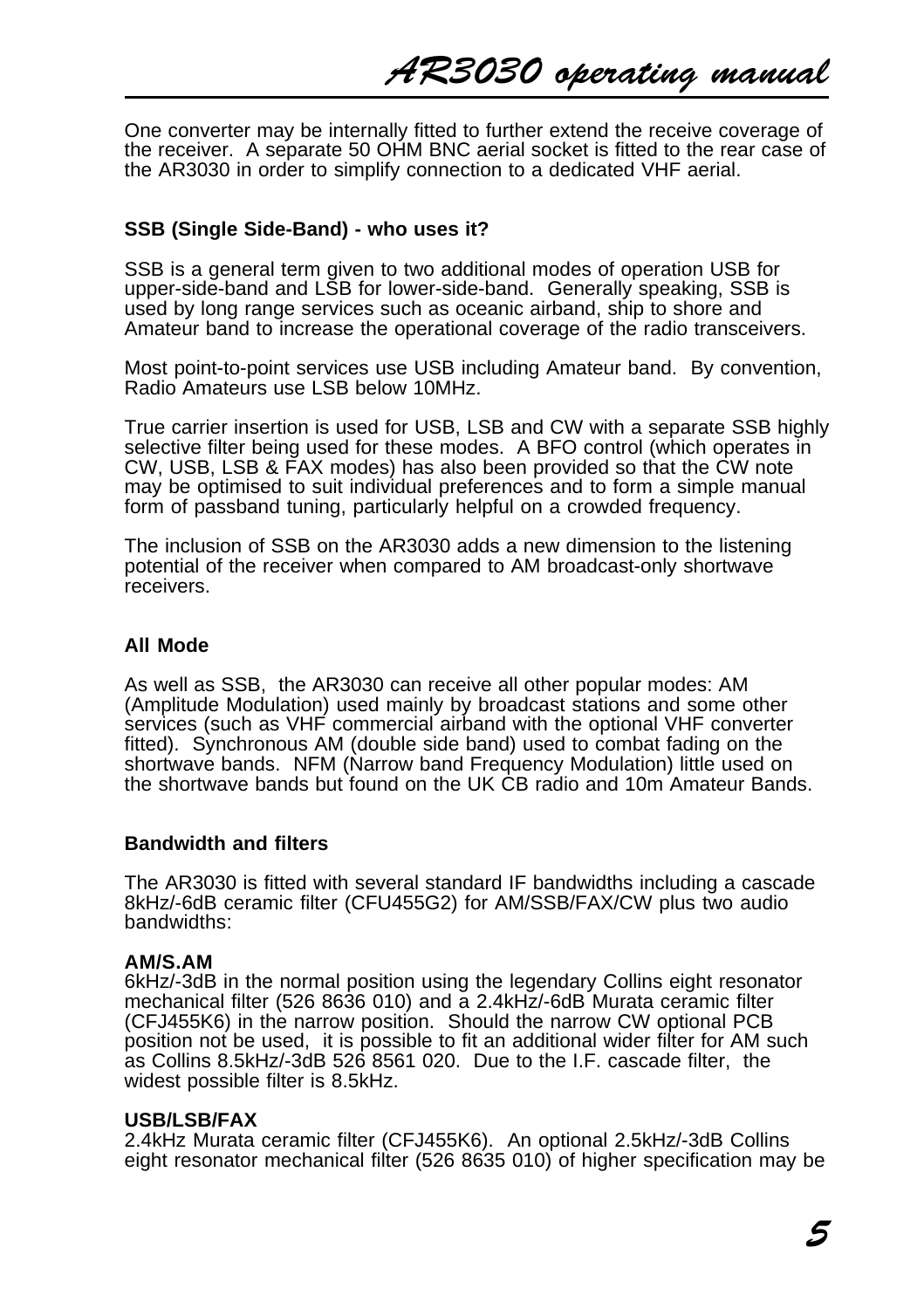optionally fitted (workshop fitting) to replace the 2.4kHz filter. Should the narrow CW optional PCB position not be used, it is possible to fit the optional Collins 2.5kHz filter as an addition which will be selected in the narrow position.

#### **CW**

2.4kHz Murata ceramic filter in the Normal position. An optional 500Hz/-3dB Collins seven resonator mechanical filter (526 8634 010) may be optionally fitted (workshop fitting)in the Narrow position.

#### **FM**

15kHz Murata ceramic filter (CFU455E2) fixed. Selection of Normal/Narrow is disabled.

#### **Attenuator, whip amplifier and aerial input & AGC**

The AR3030 does not contain RF amplification prior to the band-pass filters, all gain is applied in the more selective IF stages. This ensures the highest immunity to intermodulation effects often caused by the high number of strong signals encountered on the shortwave bands.

There are two aerial inputs. The first is of the standard BNC type allowing straight forward connection to almost any low impedance shortwave dipole or multiband aerial system. The second is a "jaw" designed for a high impedance long wire. An earth connection is also provided on the rear panel.

A rear panel three position slide switch selects the 50 OHM BNC connector or high impedance wire input. The third position applies a preamplifier and impedance matching network to the BNC aerial socket which may be used in conjunction with a telescopic whip aerial to enable a fair level of operation away from a long wire aerial or more elaborate system.

An aerial attenuator system allows selection of 0db, 10dB or 20dB from the front panel. RF gain is also available via a front panel rotary control, this is especially useful in providing optimum audio quality for SSB operation. AGC attack / decay may also be selected from the front panel either fast or slow but cannot be switched off.

#### **Memories & SCAN**

There are 100 memory channels which can store frequency, mode, AGC, attenuator, bandwidth, AF filter (tone), BFO and lockout status. The memories may be used to store shortwave or VHF frequencies if the VHF converter option has been fitted.

Program scan allows only a selected block of channels to be scanned while lockout permits certain channels to be skipped. Pause and delay scan add to flexibility.

Data may be easily entered into memory and back to VFO where it may be tuned.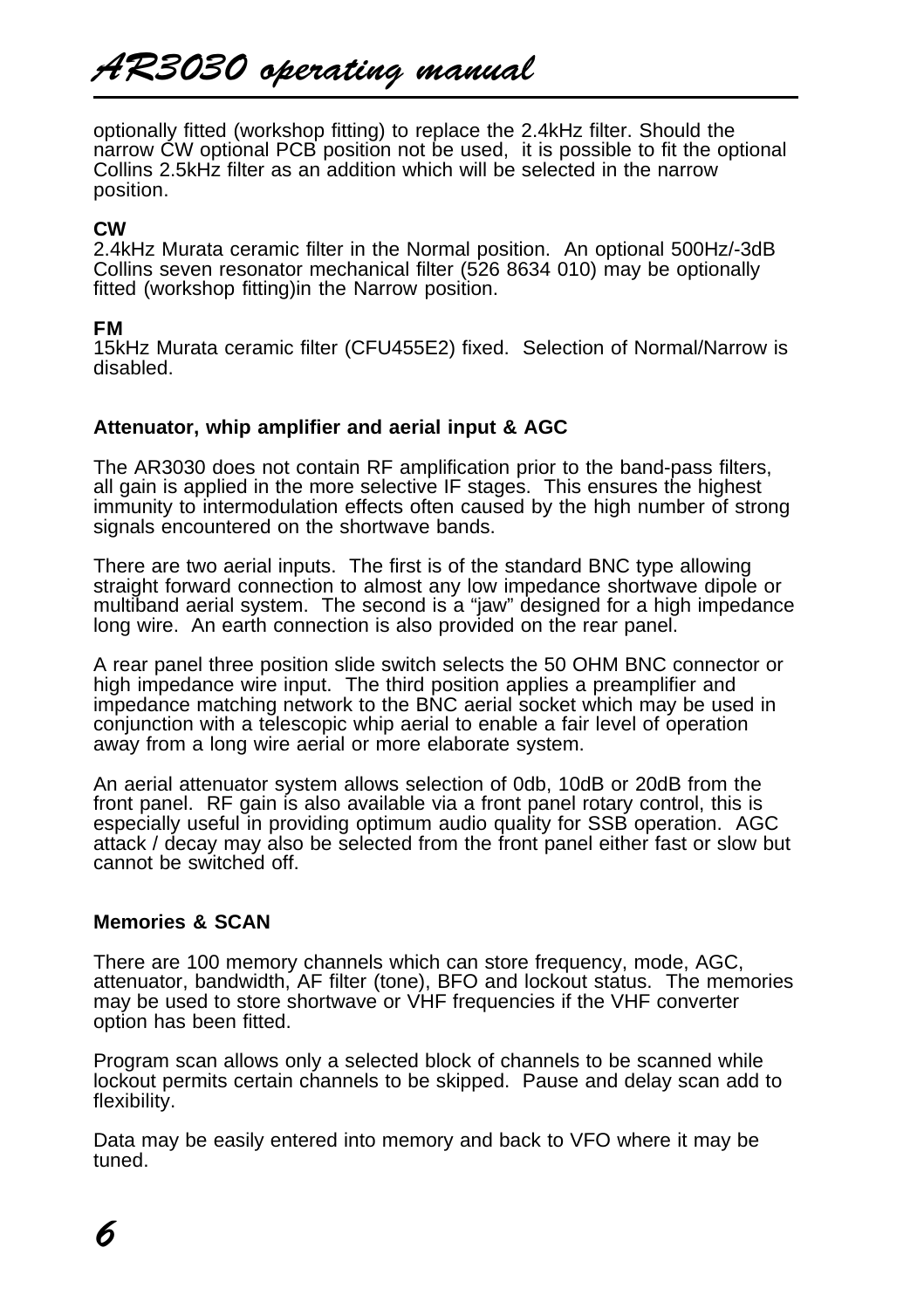There is a massive EEPROM store for all memory channels and VFO data so that no memory backup battery is required. The memories may be overwritten time and time again.

#### **RS232 computer port**

A 9 pin D type socket is fitted to the rear case, this will permitcontrol of many receiver facilities via a computer.

#### **Loudspeaker and audio output**

The AR3030 has a built-in 66mm 3 WATT loudspeaker. A 3.5mm jack socket is located on the rear panel of the receiver for external speaker connection. Connection to this socket automatically cancels audio from the internal speaker.

Audio output is also available through a quarter inch headphone jack plug located on the front panel of the receiver. Use of this headphone socket automatically cancels output from both the internal and external loudspeaker if used.

A low level audio output suitable for tape recording is available through via the AUX socket located on the rear panel. Switching to control a tape motor is also available via the AUX socket. A second constant level slightly higher output is available via a second rear panel 3.5mm socket suitable for connection to a facsimile decoder.

AGC and IF outputs are also available via an 8 pin DIN socket located on the rear panel.

#### **Versatility & power connection**

The AR3030 can meet a number of requirements to satisfy Broadcast, Amateur band, Airband or Marine enthusiasts, Professional off air monitoring and of course casual listening too. The World's shortwave and Amateur bands can be monitored, even the longer range Oceanic Airband and ship to shore.

The receiver is designed to operate from either an external DC supply (such as that provided) of a nominal 13.8V DC or from internally fitted batteries (8 x AA dry cells which may not have been provided). Although rechargeable batteries may be used with the receiver, they must be externally recharged.

#### **The receiver must never be connected directly to the mains supply.**

# **(4) Precautions**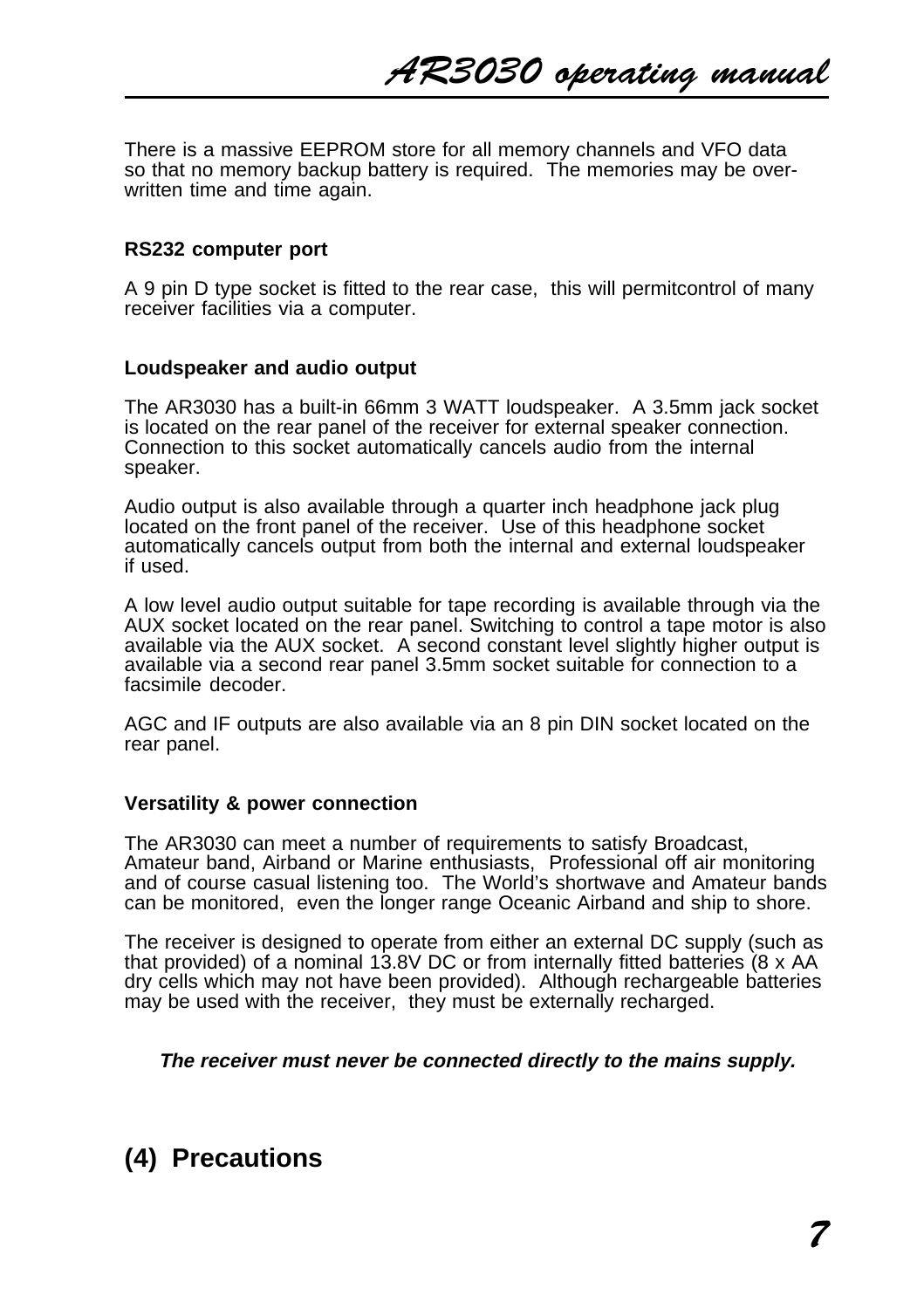#### **4-1 Location**

Do not use or leave the receiver in direct sunlight. It is best to avoid locations where excessive heat, humidity, dust and vibration are expected. Always treat the receiver with care.

Take care to avoid spillage or leakage of liquids into the receiver and AC power supply. Special care should be taken to avoid liquid entering via the power jack. Always remove batteries if the receiver is not going to be used for a while.

Avoid static discharge from wire aerials, earth to a central heating radiator or similar in order to discharge the wire before connection to the AR3030. Always **disconnect and earth** an aerial system if an electrical storm is expected.

Avoid connecting / disconnecting the power connection or batteries with the set switched on. Avoid a rapid switch On/Off sequence. If switched off, leave at least ten seconds before switching on again. Ensure the mains plug connections are tight and DC connections such as cigar lighters secure.

Avoid strong RF fields from near by transmitters. If in doubt, disconnect the AR3030 from the aerial and switch the set off.

#### **4-2 Looking after your receiver**

Always keep the receiver free from dust and water. Use a soft dry cloth to gently wipe the set clean. Never use chemicals such as benzine or thinners which will damage certain parts.

#### **4-3 Power requirements**

The AR3030 is designed for operation from an external DC supply of 11 - 16V DC at approximately 0.7A minimum or from internal fitted dry batteries.

Always use the mains power supply provided, or from a regulated DC power supply of 13.8V @ 0.7A or more using the optional DC3000 connecting lead. Always switch the receiver off when connecting or disconnecting the receiver.

Note: The DC input socket uses a special type of connector. This plug/socket is of a moulded type and pre-wired, **positive** is the **RED** wire. The chassis of the receiver is **negative ground**.

The UK power supply has two cables attached. One is terminated in the appropriate power jack plug to fit the DC input socket of the AR3030. The second has two bared wires ready for connection to a standard 3-pin mains plug. A 3 Ampere fuse should be used in the plug and the cable is colour coded as follows:

| Brown: | Live    |
|--------|---------|
| Blue:  | Neutral |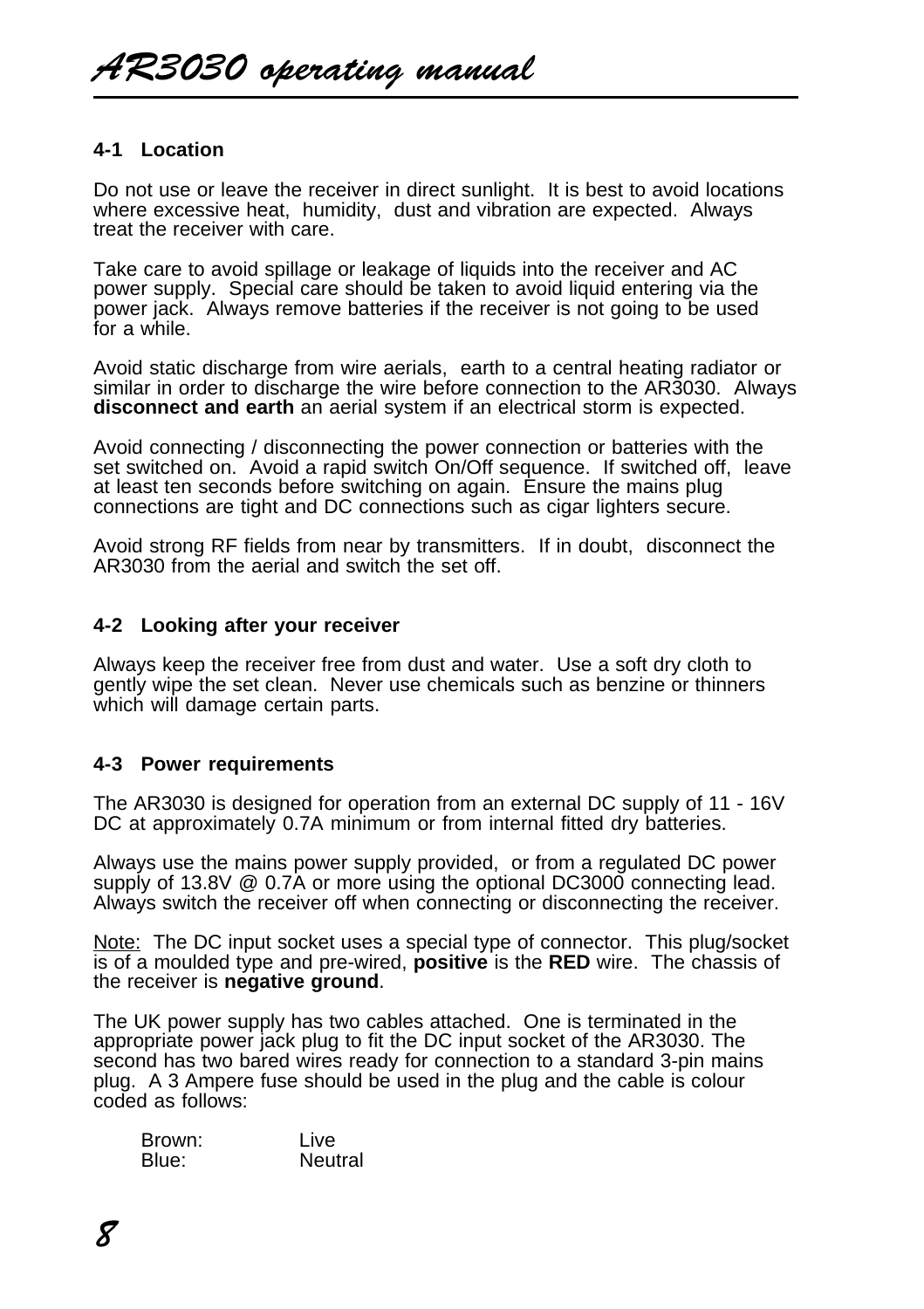The AR3030 power supply has no connection to the EARTH pin of the mains plug. However a separate earth point is provided on the rear panel of the AR3030 for connection to a water pipe, central heating system radiator or external earth rod. If fitting a separate external earth rod, consider the implications carefully is your mains supply uses Protective Multiple Earth (PME) system. If in doubt consult an expert electrician. Never earth to a gas pipe!

Always disconnect the power supply from the AC mains supply when not in use.

Always remove dry batteries when exhausted or if the AR3030 is not going to be used for a while. This will avoid leakage which could seriously damage the receiver.

Access to the battery compartment is via a removable sub-panel on the rear panel. Always switch the receiver off when inserting or removing batteries. If fitting batteries always select a quality brand, 8 x AA size 1.2 or 1.5V cells are required.

#### **4-4 Aerial (antenna) connection**

The low impedance aerial input is of a high quality BNC type as preferred by commercial users rather than the cheaper SO239 type. Adaptors are readily available to convert from a BNC to almost any other plug or socket as required allowing straight forward connection to almost any shortwave aerial.

The second input is a "jaw" designed for a high impedance long wire. An earth connection is also provided on the rear panel.

A rear panel three position slide switch selects the 50 OHM BNC connector or high impedance wire input. The third position applies a preamplifier and impedance matching network to the BNC aerial socket which may be used in conjunction with a telescopic whip aerial to enable a level of operation away from a long wire aerial or more elaborate system.

The AR3030 does not contain RF amplification prior to the band-pass filters, all gain is applied in the more selective IF stages. This ensures the highest immunity to intermodulation effects often caused by the high number of strong signals encountered on the shortwave bands.

An aerial attenuator system allows selection of 0db, 10dB or 20dB from the front panel. RF gain is also available via a front panel rotary control, this is especially useful in providing optimum audio quality for SSB operation. AGC attack / decay may also be selected from the front panel either fast or slow but cannot be switched off.

#### **Aerial Tuning Units (ATU)**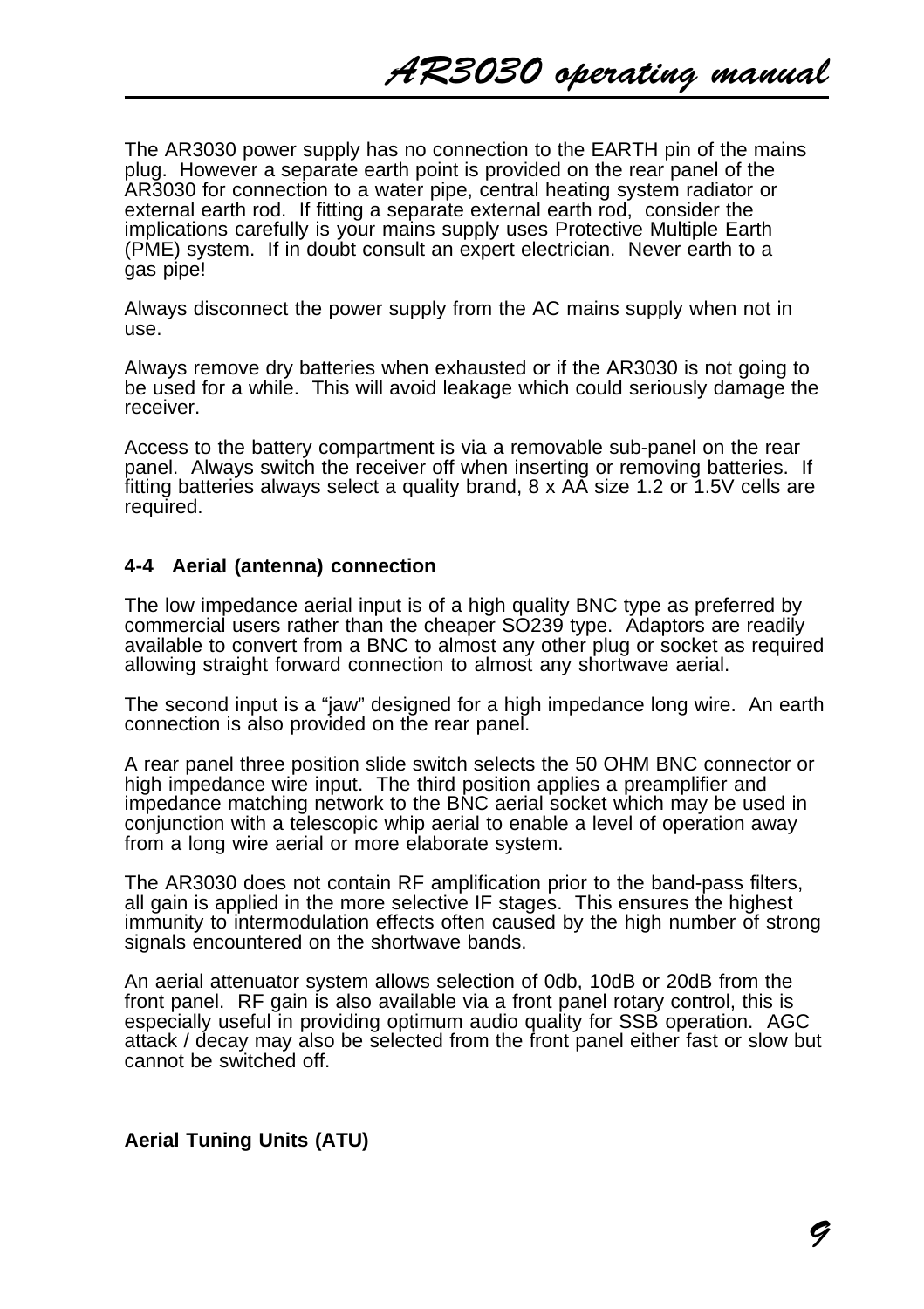An ATU can improve the selectivity of any shortwave receiver when connected to long wire aerial other than a short wire of a few metres. This valuable extra selectivity is created provided by the ATU rejecting out of band signals enabling the receiver to "single out" one band of frequencies while rejecting potentially strong unwanted transmissions.

An ATU is usually constructed in a small box with about two or three controls on the front panel. One disadvantage however is the need to constantly retune the ATU when changing frequency. An ATU of this type has no active circuitry so is known as a passive device.

### **Active desk-top loop aerials**

Usually designed for the shortwave bands (such as the AOR LA320. Loop aerials have the advantage of small size when compared to long wire aerials and being within easy reach of the operator it can be rotated to provide directivity. The circuitry offers a small level of gain with the advantage of selectivity similar to an ATU.

\* For further information please refer to section 10 of this manual regarding aerial and earth systems.

# **(5) Controls and functions**

The AR3030 receiver is housed in a strong metal cabinet. Controls for operation are located on the top and front of the cabinet with connections to the rear.

# **Front panel**

# **5-1 On/Off power switch**

This square shaped black plastic button switches the set O/Off when running from an external power supply or internal batteries.

To switch the set On, connect a suitable power source and depress the switch, it will latch in.

To switch the receiver Off press the switch a second time, the switch will latch out.

# **5-2 Headphone socket**

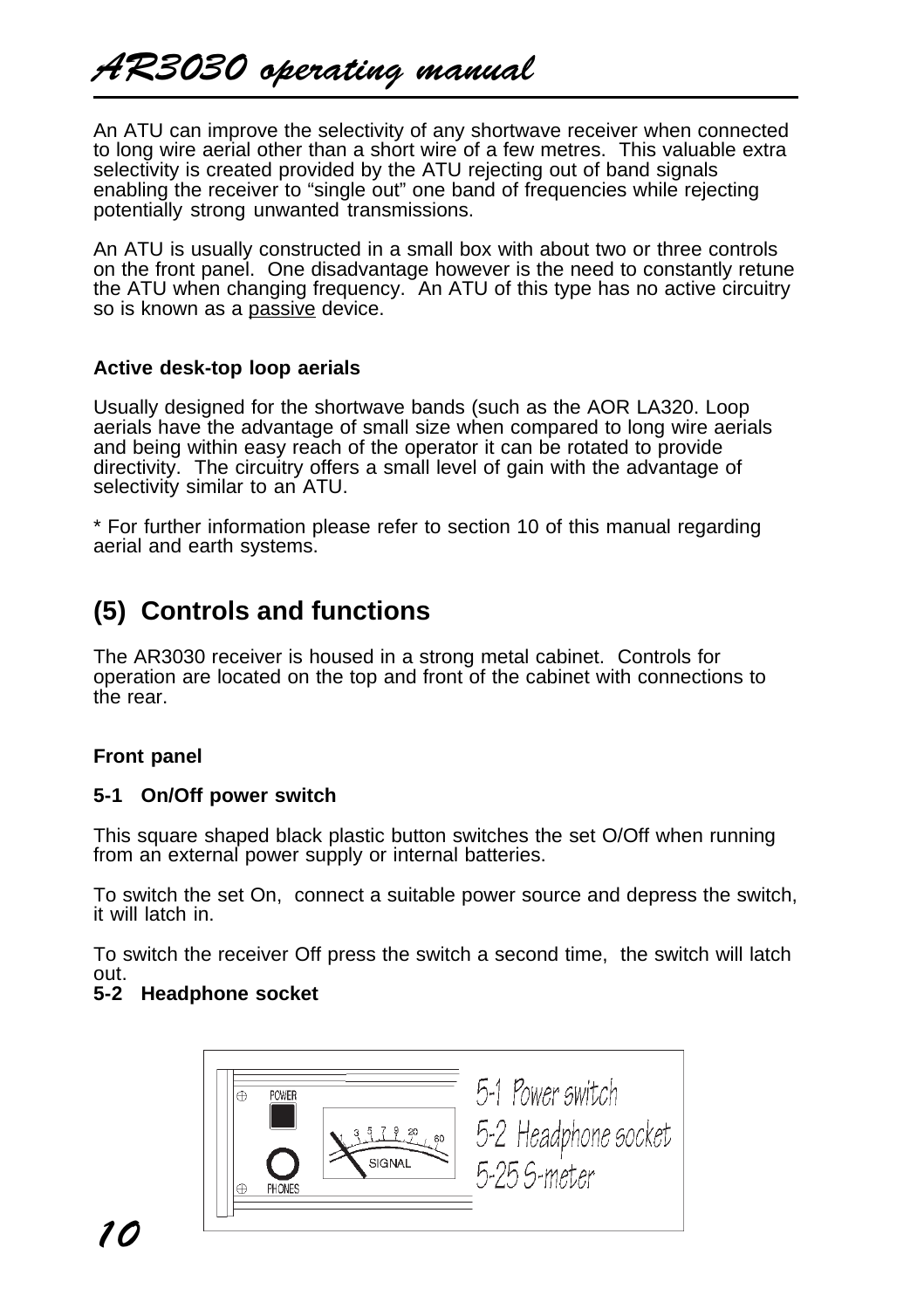AR3030 operating manual

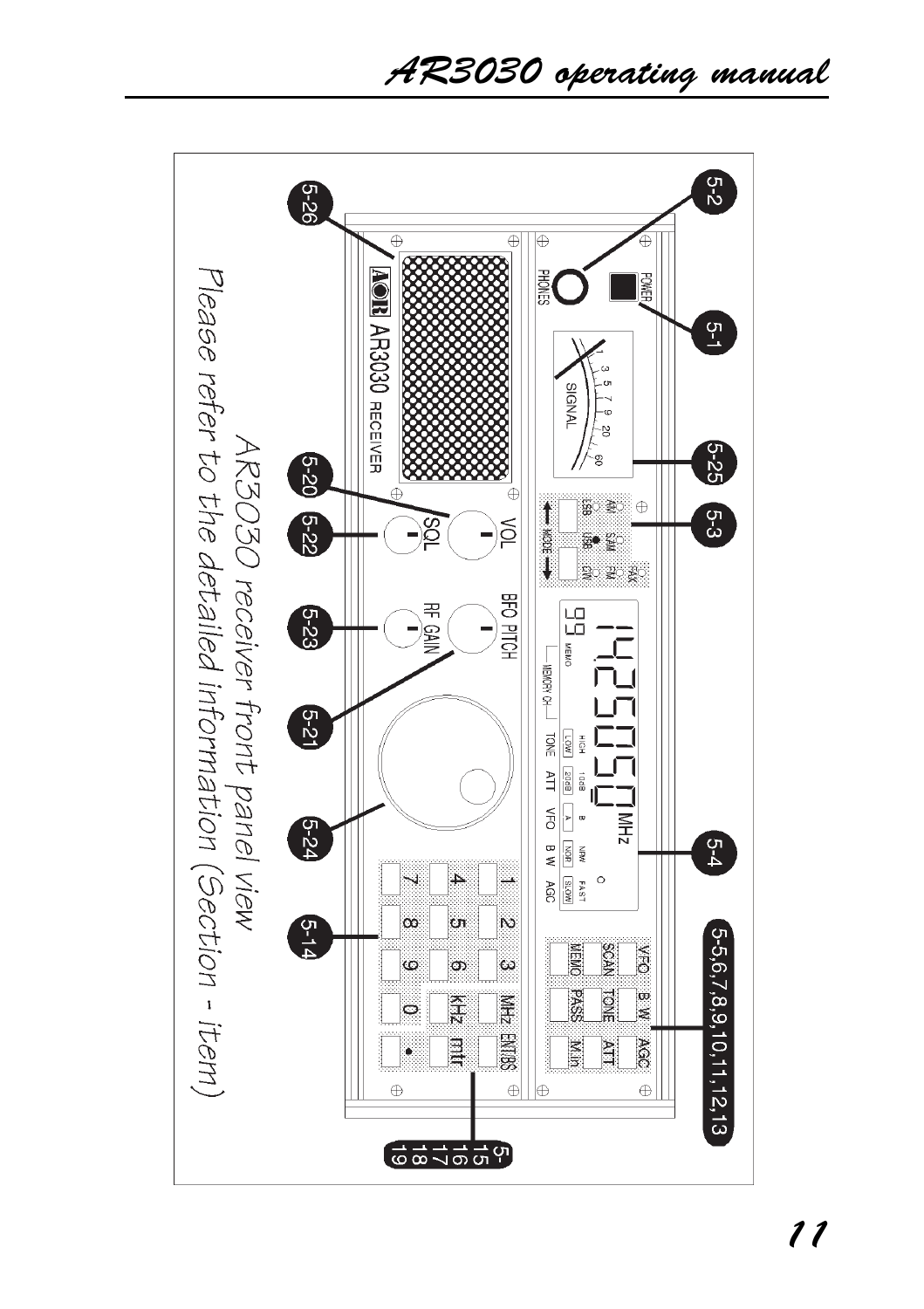This quarter inch socket is located on the top left hand side of the front cabinet directly underneath the power switch. A pair of headphones or earphone may be connected with an impedance of 8 OHMS or greater. When this headphone socket is used, the internal speaker and any external speaker will be automatically disconnected.

# **5-3 Mode keys and indicators**

There are two mode keys on the front panel located between the S-meter and LCD, there are also seven LED indicators to show current mode selected. Either key may be pressed to select mode.

# **5-4. Liquid Crystal Display (LCD)**

Display of most data (excluding mode which is displayed via LEDs) is provided via a high contrast wide angle backlit green LCD. A rear panel switch is provided so that the illumination may be switched Off to help



preserve battery power should the set not be powered via the external power connection.



# **5-5 VFO key**

"VFO" is not really the correct name but rather a historical title for current tuning device, it stands for Variable Frequency Oscillator.

As the AR3030 uses DDS no variable frequency oscillator is actually used in this up-to-date receiver but the term is generally understood as meaning current setting of a rotary dial.

The AR3030 has two VFOs' (two selectable tuners) so that the user may quickly swap between and tune around two frequency bands with a single press of the VFO key.

VFO status is indicated by "[A]" or "[B]" on the LCD. If the word "[MEMO]" is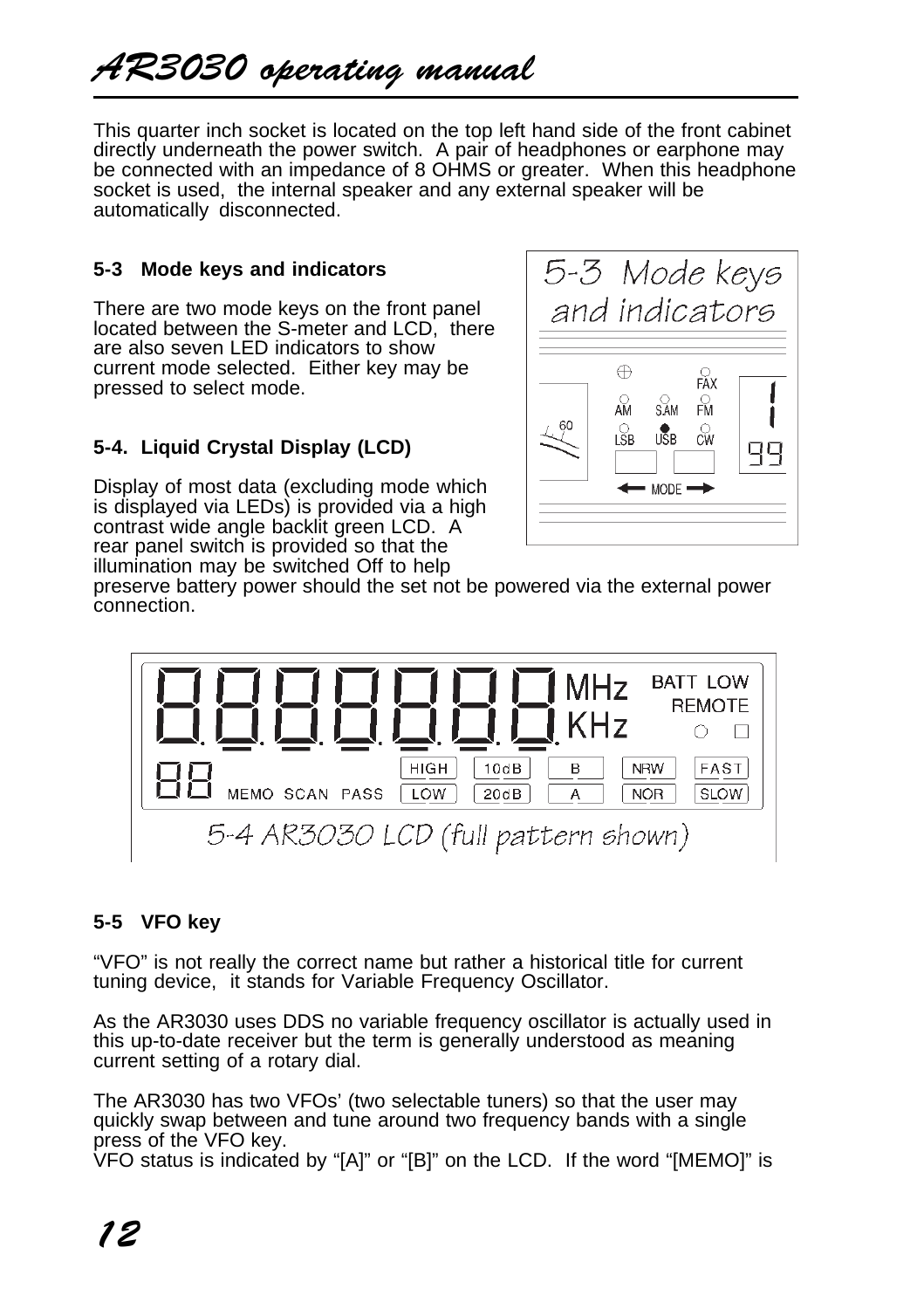AR3030 operating manual

displayed on the LCD, press **[VFO]** to select tuning manual tuning.

# **5-6 SCAN key**

The SCAN key is used to start the **memory scan** facility which will cause the receiver to check the occupied channels of it's memory content for activity (busy channels).

#### **SCAN can only be selected if the AR3030 is in VFO mode.**

It is possible to select all memory channels to be scanned or just a specified range of memory channels. It is also possible to "lock out" unwanted channels so they will be skipped during memory scan.

The **[SCAN]** key is also used in programming of SCAN DELAY.

### **5-7 MEMO key**

The MEMO key the receiver into MEMORY mode so that a previously stored frequency can be monitored. Pressing **[MEMO]** twice first calls up the current memory channel then writes the contents to the currently selected VFO so it may be tuned.

The **[MEMO]** key is also used in the programming of SCAN DELAY.

#### **5-8 BW - BandWidth key**

The BW key allows selection of filter bandwidth as indicated by the "[NOR]" (normal) and "[NRW]" (narrow) indicators on the LCD. The AR3030 is fitted with several standard IF bandwidths.

#### **AM/S.AM**

6kHz/-3dB in the normal position using the legendary Collins eight resonator mechanical filter and a 2.4kHz/-6dB Murata ceramic filter in the narrow position. Should the narrow CW optional PCB position not be used, it is possible to fit an additional wider filter for AM.

#### **USB/LSB/FAX**

2.4kHz Murata ceramic filter. An optional 2.5kHz/-3dB Collins eight resonator mechanical filter of higher specification may be optionally fitted to replace the 2.4kHz filter. Should the narrow CW optional PCB position not be used, it is possible to fit the optional Collins 2.5kHz filter as an addition which will be selected in the narrow position.

#### **CW**

2.4kHz Murata ceramic filter in the Normal position. An optional 500Hz/-3dB



 $5-5$  VFO kev 5-6 SCAN kev 5-7 MEMO kev 5-8 BW kev 5-9 TONE kev 5-10 PASS kev 5-11 AGC kev 5-12 ATT kev 5-13 M.in kev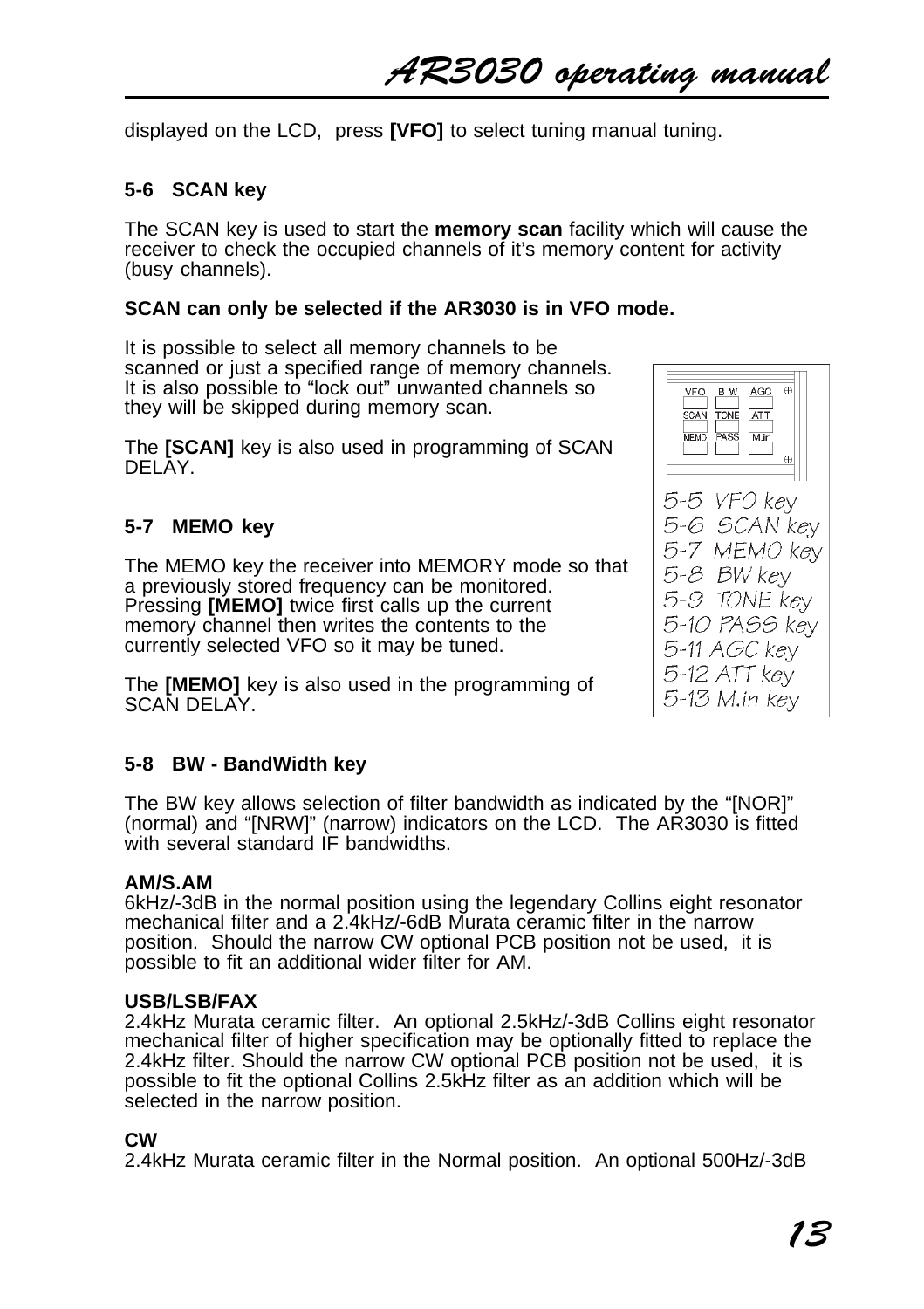# AR3030 operating manual

Collins seven resonator mechanical filter may be optionally fitted in the Narrow position.

#### **FM**

15kHz Murata ceramic filter fixed. Selection of Normal/Narrow is disabled.

# **5-9 TONE key**

Audio quality may be tailored to suite the type of listening. When a transmission is noisy or suffering from interference, it may be useful to change the audio tailoring to improve readability by making reception more or less "toppy".

Status of TONE setting is displayed by "[HIGH]" and "[LOW]" indications on the LCD.

#### **USB/LSB/AM/S.AM/FM**

HIGH position cut off frequency 3000 Hz LOW position cut off frequency 1800 Hz

### **CW**

TONE key inoperative. Frequency set to 800 Hz.

### **FAX**

TONE key inoperative.

# **5-10 PASS key**

The PASS key is used in MEMORY mode to lockout (PASS) unwanted channels during memory scan. Pressing the **[PASS]** key a second time will reinstate a locked out channel.

Status of memory channel pass is indicated by "PASS" on the LCD.

This key is also used in the programming of MEMORY DELETE.

# **5-11 AGC - Automatic Gain Control key**

The AGC key is used to select the Automatic Gain Control setting on all modes except FM. The status of AGC is indicated on the LCD by "[FAST]" and "[SLOW]" on the LCD. It is not possible to switch the AGC off.

Generally speaking "[FAST]" is used for CW and some data communications reception and "[SLOW]" is used for USB & LSB. A slow setting in SSB modes can reduce the background noise during pauses in speech.

For AM and S.AM reception the setting will depend on reception conditions for best setting.

#### **5-12 ATT - attenuator key**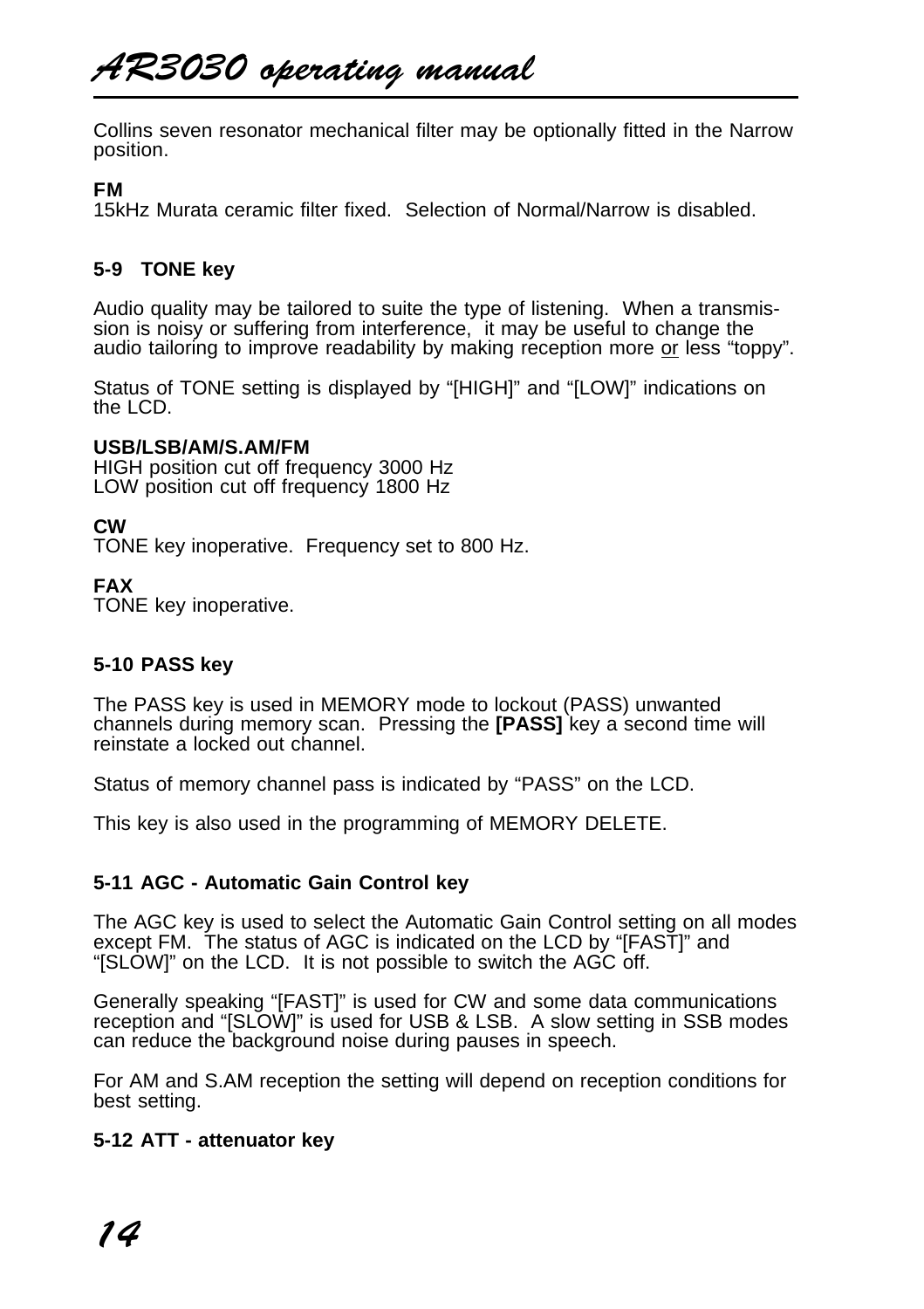The attenuator facility can be useful for reducing the level of unwanted strong signals or "overload". The AR3030 has three settings of attenuator (ATT), these being 0dB (no indication on the LCD - normal setting), -10dB "[10dB]" indicated and -20dB "[20dB]" indicated.

The AR3030 does not contain RF amplification prior to the band-pass filters, all gain is applied in the more selective IF stages. This ensures the highest immunity to intermodulation effects sometimes caused by a large number of strong signals encountered on the shortwave bands.

The [ATT] key is also used in the programming of PROGRAM MEMORY CHANNEL SĆAN.

# **5-13 M.in - Memory input key**

The [M.in] key is used to enter frequencies from the currently selected VFO into memory. When **[M.in]** is pressed a flashing two digit memory channel number indicates memory input selection in progress. To abort memory input without executing simply press **[M.in]** a second time or press **[MEMO]** or **[SCAN]**.

The [M.in] key is also used in the programming of MEMORY DELETE.

# **5-14 Numeric keypad - 0 to 9 keys**

The numeric keypad is located on the front panel underneath and to the right of the **Liquid Crystal Display (LCD)**. The keypad is laid out in a logical manner and is split into numeric and command areas.

The numeric keys are used for entering a frequency, memory channel, memory lockout, memory delete and other functions.

# **5-15 [.] decimal and separator key**

**Press the [.] key once** to act as a decimal point separator when entering frequency in MHz

i.e. while in VFO mode **[1] [4] [.] [1] [MHz]** (MHz frequency entry)



This key is also used as a separator when programming memory scan limits and memory delete limits.

# **5-16 [MHz] MHz key**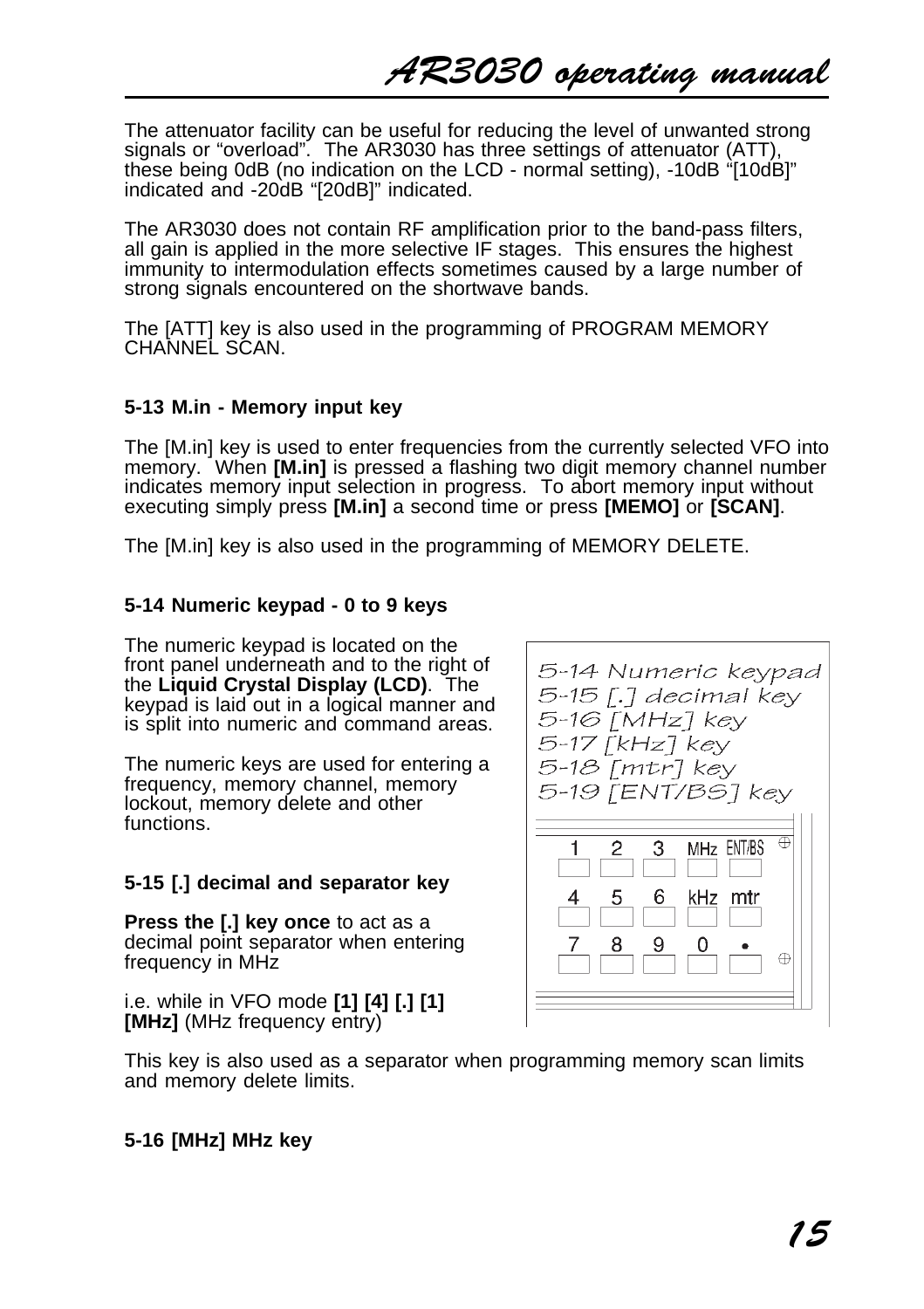The [MHz] key is used to complete frequency entry when MHz selection is required

i.e. while in VFO mode **[4] [.] [7] [2] [2] [MHz]**

While in VFO mode, this key alters selection of tuning rate to MHz. An underscore "[ \_ ]" indicates the selection of MHz tuning speed on the LCD.

#### **Note: Frequencies below 1.8 MHz are treated as kHz. For this reason 1 MHz cannot be selected using the [MHz] key in conjunction with the rotary tuning control.**

# **5-17 [kHz] kHz key**

The [kHz] key is used to complete frequency entry when kHz selection is required

1.e. while in VFO mode **[4] [7] [2] [2] [kHz]**

While in VFO mode, this key alters selection of tuning rate from 5Hz (10Hz indication) to hundreds of Hz and kHz. An underscore "[ \_ ]" indicates the current tuning speed on the LCD.

**While using the VHF converter**, frequency step size range is 5Hz, 10Hz, 100Hz, 1kHz, 100kHz. When tuning in 5Hz steps, a square box appears to the right hand side of the LCD.

# **5-18 [mtr] metre key**

The [mtr] key is used to complete frequency band entry.

i.e. while in VFO mode, to call the 49m broadcast band type **[4] [9] [mtr]**

Pressing **[0] [mtr]** while in VFO mode selects **manual BFO tuning** for CW and SSB modes. An "[o]" indicator appears on the LCD to confirm selection. The same sequence de-selects manual BFO.

#### **5-19 ENT/BS - ENTer and BackSpace key**

**This key is not used for frequency entry but to complete sequences of various data such as memory scan and delete. During keypad frequency entry this key may be used to backspace delete incorrect entries.**

If you wish to abort the completed keypad frequency entry press **[MEMO]** to return to VFO mode.

**While in VFO mode, pressing the [ENT/BS] key activates keypad and rotary tuning lock. A row of five underscores "[\_ \_ \_ \_ \_]" indicates keypad / VFO lock. Press the key a second time to deactivate keypad lock.**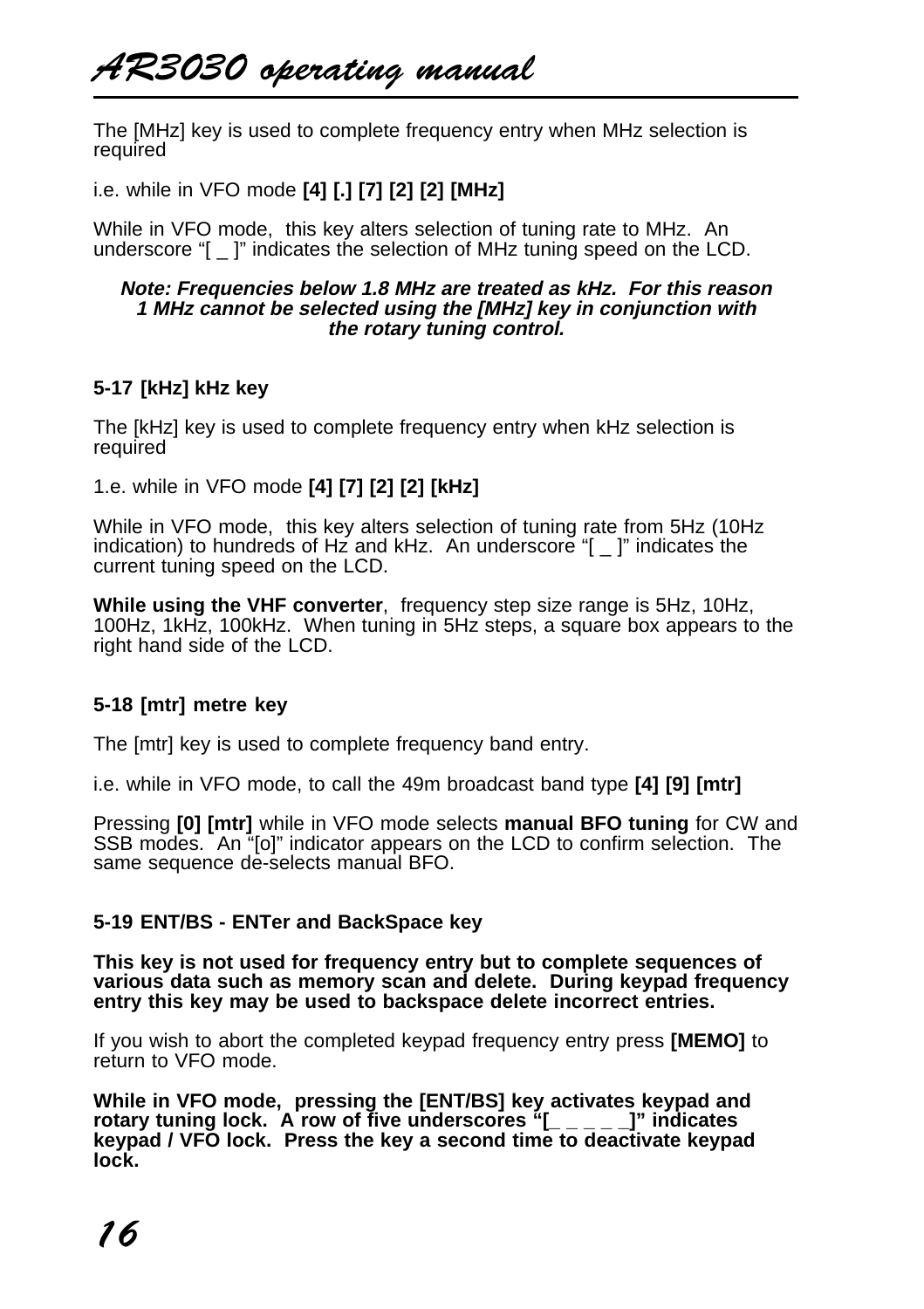The receiver will always deactivate keypad/VFO lock when switched Off/On.

#### **5-20 Volume control**

The volume control is located on the front panel underneath the mode switches. It is used to to set the required audio output through the loudspeaker or headphone. When turned fully clockwise the volume is at maximum, when rotated fully anti-clockwise the volume is reduced to minimum.

### **5-21 BFO PITCH control**

This control is active only when the "[o]" indicator is displayed on the LCD. The BFO (Beat Frequency Oscillator) allows manual reinsertion of carrier in CW, USB, LSB and FAX modes. This forms a manual passband tuning mechanism useful to remove unwanted interference.

To activate while in VFO mode, press **[0] [mtr]**. The same sequence deactivates the BFO circuit.

In the default position (BFO Off - no "[o]" indicated), carrier reinsertion is automatic making tuning easy and resolving SSB pleasurable.

#### **5-22 SQL - squelch control**

The squelch control is a smaller rotary control located on the front panel underneath the volume control. This control is used to eliminate unwanted background noise when monitoring a normally inactive frequency such as 5.680MHz international search & rescue or when memory SCAN is required.

The squelch is not usually used when listening to shortwave transmissions due to the relatively high background noise levels. The usual setting for the control is fully anti-clockwise.

The squelch setting is by the receiver's microprocessor to decide when to stop during memory scan. The squelch opening / closing also controls the tape recorder switching circuitry so a small internal "click" may be heard when the squelch activates.

The squelch control requires careful setting to achieve optimum operating performance. Rotate the control

clockwise until the background noise just disappears (threshold), this is the most sensitive setting of the control. In practice the control is usually rotated a little further clockwise beyond the threshold point to prevent the receiver from stopping on noise or very weak and unreadable signals.

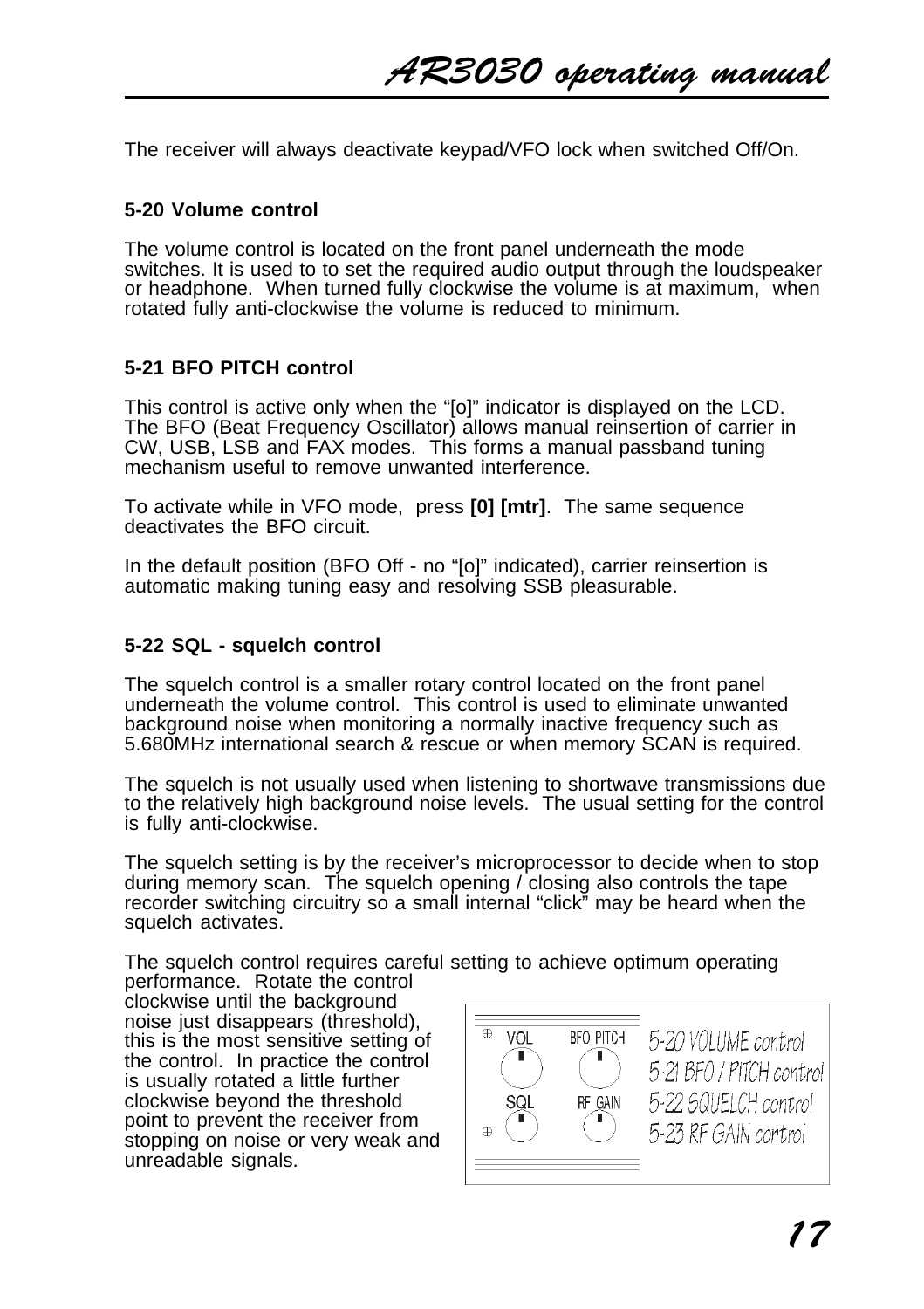If the control is rotated too far clockwise then weaker signals will be totally lost and only local strong signals will be heard.

### **5-23 RF GAIN control**

This small rotary tuning control is located on the front panel underneath the BFO PITCH control.

The RF GAIN control reduces the level of amplification applied to the receiver's I.F. circuits. This has the effect of reducing the sensitivity of the receiver in much the same way as the attenuator but is more controllable.

The usual position for the RF GAIN control is fully clockwise when the set is at its most sensitive. As the control is rotated anti-clockwise the S-meter will advance to indicate what strength signal is required to produce solid and readable results.

The control is most useful on SSB where the RF GAIN should be adjusted so that the "peaks" of SSB signals just deflect the S-meter. This will greatly reduce the level of background noise especially during pauses in speech or inactivity.

#### **5-24 Rotary tuning control**

The large rotary tuning control is prominently located on the front of the cabinet. This control changes the received frequency up and down in whatever step increment is selected by the [kHz] and [MHz] keys. The minimum tuning rate is 5 Hz. This control is often referred to as the "VFO".

#### **5-25 S-meter (signal strength meter)**

The rear illuminated analogue SIGNAL METER is located to the left hand side of the front panel. Relative strength of incoming signal is indicated in standard "S" points where S1 is weak and S9 is strong. Calibration above S9 is in dB. As with other receivers, the calibration may not be reliable on FM mode.

#### **5-26 Loudspeaker (internal)**

The AR3030 is fitted with a large 66mm 3 WATT internal loudspeaker. Due to clever design, sound is projected through a small front mounted speaker grille.

When an external speaker or headphone is connected, the internal speaker is automatically disconnected.

**Rear panel 5-27 EX POWER** - external power connection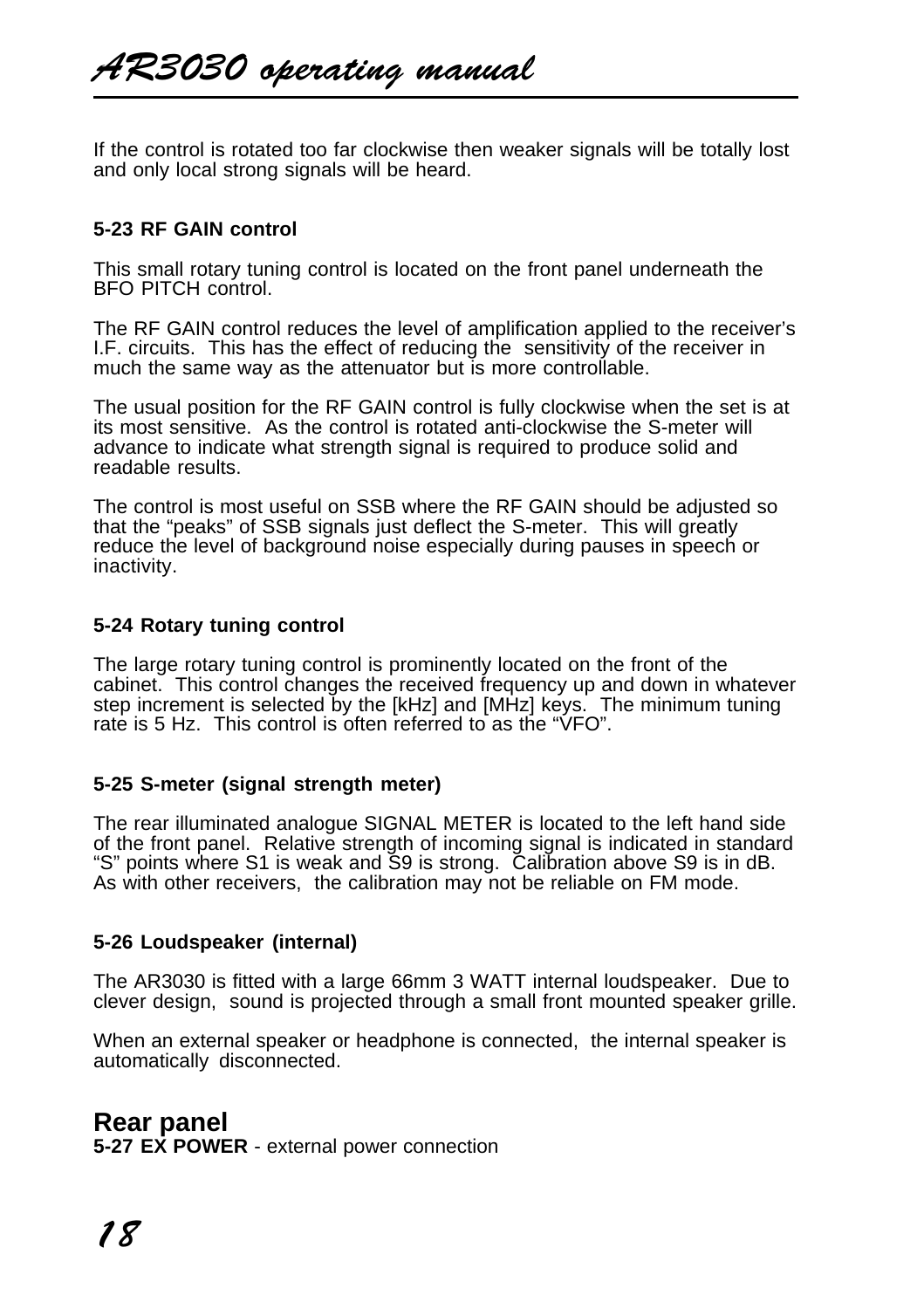AR3030 operating manual

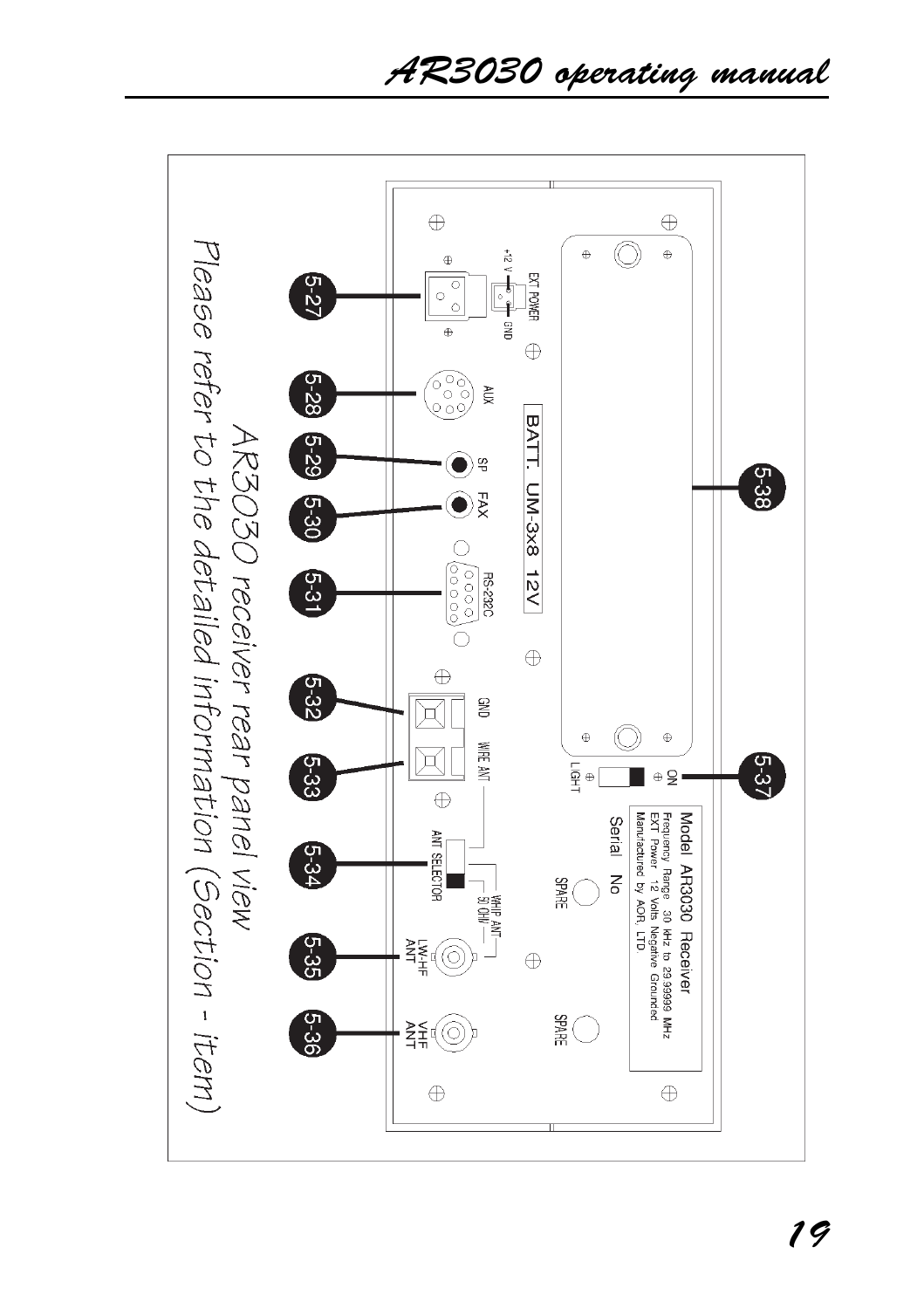This is a special switching three pin socket designed to accept external DC input of a nominal 13.8V DC @ 0.7A negative ground. You may either connect the power supply provided or another suitable supply such as a 12V car battery using the optional DC3000 DC lead and observing the correct polarity:

 $RED = positive$  $WHITE = negative$ 

#### **At no time must AC mains power be connected directly to this socket or serious damage may occur and a risk of personal injury.**

When the power plug is removed from the EX POWER socket, supply is automatically switched to internal batteries should they be fitted.

# **5-28 AUX socket**

This 8 pin DIN socket provides various control facilities for connection to external peripherals such as tape recorders.

The pin connections are as follows:

- **1** AGC output approximate level 0 to +3V. Do not ground.
- **2** Ground
- **3** External RF gain. 0 to +1.5V.

This connection may be used as transmit mute by applying +1.5V to this point during transmit. Should you wish to monitor your own transmit audio reduce the voltage toward 0V to find an acceptable level.

- **4** I.F. output. Frequency 455kHz, level between 30 to -20 dBm / 50 OHM.
- **5** Record audio output, level -20dBm (77mV) / 600 OHM.



- **6** Tape switch relay controlled. Normally open with squelch closed.
- **7** Tape switch relay controlled. Normally open with squelch closed.
- **8** Ground.

#### **5-29 SP - Speaker output socket**

This 3.5mm mono jack socket provides audio output to drive an external speaker unit. Connection to this socket automatically disables the internal speaker but not a headphone if connected to the front panel socket.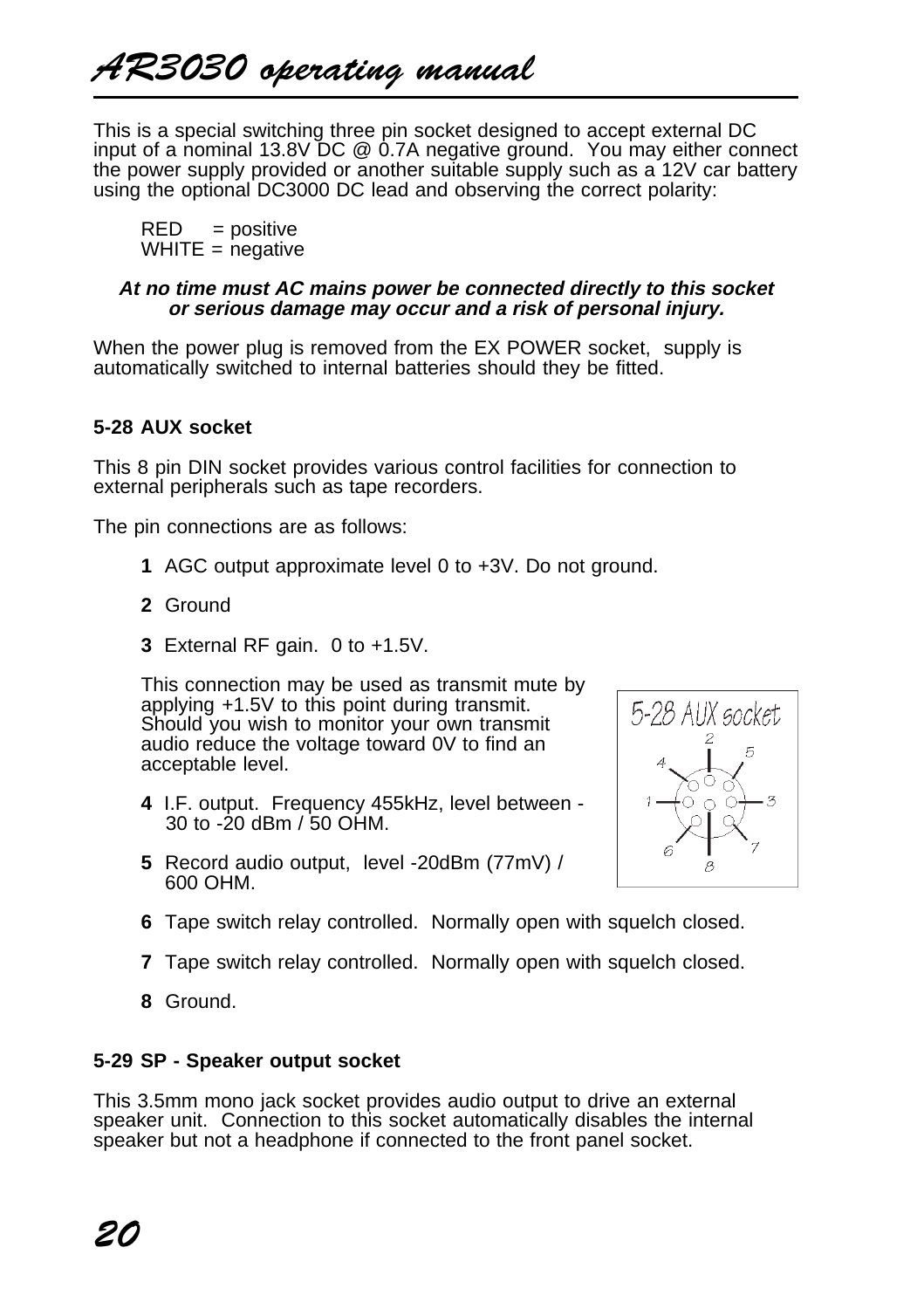An external speaker should have a nominal 8 OHM impedance and power handling of 2 WATTS or greater.

#### **5-30 FAX - FAX audio output socket**

This 3.5mm mono jack socket is designed to provide a suitable audio characteristic and constant level output to feed data facsimile decoders. Output is 600 OHM 0dBm constant.

### **5-31 RS232C - Computer control port**

The 9 pin female D type RS232C control socket and associated internal circuitry is fitted as standard. This permits the receiver to be connected directly to a computer for "hands off" remote control.

Please refer to the COMPUTER CONTROL section (7) for a full list of facilities, protocols and connection details.

# **5-32 GND - Ground connection**

This "jaw" is designed to accept an external earth connection (such as a separate earth rod or connection to a central heating radiator etc). To operate, lift up the plastic tag, place the conductor into the connection hole and press firmly closed using a downward motion.

Connection to a good external RF earth will enhance the receiver's performance and reduce interfering electrical noise.

Should your building use PME (Protective Multiple Earthing) ensure the electrical wiring is well bonded. If in doubt, consult a qualified electrician.

# **5-33 WIRE ANT - Wire (aerial) connector**

This aerial input "jaw" is designed to accept the conductor of a random length wire aerial. To operate, lift up the plastic tag,

place the conductor into the connection hole and press firmly closed using a downward motion.

The input impedance is a nominal 450 OHMS. The aerial input is selected by the ANT SELECTION switch which should be placed into the left hand WIRE ANT position.

**5-34 ANT SELECTION - Selection switch**

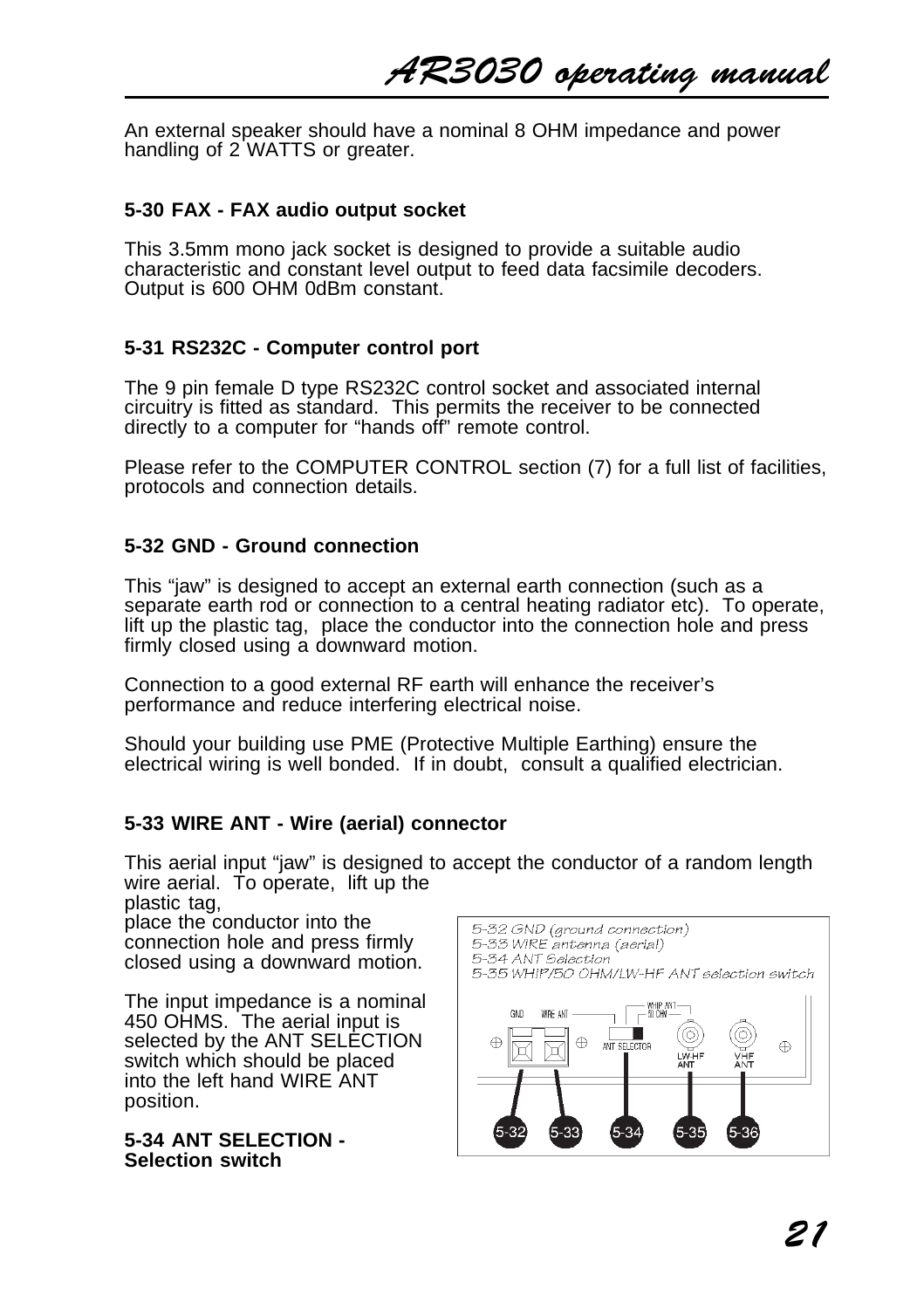This three position slide switch allows selection of aerial input.

In the left position the high impedance wire input is selected.

In the centre position a small level of amplification along with impedance matching is applied to the BNC aerial input to permit operation from a small high impedance telescopic whip aerial.

In the right position the 50 OHM BNC aerial socket is selected allowing connection to low impedance coaxial aerials such as dipoles, magnetic baluns, loop aerials (AOR LA320), coaxial fed systems (like the AOR WA7000 active aerial) or an aerial tuning unit.

#### **5-35 WHIP ANT / 50 OHM / LW-HF ANT socket**

This is a high quality 50 OHM BNC aerial input socket. BNC is the commercial standard and offers superior performance to the cheaper SO239 socket. Of course inter-series adaptors are widely available so connection to almost any aerial system should not present a problem.

### **5-36 VHF ANT - VHF socket**

This is a 50 OHM BNC aerial input socket for use when an optional VHF converter is fitted. Suitable aerials include telescopic whips, VHF dipoles, groundplanes and discones.

#### **5-37 LIGHT switch**

The LCD and S-meter illumination is selectable On/Off via this switch. This facility is particularly useful if the receiver is being operated from batteries in order to reduce the current taken by the receiver and lengthen the operational time.

# **5-38 BATT compartment**

This is the battery compartment. Access is achieved by removing (and carefully storing) the two knurled nuts. Inside the battery compartment is a cradle designed to accept 8 x UM-3 (AA size) batteries.

#### **The receiver has not been designed to operate for a long time from batteries. However, depending upon the type of battery used operation is typically 30 minutes using Manganese and 45+ minutes when using Alkaline cells.**

Always remove the batteries when they have expired (run down). Should you plan not to use the receiver for a period of time, remove the batteries to avoid potential leakage.

**Note: The memory channel data is held by an internal EEPROM which does not require batteries or connection to external supply.**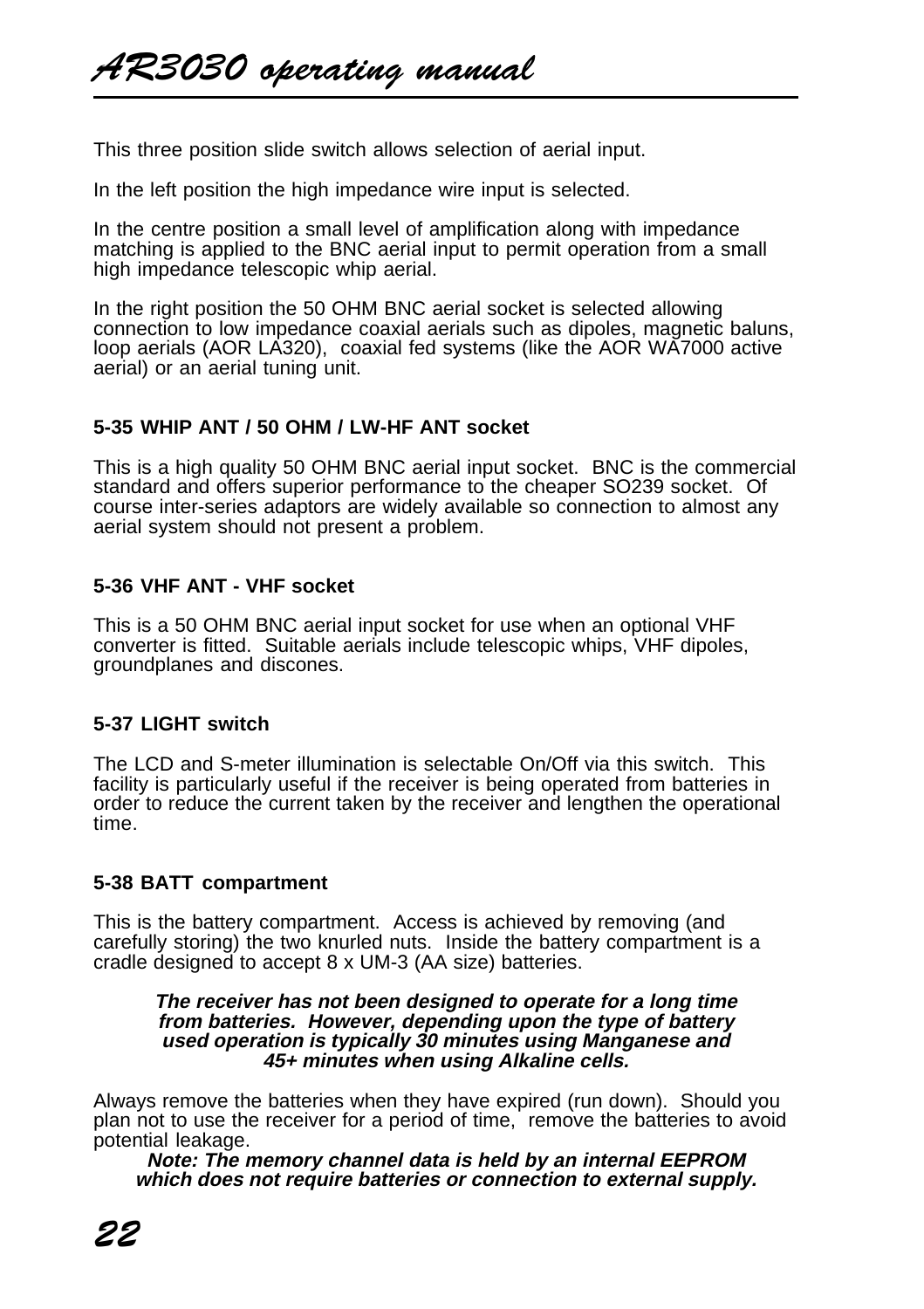# **(6) Basic manual operation of the receiver**

Connect and select an appropriate aerial (antenna) to the input on the rear of the receiver. The selection of aerial depends upon your location and specific requirements but may include a dipole or long wire. There is further aerial information in this manual (section 10). If in doubt please consult your dealer.

Connect the AR3030 to an appropriate DC power source using either the supplied AC adaptor or optional DC3000 DC lead. **Never connect the receiver directly to the mains.**

Before turning on the power switch, set the volume to the 10 o'clock position and squelch control to the 8 o'clock position (fully anti-clockwise).

Press the power switch until it latches in (depressed) which is the "On position".

Ensure the label "MEMO" is not displayed on the LCD, if it is then press the **[VFO]** key once until the label "MEMO" is cancelled.

When the above procedure is complete the receiver is ready to accept frequency input, change of mode etc. As with all modern microprocessor controlled equipment, the AR3030 has enormous potential and capabilities.

**Note: The AR3030 uses an EEPROM (Electronically Erasable Programmable Read Only Memory) for storage of memories, metre band information and other parameters. A permanent storage EEPROM has the advantage of not requiring a back-up battery to maintain data even when the receiver is disconnected from a power supply. The EEPROM may be over-written many thousands of times.**

**In order to provide the maximum EEPROM life span a "fuzzy logic" has been applied to the storage system which attempts to intuitively determine when to store new data.**

**For this reason, the last frequency used in VFO mode via the tuning control or keypad will not be recalled upon switch-On unless you had listened to it for more than about 15 seconds (the actual time depends upon many factors but typically ranges from 6 to 13 seconds).**

**Similarly when using the metre key, if you haven't "listened" to a new frequency for more than 15 seconds or so, it will not have updated the metre band data. This can be used as a positive asset under certain circumstances when tuning through amateur radio bands etc and you wish to return to the starting point... simply re-enter the metre band.**

To achieve the maximum use of the receiver's performance and features, it is important to fully familiarise yourself with it's operation through the use of this handbook.

**6-1 Tuning the receiver using the rotary control**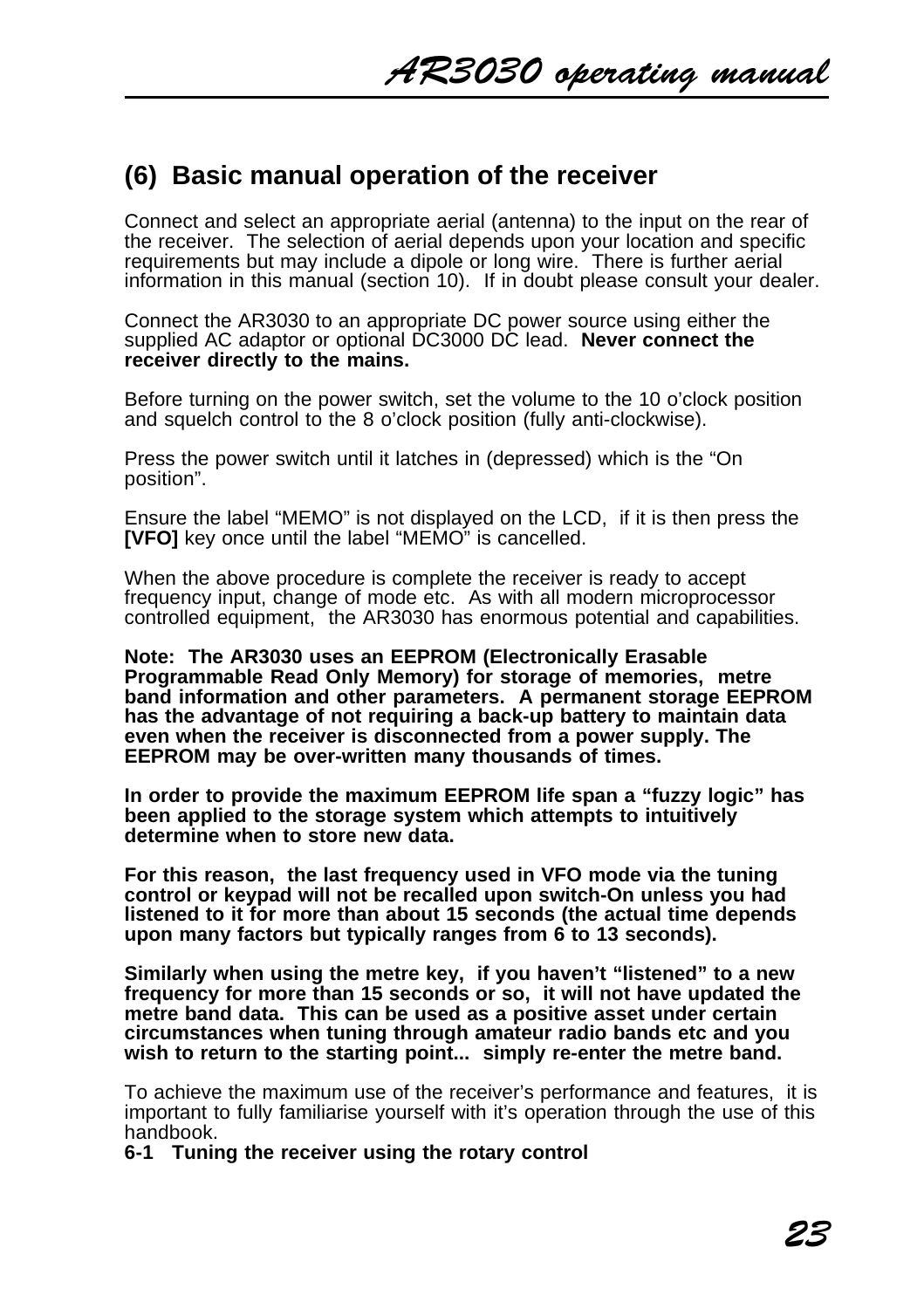The receiver may be immediately tuned via the rotary tuning control. The free running tuning knob is used to select receiving frequency and in memory mode for selection of memory channel.

The tuning knob is by far the most "traditional" approach to tuning on shortwave providing a smooth feel and the best method of user interface especially when listening on the SSB, FAX and CW modes.

It is possible to tune the receiver through it's entire range from 30kHz to 29.99999MHz. Rotating the tuning control clockwise increases the displayed frequency (and tunes the receiver upward), rotating the tuning control anticlockwise decreases the displayed frequency (and tunes the receiver downward).

At some point you may wish to increase the speed of tuning, this is accomplished using the **[kHz]** and **[MHz]** keys.

You will note a small underscore " " underneath one of the frequency readout digits. It is possible to move the underscore by pressing the **[kHz]** key. The underscore will move from the underneath of the right digit (tens of Hz), second from right (hundreds of Hz) and third from right (kHz). Pressing the **[kHz]** key again returns the underscore to the right.

The position of the underscore determines the rate of tuning. On shortwave, the receiver will tune in either 5Hz steps (10Hz resolution), 100Hz steps of 1kHz steps.

In a similar way, you may decide to change the MHz readout using the rotary tuning control. To accomplish this, simply press the **[MHz]** key. An underscore "\_" will appear on the LCD underneath the MHz digit to confirm selection. To return to fine tuning press the **[kHz]** key.

#### **6-2 Changing receive mode**

There are two mode keys on the front panel located between the S-meter and LCD, there are also seven LED indicators to show the current mode selected. Either key may be pressed to change mode.

Any receive mode may be selected at any frequency within the receiver's shortwave coverage.

Generally speaking the following modes will apply:

#### **AM**

Amplitude Modulation - Used by broadcast services throughout the World on longwave, medium wave and shortwave. AM is also used by commercial airband 108 - 137MHz (should you have the VHF converter option fitted).

For best results, you will have to experiment with the setting of AGC between fast and slow.

**S.AM**

Synchronous AM - (the AR3030 uses double side band synchronous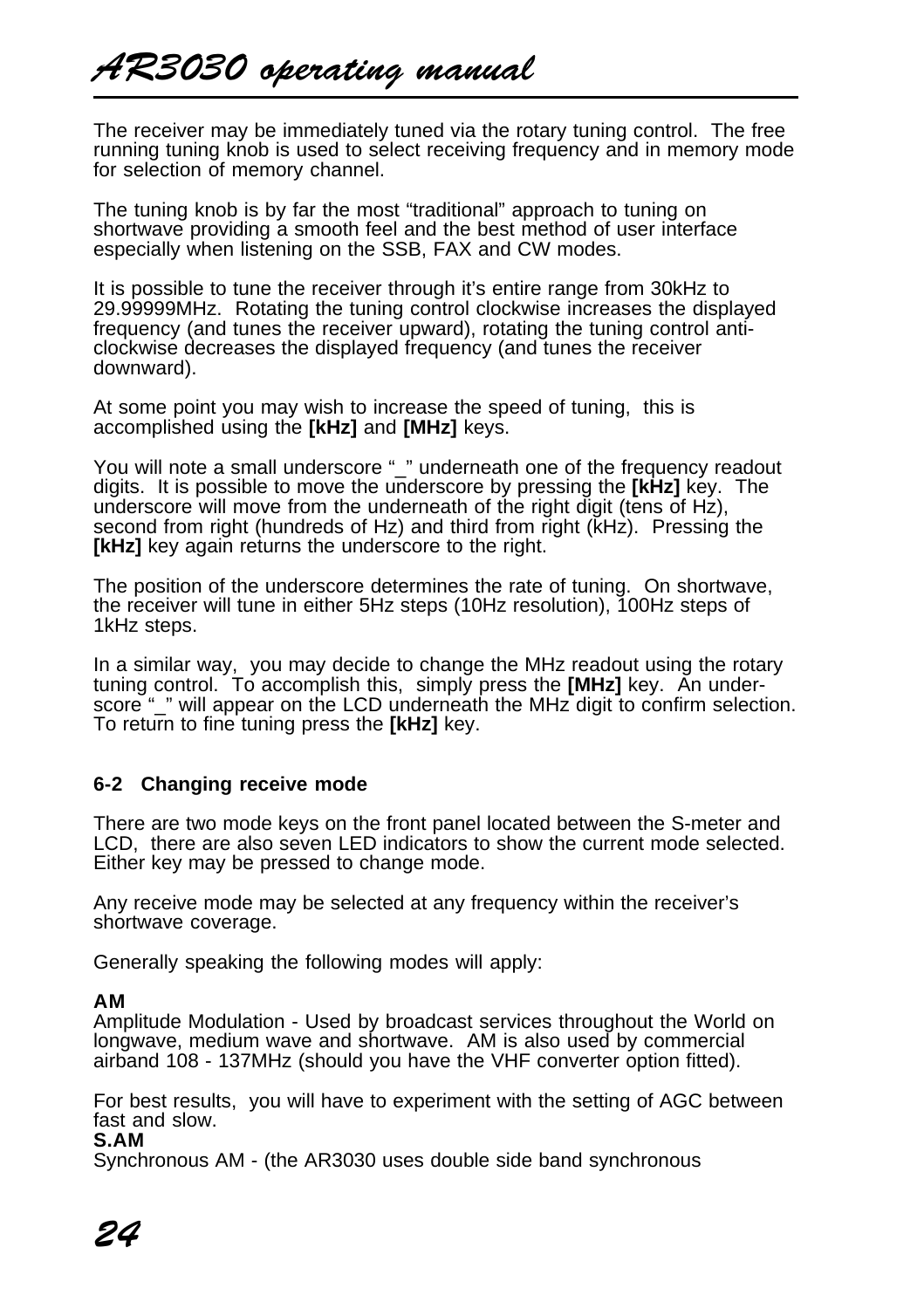detection). This is a special form of AM reception capable of reducing fading on longwave, mediumwave and shortwave signals especially at night.

The receiver must first be accurately tuned in standard AM mode then switched to S.AM. A short whistle may be heard as the set "locks" onto the received station. If a sustained whistle is encountered then you probably do not have the receiver quite centred on the station, try tuning up and down by a couple of kHz and try again.

For best results, you will have to experiment with the setting of AGC between fast and slow.

#### **FM**

Narrow Band Frequency Modulation - this provides high quality communication for relatively short distance operation. FM uses a greater frequency bandwidth than other modes such as SSB so is less efficient.

Typically on shortwave, FM is used by UK Citizen Band radio and 10m Amateur Band operation centred around 29.6 MHz. FM is widely used on the VHF bands: Marine band, 2m Amateur Band (145MHz) and PMR (Private Mobile Radio) but not commercial airband which still uses AM. If the optional VHF converter fitted. FM will be quite active in most areas.

In the absence of a signal, the background white noise may appear quite loud. For ease of listening the squelch control should be rotated clockwise until the background noise just disappears, this should be carried out when no signal is present. The point where the background noise is cancelled is known as "threshold point". Do not advance the squelch control more than necessary or the receiver will appear to be desensitised and weaker signals will be missed.

#### **LSB**

Lower Side Band - is a form or Single Side Band (SSB). LSB tends not to be used commercially but is extensively used by Radio Amateurs on frequencies below 10 MHz. This assists the separation of Commercial and Amateur users on traditionally shared bands and prevents them from speaking to each other.

SSB is a very efficient method of transmission as the unwanted second sideband and carrier have been removed. This allows the full transmitter power to be employed in carrying useful information within the wanted sideband. As a result greater distances are possible on SSB and a smaller frequency bandwidth is required than most other modes.

The AR3030 uses true carrier re-insertion so that voice becomes intelligible. However due to the complexities of SSB, audio never sounds 100% natural and often listeners comment on it sounding a little like "Donald Duck" or "Micky Mouse" but this is normal and with practice you soon become used to this characteristic.

The setting of AGC is important for SSB reception. Usually a SLOW setting provides the best results when background noise will usually be reduced.

Rotate the RF gain control anti-clockwise so that the S-meter needle just "lifts" with voice peaks, this can reduce the background noise especially during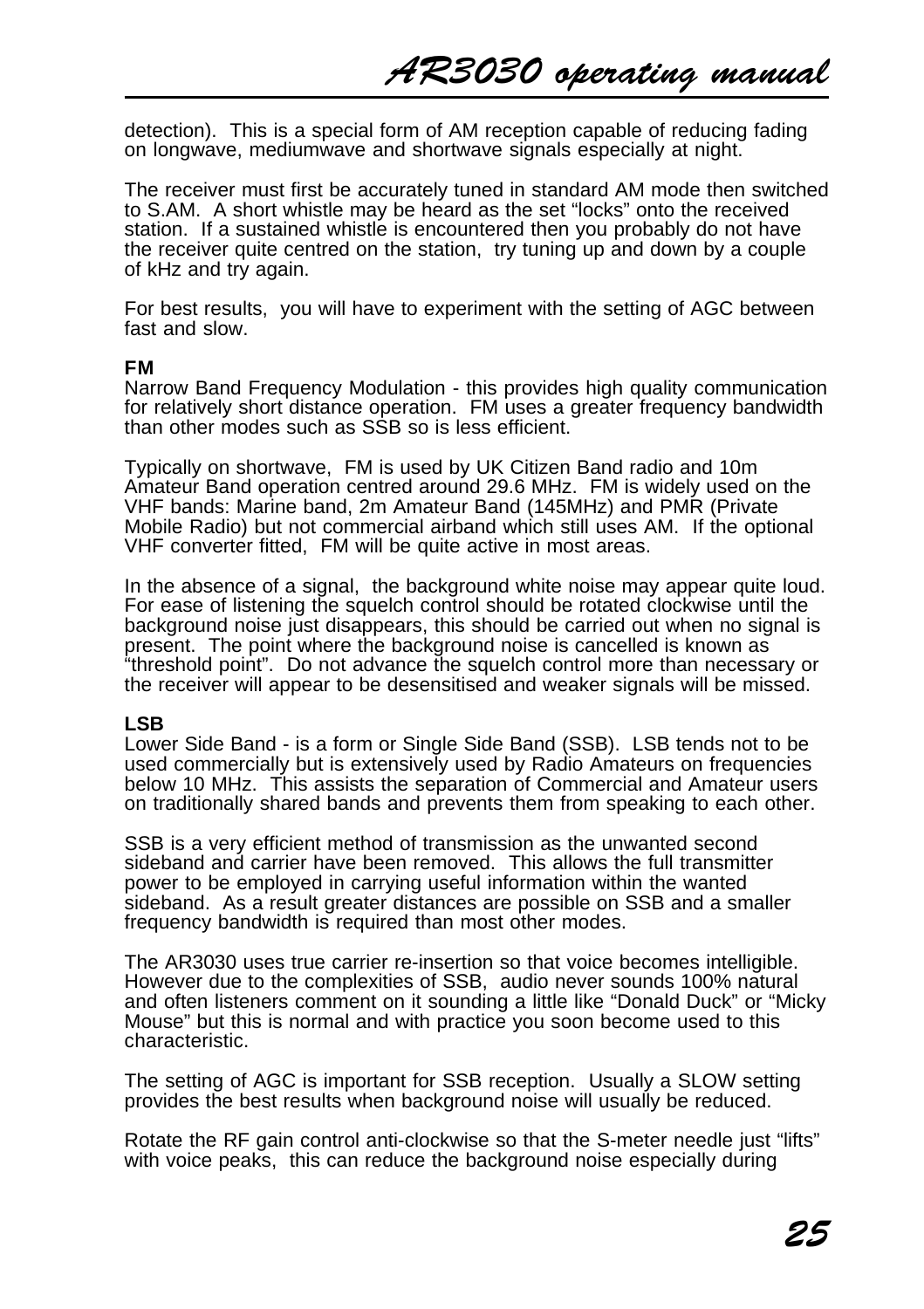pauses in speech.

Do remember that reducing the RF GAIN control (which increases deflection of the S-meter) reduces the sensitivity of the receiver, the normal position is fully clockwise.

#### **USB**

Upper Side Band - The same comments apply as for LSB. By convention, Radio Amateurs also use USB above 10MHz.

An optional Collins 2.5kHz 8 resonator mechanical filter of high specification may be fitted in place of the standard 2.4kHz Murata ceramic filter for improved selectivity.

#### **CW**

Continuous Wave - Often referred to a Carrier Wave or Morse code. Selection of CW changes the audio tailoring to best suite reception of "dots and dashes". A 500Hz Collins 7 resonator mechanical filter may be optionally fitted in the NARROW filter position and will greatly aid rejection of unwanted signals on this mode.

#### **FAX**

Facsimile - Selection of [FAX] optimises the receiver for reception of weather and news facsimile. The 2.4kHz standard SSB filter is employed but audio tailoring is optimised for facsimile reception. A constant level 0dBm 600 OHM audio output is available through a rear panel 3.5mm FAX OUTPUT socket ready to feed an external facsimile decoder / printer such as the AOR WX-2000.

# **6-3 Changing VFO A/B**

In the true sense of the word, "VFO" stands for **Variable Frequency Oscillator**. Of course as technology improved so modern receivers do not strictly use a VFO, in the case of the AR3030 a Direct Digital Synthesizer (DDS) is employed.

However, the term "VFO" has generally come to mean **"current tuning parameters**" and refers to the tunable frequency currently displayed along with mode and other settings such as attenuator, filters etc.

In this sense, the AR3030 has two VFOs' available A and B.

Two VFOs' can be useful for listening to split frequency communications such as a DX pile up on the Amateur bands where a much sort after station is transmitting on one frequency but listening on another. Another example would be coastal marine communications where split frequencies are employed.

Should the optional VHF converter be fitted then split frequency operation (known as DUPLEX) is common place. (Single frequency operation is known as SIMPLEX).

The currently selected VFO is indicated on the LCD by [A] or [B]. To change from one to another simply press the **[VFO]** key. To return to the original VFO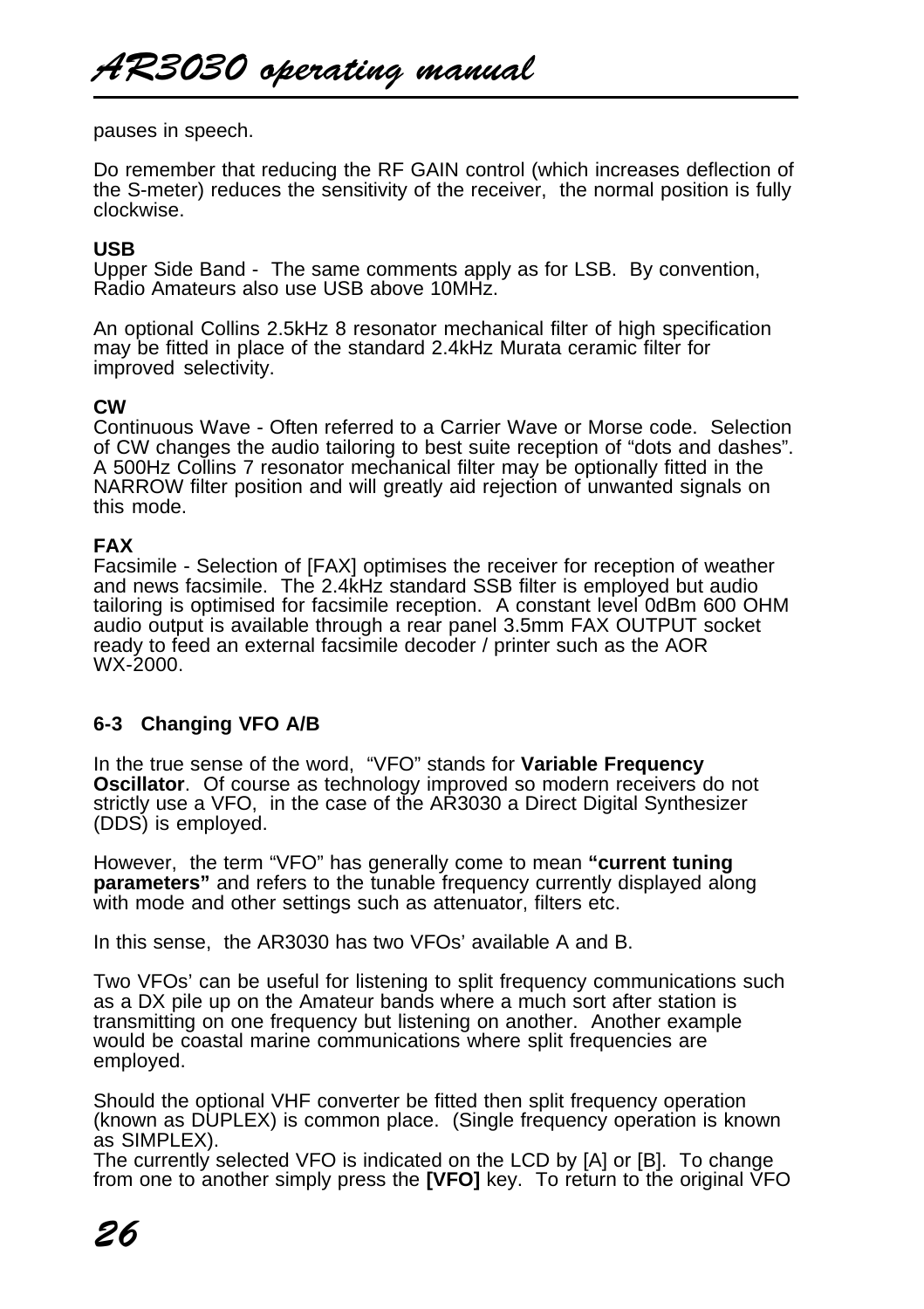press the **[VFO]** key again.

#### **Note: The rotary tuning control is also often historically referred to as the VFO.**

### **6-4 TONE - Audio tailoring**

The audio characteristic is adjustable on most modes via the [TONE] key on the front panel.

Selecting a high tone setting may improve the listening quality of strong broadcast services such as longwave but where adjacent interference is experienced selecting the low setting may reduce the levels of annoying heterodynes.

The current setting of tone is indicated on the LCD as [HIGH] or [LOW].

The actual audio tailoring characteristics are:

#### **USB/LSB/AM/S.AM/FM**

TONE High position cut off frequency 3000 Hz TONE Low position cut off frequency 1800 Hz

#### **CW**

TONE key inoperative. Frequency set to 800 Hz

#### **FAX**

TONE key inoperative

#### **6-5 Bandwidth and filters**

The AR3030 is fitted with several standard IF bandwidths including a cascade 8kHz/- 6dB ceramic filter (CFU455G2) for AM/ SSB/FAX/CW plus two audio bandwidths:

#### **AM/S.AM**

6kHz/-3dB in the normal position using the legendary Collins eight resonator mechanical filter (526 8636 010) and a 2.4kHz/-6dB Murata ceramic filter (CFJ455K6) in the narrow position. Should the narrow CW optional PCB position not be used, it is possible to fit an additional wider filter for AM such as Collins 8.5kHz/-3dB 526 8561 020. Due to the I.F. cascade filter, the widest possible filter is 8.5kHz.

#### **USB/LSB/FAX**

2.4kHz Murata ceramic filter (CFJ455K6).

6-5 Bandwidth and filters

| MODE       | NORMAL       | NARROW       |
|------------|--------------|--------------|
| AM         | * 6kHz       | 2.4kHz       |
| S.AM       | * 6kHz       | 2 4kHz       |
| USB/LSB    | 2.4kHz       | 24kHz        |
| <b>FAX</b> | $(* 2.5kHz)$ | $(* 2.5kHz)$ |
| CW         | $2.4$ k $Hz$ | $(* 500Hz)$  |
| FM         | 15kHz        | 15kHz        |

\* Denotes Collins mechanical filter

 $( )$  = optional Collins mechanical filter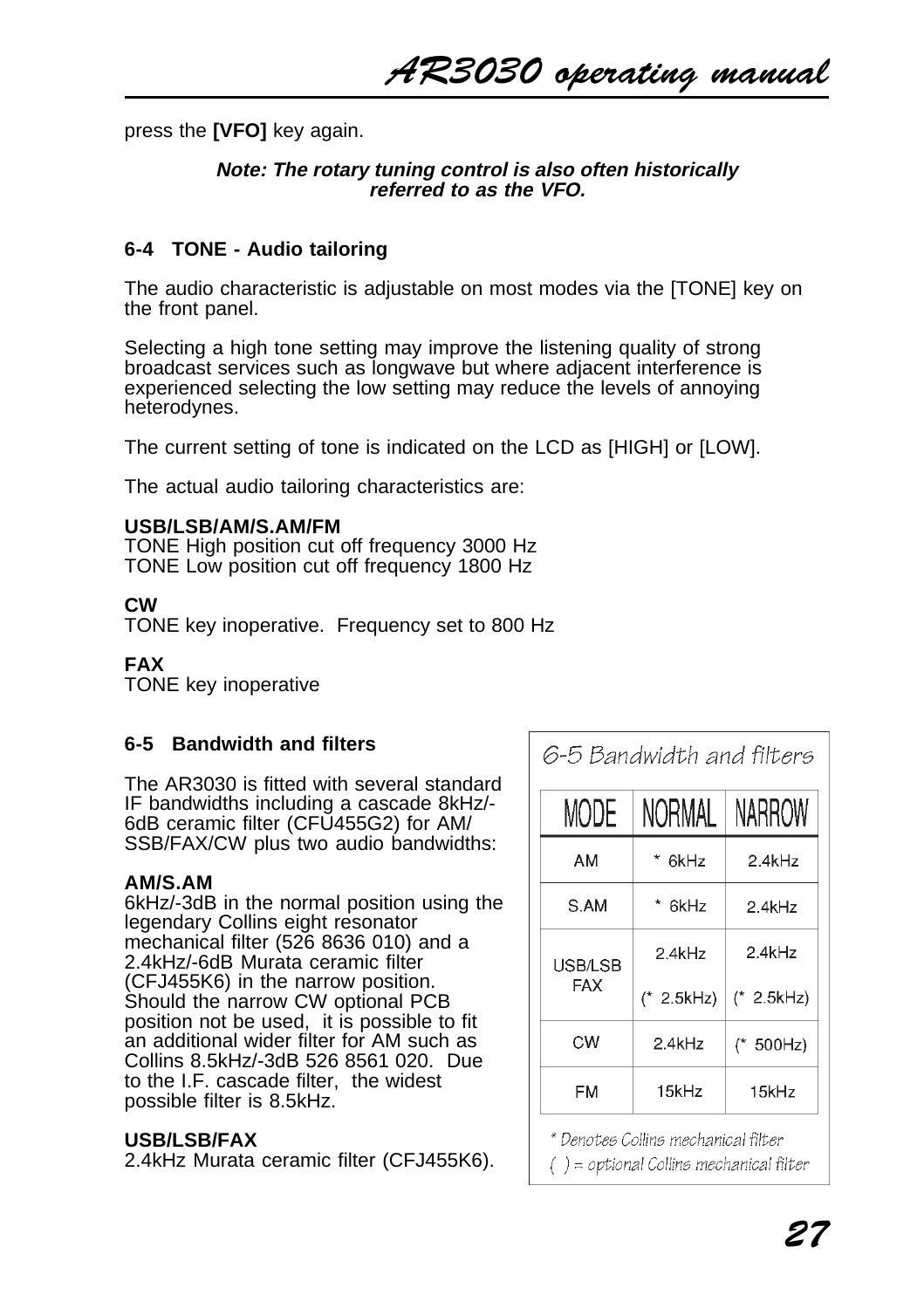An optional 2.5kHz/-3dB Collins eight resonator mechanical filter (526 8635 010) of higher specification may be optionally fitted (workshop fitting) to replace the 2.4kHz filter. Should the narrow CW optional PCB position not be used, it is possible to fit the optional Collins 2.5kHz filter as an addition which will be selected in the narrow position.

### **CW**

2.4kHz Murata ceramic filter in the Normal position. An optional 500Hz/-3dB Collins seven resonator mechanical filter (526 8634 010) may be optionally fitted (workshop fitting)in the Narrow position.

#### **FM**

15kHz Murata ceramic filter (CFU455E2) fixed. Selection of Normal/Narrow is disabled.

The AR3030 is fitted with several standard LF handwidths:

**Selecting a narrow filter setting can improve intelligibility under some circumstances when listening to AM and S.AM. The fitting of a narrow 500Hz CW filter greatly improves the rejection of unwanted adjacent signals. Indication of current setting is provide on the LCD as [NOR] or [NRW].**

# **6-6 AGC - Automatic Gain Control**

This key is used to select the Automatic Gain Control setting on all modes except FM. The status of AGC is indicated on the LCD as [FAST] or [SLOW]. It is not possible to switch the AGC off.

Generally speaking [FAST] is used for CW and some data communications reception and [SLOW] is used for USB & LSB. A slow setting on SSB can reduce the background noise during pauses in speech.

For AM and S.AM reception the setting will depend on receiving conditions.

#### **6-7 ATT - Attenuator operation**

The attenuator can be useful for reducing the level of unwanted strong signals or overload. The AR3030 has three settings for ATT, these being 0dB (no indication on the LCD - normal setting), -10dB [10dB] indicated and -20dB [20dB] indicated.

The AR3030 does not contain RF amplification prior to the band-pass filters, all gain is applied in the more selective I.F. stages. This ensures the highest immunity to intermodulation effects sometimes caused by a large number of strong signals on the shortwave bands.

# **6-8 RF GAIN control**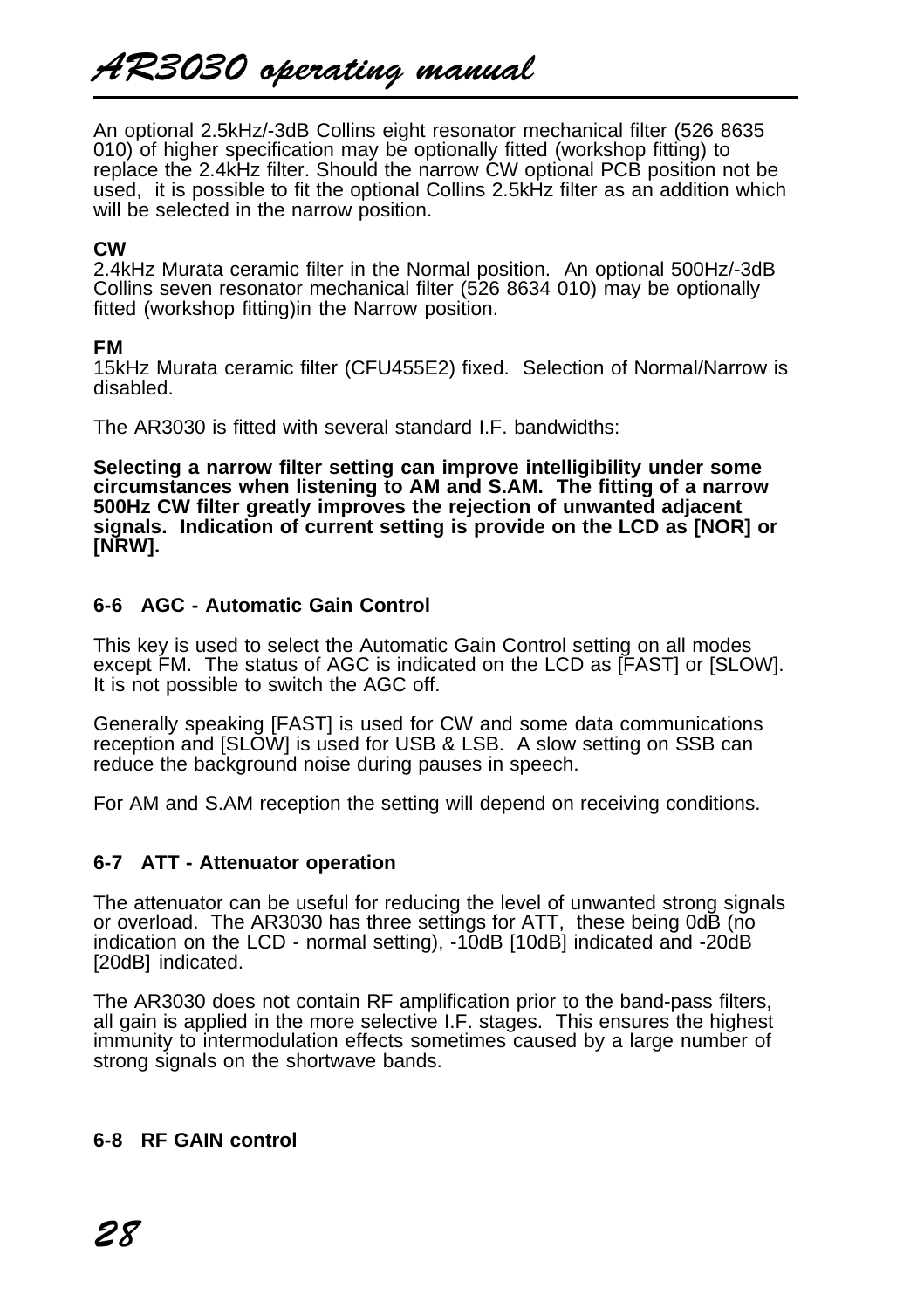The usual position for this control is fully clockwise.

The setting of RF GAIN is particularly important for SSB reception to prevent an unpleasant rise in background noise especially during pauses in speech.

When listening to SSB transmissions, rotate the RF gain control anticlockwise so that the S-meter needle just "lifts" with speech peaks. This will greatly reduce background noise levels.

**Do remember that reducing the RF GAIN control (which increases deflection of the S-meter) reduces the sensitivity of the receiver, the normal position is fully clockwise.**

#### **6-9 SQUELCH control**

In the absence of a signal, background white noise may appear quite loud especially in FM mode. For ease of listening the AR3030 is fitted with an "all mode" squelch circuit. The squelch control should be rotated clockwise until the background noise just disappears and be carried out when no signal is present.

The point where the background noise is cancelled is known as "threshold point". Do not advance the squelch control more than necessary or the receiver will appear desensitised and weaker signals will be missed.

It is important for the squelch control to close when using an optional VHF converter as it's status is used by the microprocessor to determine when a frequency is clear and when it is busy.

The usual position for the squelch control is fully anti-clockwise.

#### **6-10 BFO PITCH control**

Due to the complexities of SSB, audio never sounds 100% natural and often listeners comment on it sounding a little like "Donald Duck" or "Micky Mouse", this is normal and with practice you soon become used to this characteristic.

The AR3030 uses automatic carrier re-insertion to make tuning of SSB/FAX/ CW as easy as possible. However should you wish to change the beat note on CW reception or alter the tonal characteristics of SSB/FAX it is possible to engage a manual BFO. **"BFO"** stands for **Beat Frequency Oscillator** and takes the place of automatic carrier re-insertion.

One benefit of the manual BFO setting is to form a simple manual type of passband tuning to reduce the potential interfering effects of adjacent strong signals.

The normal position for the BFO PITCH control is 12 o'clock.

To activate the BFO in VFO mode press the **[0]** key followed by **[mtr]**. The LCD will display a "o" to indicate that manual BFO mode has been selected. If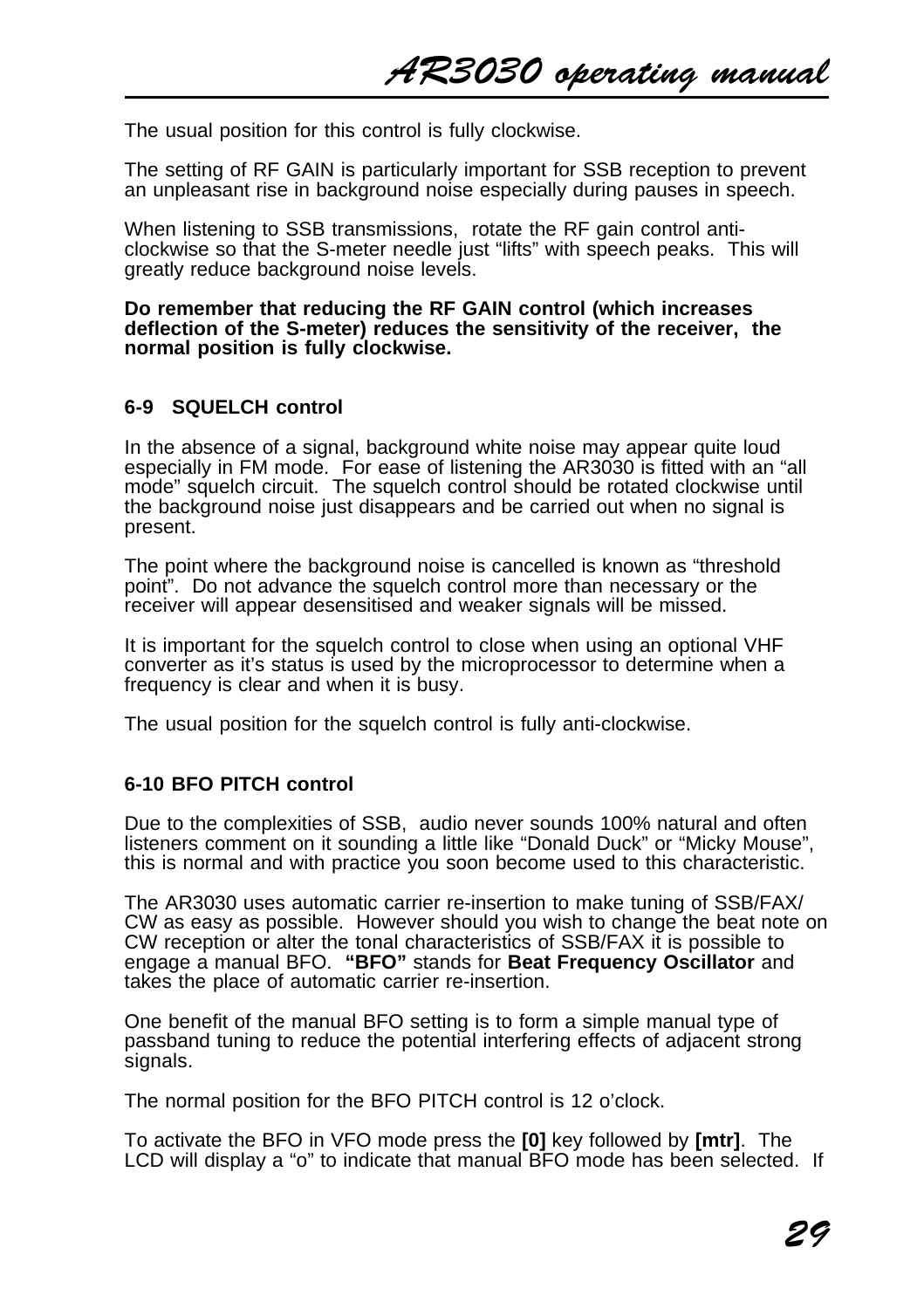# AR3030 operating manual

the BFO PITCH control is rotated it will initially sound like a fine tuning control.

To practice using the BFO find an SSB transmission suffering from adjacent channel interference and tune away by a few kHz using the main rotary tuning control. Ensure the BFO PITCH control is selected and rotate the BFO PITCH control from side-toside until the signal becomes readable again. You should experience a reduction or elimination in adjacent channel interference in many cases.

To return to automatic carrier reinsertion repeat the key strokes **[0] [mtr]** while in VFO mode.



Above left: SSB true carrier re-insertion showing an unwanted signal in the passband.

Above right: the receiver has been tuned downward to remove the interfering signal from the passband and the BFO adjusted to recover audio.

# **6-11 VFO and keypad lock**

At times you may wish to lock the receiver onto a specific frequency or prevent accidental changing of data through the keypad. For this reason a "dial lock" facility has been provided.

To activate dial lock while in VFO mode simply press the **[ENT/BS]** key. A row of underscores " $_{---}$ " will appear underneath all the LCD frequency display segments to confirm dial lock is on.

To deactivate dial lock simply press **[ENT/BS]** again. The row of underscore characters will be removed from the LCD.

Regardless of the dial lock selection, if switched Off/On, the AR3030 will always power up with dial lock off.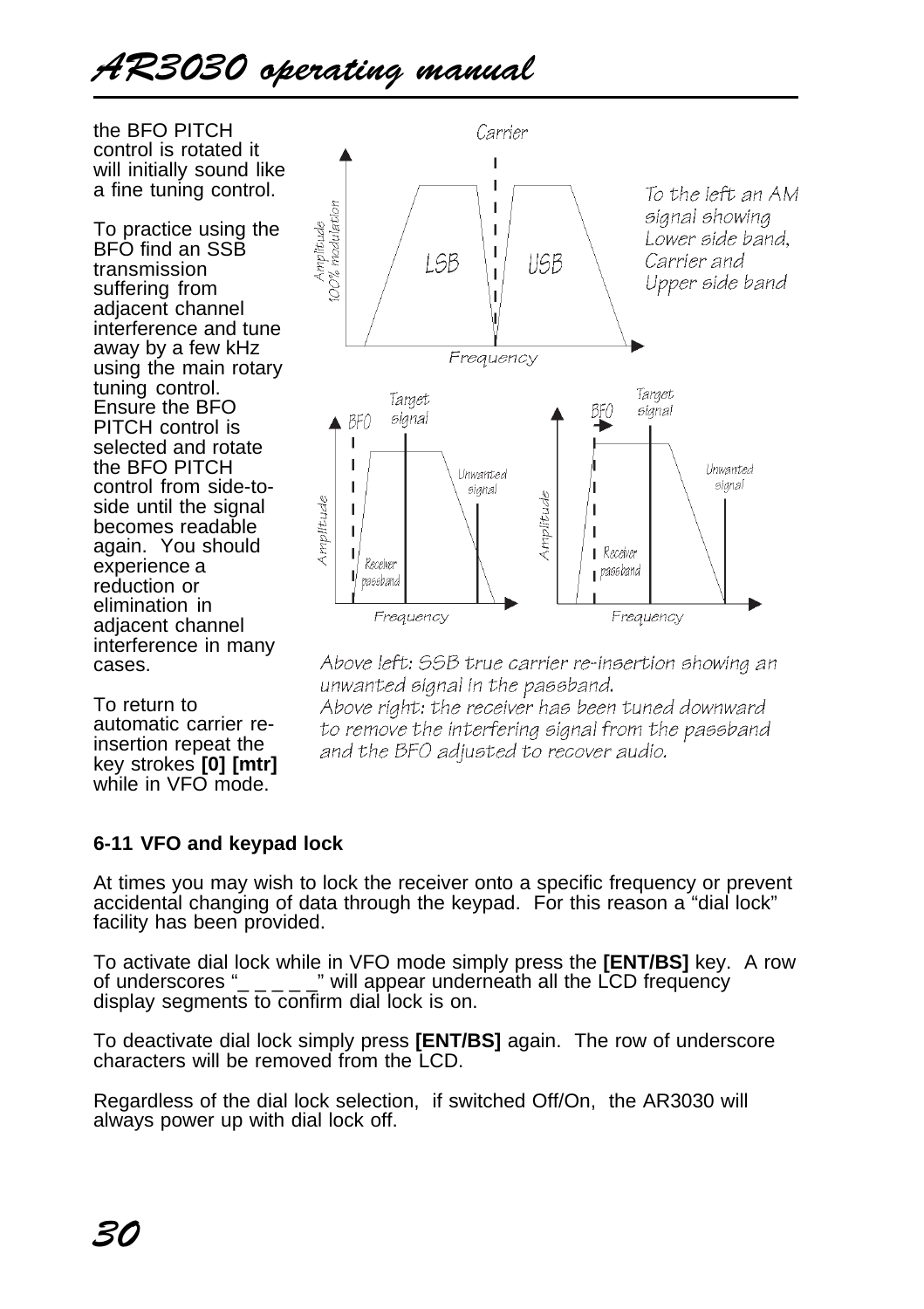AR3030 operating manual

#### **6-12 Entering a frequency via the keypad**

Where exact frequencies are known, you may wish to enter a frequency directly through the keypad. The numeric keypad is located on the front panel underneath and to the right of the LCD. The keypad is laid out in a logical manner and is split into numeric and command areas.

The numeric keys are used for entering a frequency with the decimal key [.] acting as a separator. It is possible to enter frequencies as MHz, kHz or by metre band.

#### **Entry as MHz:**

For example, to select 14.10000 MHz follow the key sequence:

#### **[1] [4] [.] [1] [MHz]** (MHz frequency entry)

You will note that the trailing zeros are not required as the AR3030 completes the entry at the time the [MHz] key is pressed.

#### **Entry as kHz:**

For example, to select 4722 kHz (4.722 MHz) follow the key sequence:

**[4] [7] [2] [2] [kHz]** (kHz frequency entry)

#### **Entry as mtr:**

Should you wish to start listening to a Broadcast or Amateur band but not a specific frequency, the **[mtr]** key provides immediate access with minimal key presses. The information will update as you recall [mtr] band and tune the receiver.

At default the following [mtr] key defaults apply:

> Attenuator is always OFF VFO is always [A] Filter is always [NORM] AGC is always [SLOW].

With the frequency, mode and step size defaults:

#### **Correcting frequency input errors via the keypad**

| METRE BAND     | MIN (kHz) | MAX (kHz) | MODE STEP          |
|----------------|-----------|-----------|--------------------|
| $\star$<br>160 | 1907.5    | 1912.5    | <b>CW</b><br>10Hz  |
| 120            | 2300.0    | 2495.0    | 1kHz<br>AM         |
| 90             | 3200.0    | 3400.0    | AM<br>1kHz         |
| $\star$<br>80  | 3500.0    | 3575.0    | <b>LSB</b><br>10Hz |
| 75             | 3900.0    | 4000.0    | AM<br>1kHz         |
| 60             | 4750.0    | 5060.0    | AM<br>1kHz         |
| 49             | 5950.0    | 6200.0    | AM<br>1kHz         |
| 41             | 7100.0    | 7300.0    | AM<br>1kHz         |
| ŵ<br>40        | 7000.0    | 7100.0    | LSB<br>10Hz        |
| 31             | 9500.0    | 9900.0    | AM<br>1kHz         |
| ₩<br>30        | 10100.0   | 10150.0   | <b>USB</b><br>10Hz |
| 25             | 11650.0   | 12050.0   | 1kHz<br>AM         |
| 21             | 13600.0   | 13800.0   | AM<br>1kHz         |
| *<br>20        | 14000.0   | 14350.0   | USB<br>10Hz        |
| 19             | 15100.0   | 15600.0   | AM<br>1kHz         |
| $\star$<br>17  | 18068.0   | 18168.0   | <b>USB</b><br>10Hz |
| 16             | 17550.0   | 17900.0   | AM<br>1kHz         |
| *<br>15        | 21000.0   | 21450.0   | USB<br>10Hz        |
| 13             | 21450.0   | 21850.0   | AM<br>1kHz         |
| ×<br>12        | 24890.0   | 24990.0   | USB<br>10Hz        |
| 11             | 26965.0   | 27855.0   | AM<br>1kHz         |
| ŵ<br>10        | 28000.0   | 29700.0   | USB<br>10Hz        |

\* Signifies Amateur Band allocation

Should you make a mistake when entering a frequency via the keypad there are two methods of correction.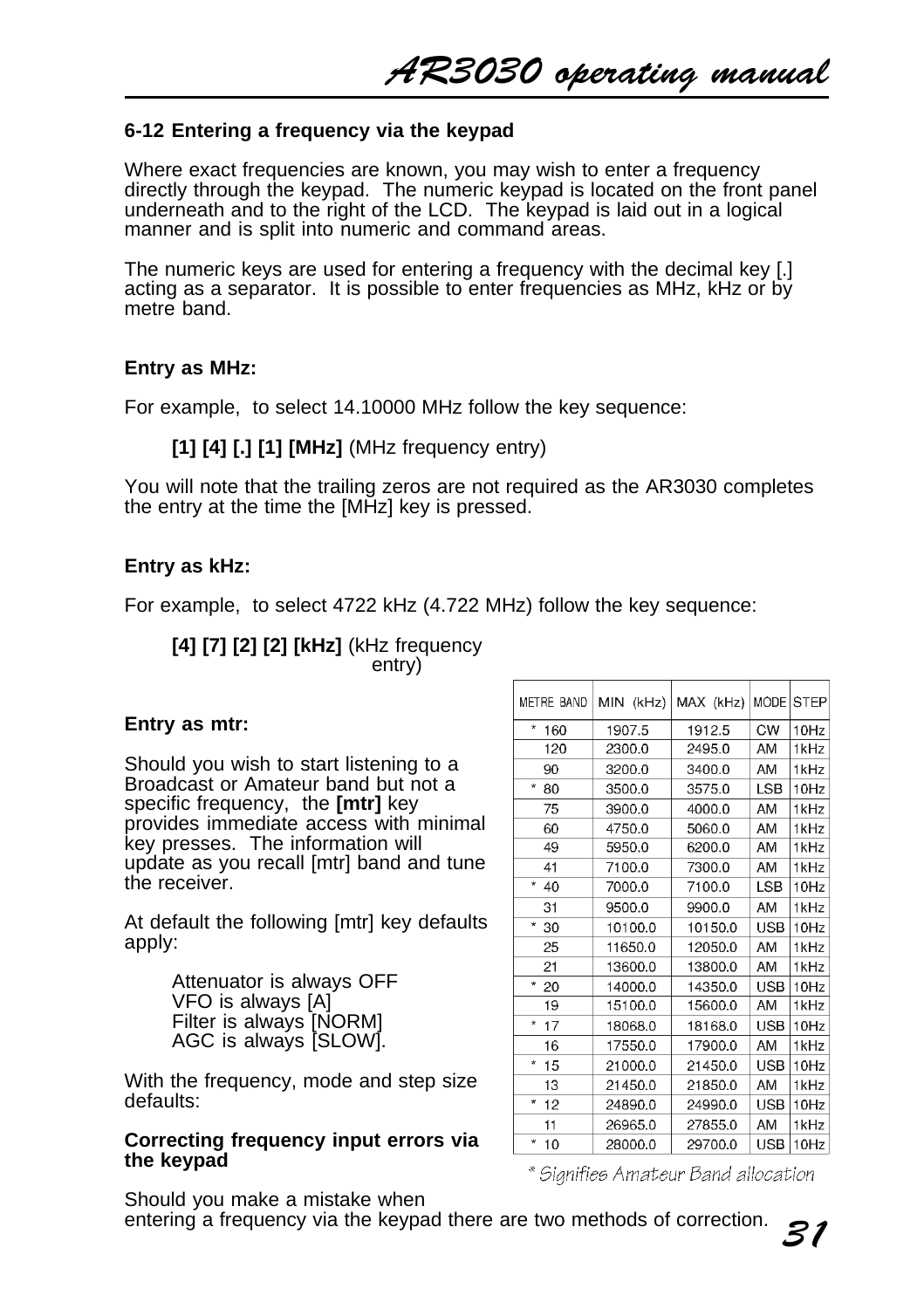#### **Back Space delete**

The **[ENT/BS]** key acts as a "BS" Back Space just like a computer keyboard deleting data input from the right hand side.

For example, if you wish to enter 3.750 MHz but had keyed **[3] [.] [7] [5] [8]** the last digit being "8" in place of "0", before pressing [MHz] press the **[ENT/ BSI** key. The last digit on the right hand side will be deleted. You can then press the correct key **[0]** and complete the sequence with **[MHz]**.

Should you press [ENT/BS] twice during the sequence, then the first two digits on the right hand side would be deleted and so on.

#### **[MEMO] - abort frequency input**

Should you decide to abort the frequency input during programming, press the **[MEMO]** key once to abort. The display will return to the frequency prior to input and the sequence aborted.

#### **6-13 Memory mode - [MEMO] - [M.in] - [PASS] - [ENT/BS]**

There are 100 memory channels (00 to 99) which can store frequency, mode, AGC, attenuator, bandwidth, AF filter (tone), BFO status and lockout status. The memories can be used to store shortwave or VHF frequencies if the VHF converter option has been fitted.

Program scan allows only a selected block of channels to be scanned while lockout causes certain channels to be skipped. Pause and delay scan add to flexibility.

Data may be easily entered into memory or from memory to VFO for tuning.

**There is a massive EEPROM store for all memory channels and VFO data so that no memory backup battery is required. The memories may be over-written time and time again.**

**Note: Memory channels 1 to 9 must be entered using a zero prefix. i.e. memory channel 2 is "02" and channel 3 is "03" etc.**

#### **Memory select - [MEMO] key**

In VFO mode the LCD display will not show any legend relating to the memory operations such as memory channel number, SCAN and PASS.

To select memory mode press the **[MEMO]** key. The legend "MEMO" will appear on the LCD to confirm selection.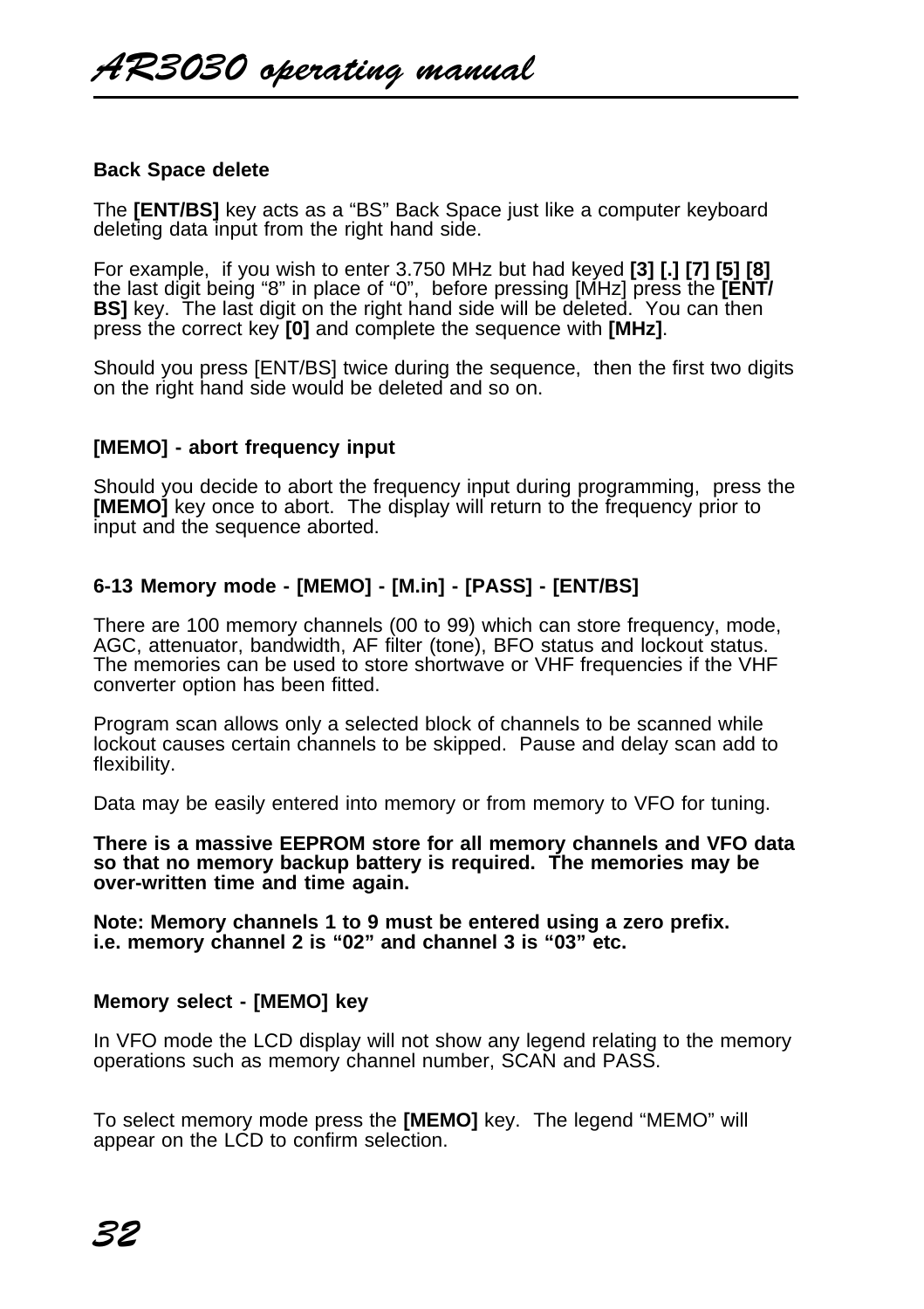Presuming data has been stored, in memory mode press **[0][1]** to select memory channel 1, **[0][2]** for memory channel 2, etc.

Alternatively you may rotate the main rotary tuning control to select memory channel. If no data has been stored then "empty" channels will be "skipped" when turning the main rotary tuning control or when selected via the keypad.

While the legend "MEMO" is displayed along with a channel number, the AR3030 will be actually receive the displayed frequency.

#### **Return to VFO:**

To return to VFO mode simply press the **[VFO]** key.

#### **Transfer memory to VFO:**

To transfer the current memory data to VFO press **[MEMO]** while the "MEMO" legend is displayed on the LCD.

#### **6-14 Memory write - [M.in] key**

**While tuning in VFO mode**, you may wish to store an interesting or regularly used frequency into memory so that it may be called upon quickly and conveniently.

To store the current VFO data into memory (which includes frequency, mode, AGC, ATT, TONE, BW, BFO status, tuning step) the **[M.in]** and **[ENT/BS]** keys are used.

#### **Automatic:**

Press the **[M.in]** key and the AR3030 will automatically select the first lowest number empty memory channel (unless they are all in use in which case channel [00] is always selected). The memory channel number will appear on the lower left hand side of the LCD and will flash to indicate memory write mode.

Press the **[ENT/BS]** key to complete the sequence.

As the AR3030 automatically increments to the next available memory channel, it is easy to keep the memory channel allocation sequential and tidy without having to remember which channels have already been used.

#### **Manual:**

It is possible to store VFO data into any of the 100 memory channels and overwrite current data if required.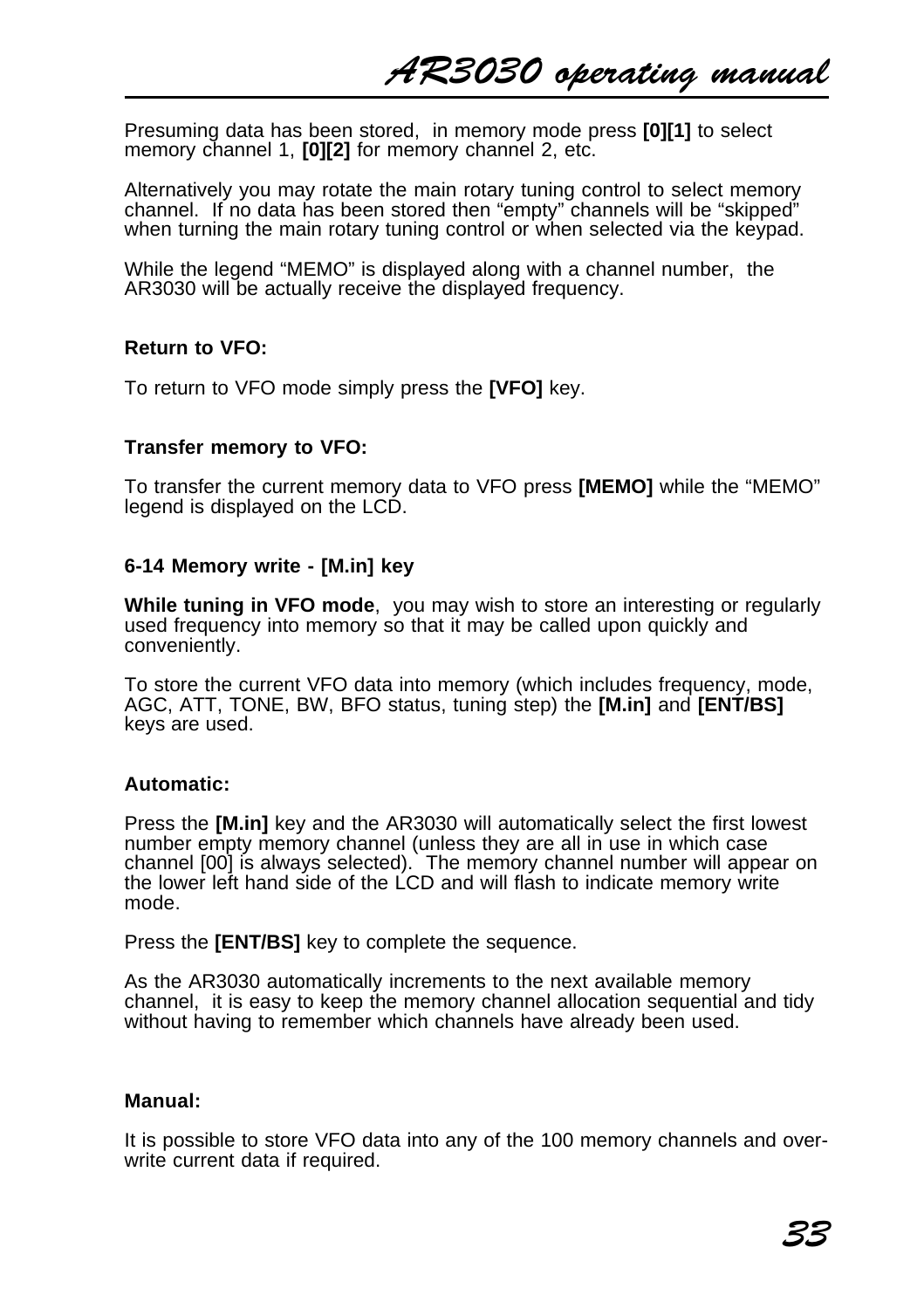Let's assume that you have 14.25000 MHz USB displayed in VFO mode and you wish to write into memory channel number 25 which has not been previously used.

Press **[M.in]** followed by the channel number desired memory channel number **[2] [5]**, ignore any automatically displayed channel number before 25 was keyed. The chosen channel number will flash to indicate memory write mode. To complete the sequence press the **[ENT/BS]** key, a beep sounds to confirm correct entry.

**Note:** If the memory channel already had data present then the previously stored data would **"cause the whole LCD to flash twice"** and a low-level beep sounded to draw your attention that you will over-write data.

**You must wait for the two flashes to execute before completing the sequence with the [ENT/BS] key.** A high pitched beep confirms correct entry and completion of the memory input sequence.

Of course if you decide not to over-write the data which has been displayed simply select another memory channel using the keypad. To abort memory input press **[MEMO]**.

#### **6-15 Deleting memory contents**

Although you may over-write memory channels time and time again, there will be occasions when you may wish to delete a particular memory channel or whole bank of channels. This is especially true if you are reorganising the memory contents or planning to use the program scan facility.

#### **Deleting a single memory channel**

While in VFO mode press the **[M.in]** key and the LCD will show the first available memory channel flashing.

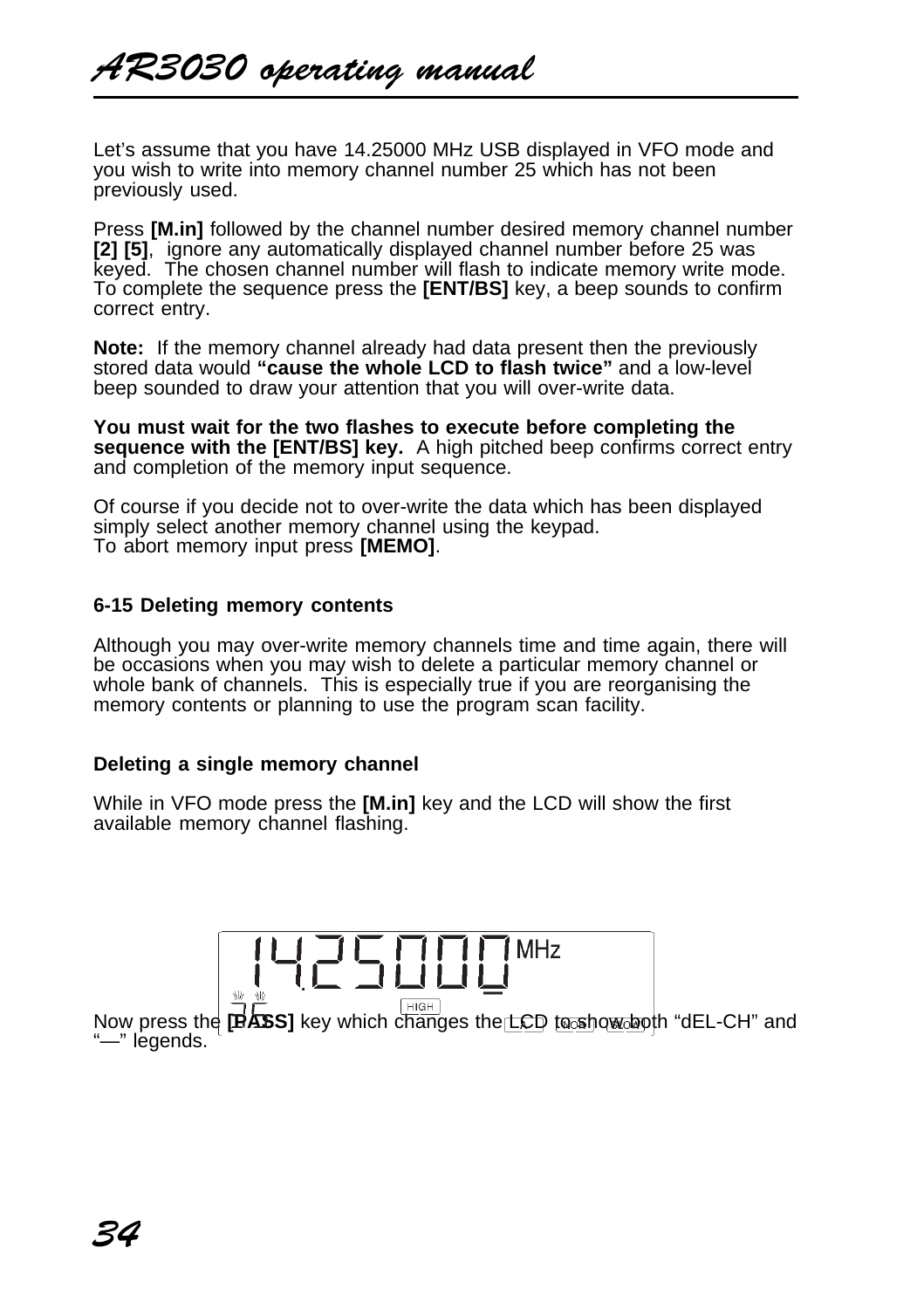AR3030 operating manual

Enter the two digit memory channel number which you wish to erase such as **[2] [3].** The legend  $\sqrt{2}$  will be replaced by memory channel number which you have selected "23" and will flash.

Complete the delate sequence by pressing the **[ENT/BS]** key. A beep confirms correct data entry and the completion of the delete sequence. The receiver will automatically revert to VFO mode.

To abort memory delete press the **[M.in]** key.

#### **Deleting a block of memory channels**

Let us assume that you wish to delete memory channels 30 to 45 inclusive.

While in VFO mode press the **[M.in]** key and the LCD will show the first available memory channel flashing.

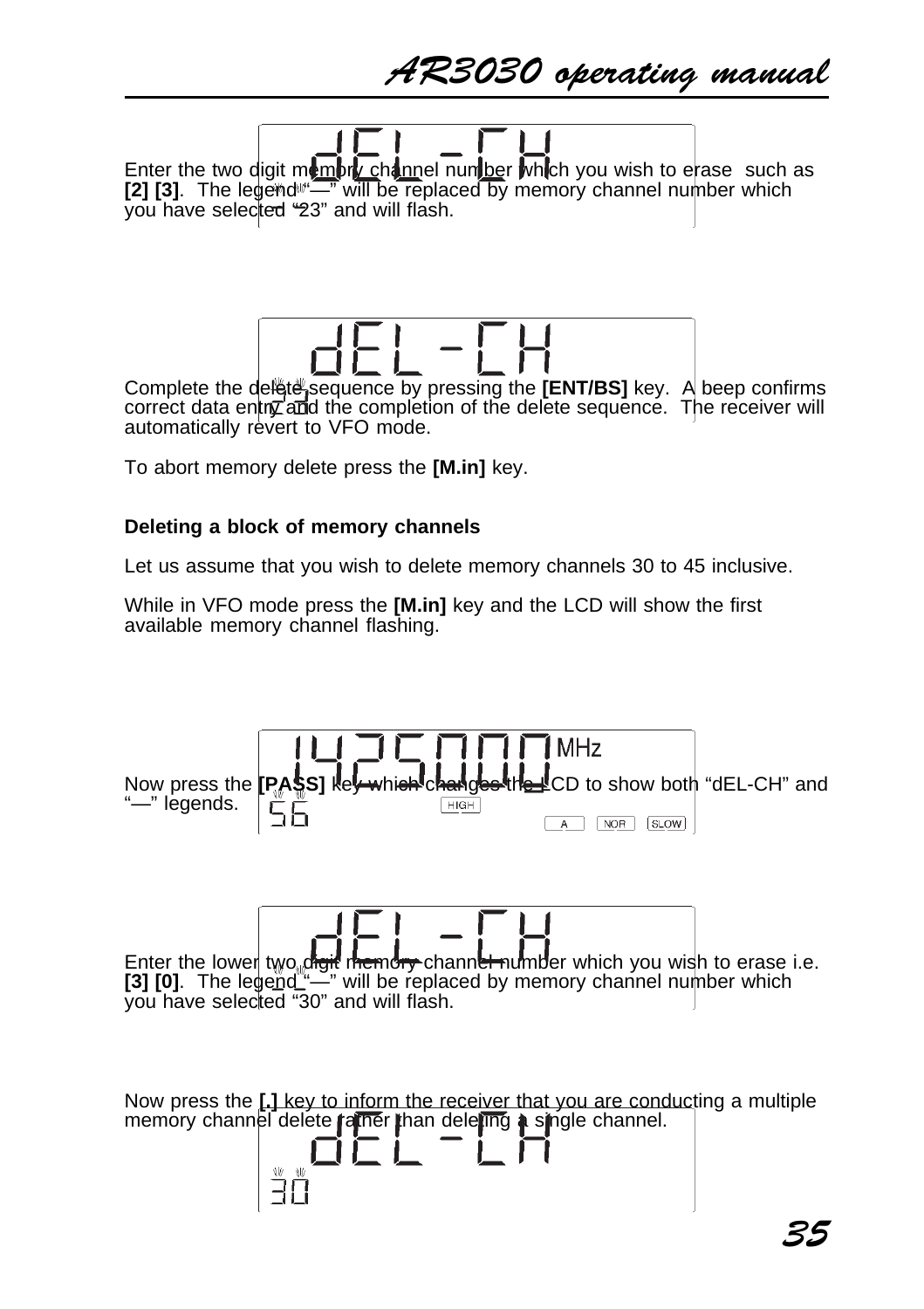Enter the higher two digit memory channel number which you wish to erase i.e. **[4] [5]**. The legend "—" will be replaced by memory channel limits "30" and "45" which will flash alternatively.



Complete the delete sequence by pressing the **[ENT/BS]** key. A beep confirms correct data entry rand the completion of the delete sequence. The receiver will automatically revert to VFO mode.

The memory channels 30 to 45 inclusive will have been deleted.

To abort memory delete press the **[M.in]** key.

#### **Deleting the contents of all memory channels simultaneously**

This is accomplished as shown above in the example of deleting a block of memory channels. In this instance the lower limit for delete is the first memory channel and the higher limit is the highest memory channel - all of them.

In VFO mode, press **[M.in] [PASS] [0][0][.][9][9][ENT/BS]**

The display will return to VFO mode automatically after approximately six seconds.

#### **6-16 Memory Channel Scan**

It is sometimes useful to instruct the AR3030 to automatically monitor a number of memory channels especially when activity is low. This process is known as "scanning".

It is possible to scan any mixture of bands simultaneously LW, MW, HF and VHF at the same time (VHF reception provided an optional VHFconvertor is fitted).

**Before memory channel scan can operate you must first store data into at least two channels, of course you can store data in to all 100 should you choose.**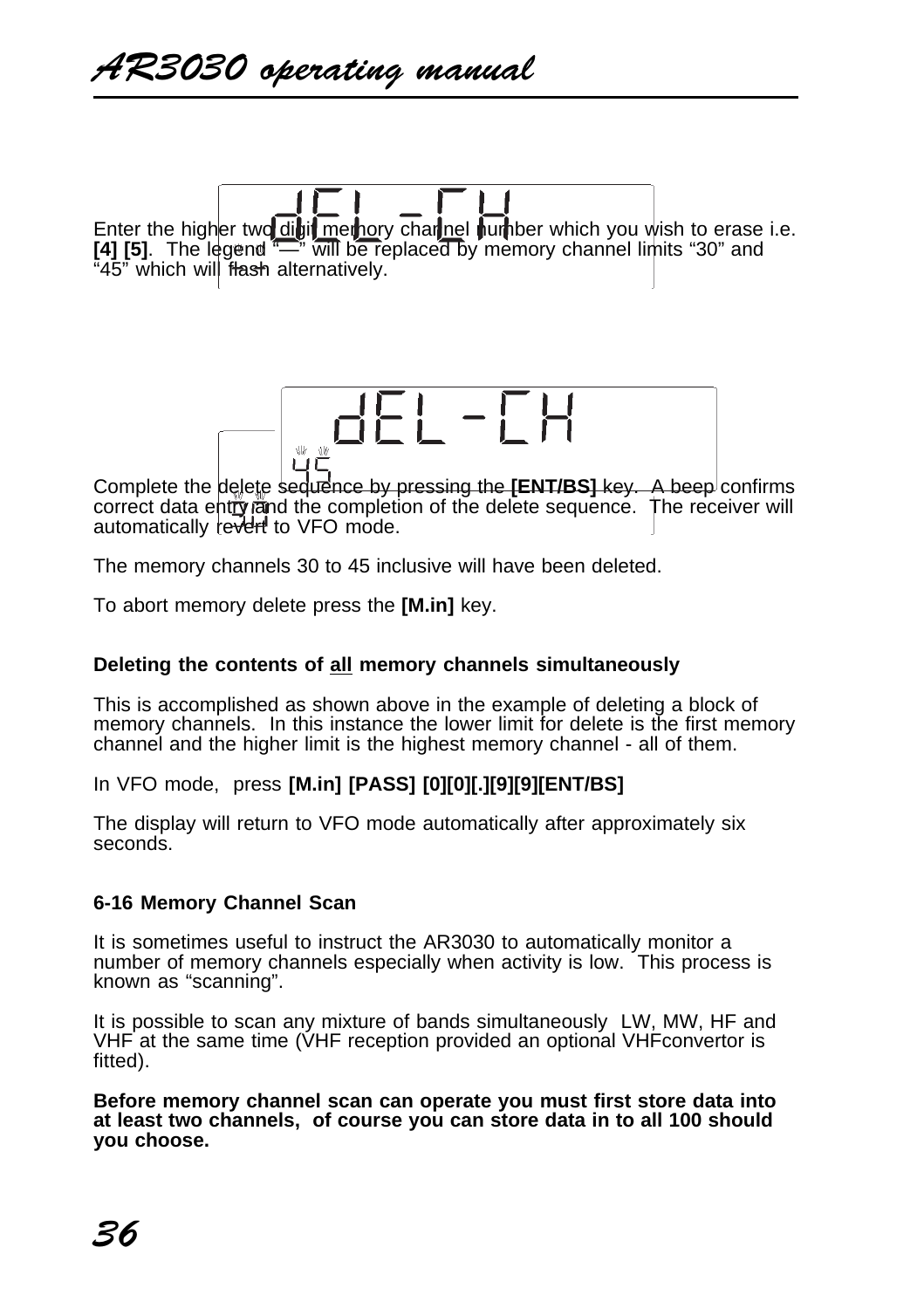**The receiver must first be placed into VFO mode**. If in doubt press the **[VFO]** key and check that the "MEMO" legend is not shown on the LCD.

Press **[SCAN]** to start memory channel scan from the memory channel last used. Both the "MEMO" and "SCAN" legends will appear on the LCD to confirm operation. All memory channels containing data will be scanned but empty channels will be skipped.

To stop the scanning process press **[SCAN]** again. The receiver will continue to receive on the channel where scan has been stopped but will return to VFO mode copying the data automatically.

To resume scanning once again simply press **[SCAN]**.

#### **6-17 Program Memory Channel Scan**

It is possible to instruct the AR3030 to scan a group of memory channels rather than all channels which contain data. This is a convenient method of scanning a few memory channels without needing to delete temporarily unwanted memory channels.

The following example assumes data is stored in about the first twenty memory channels, you wish to scan only channels 5 to 12 inclusive.

**Ensure the receiver is in VFO mode**, if in doubt press the **[VFO]** key and ensure that "MEMO" is not displayed.

Press **[SCAN]** to start scanning. Press the **[ATT]** key to inform the receiver that you wish to input programme scan data. The LCD will show "SCAn-CH" to confirm program scan data input mode has been selected. The current bottom and top scan limits will then flash in sequence.

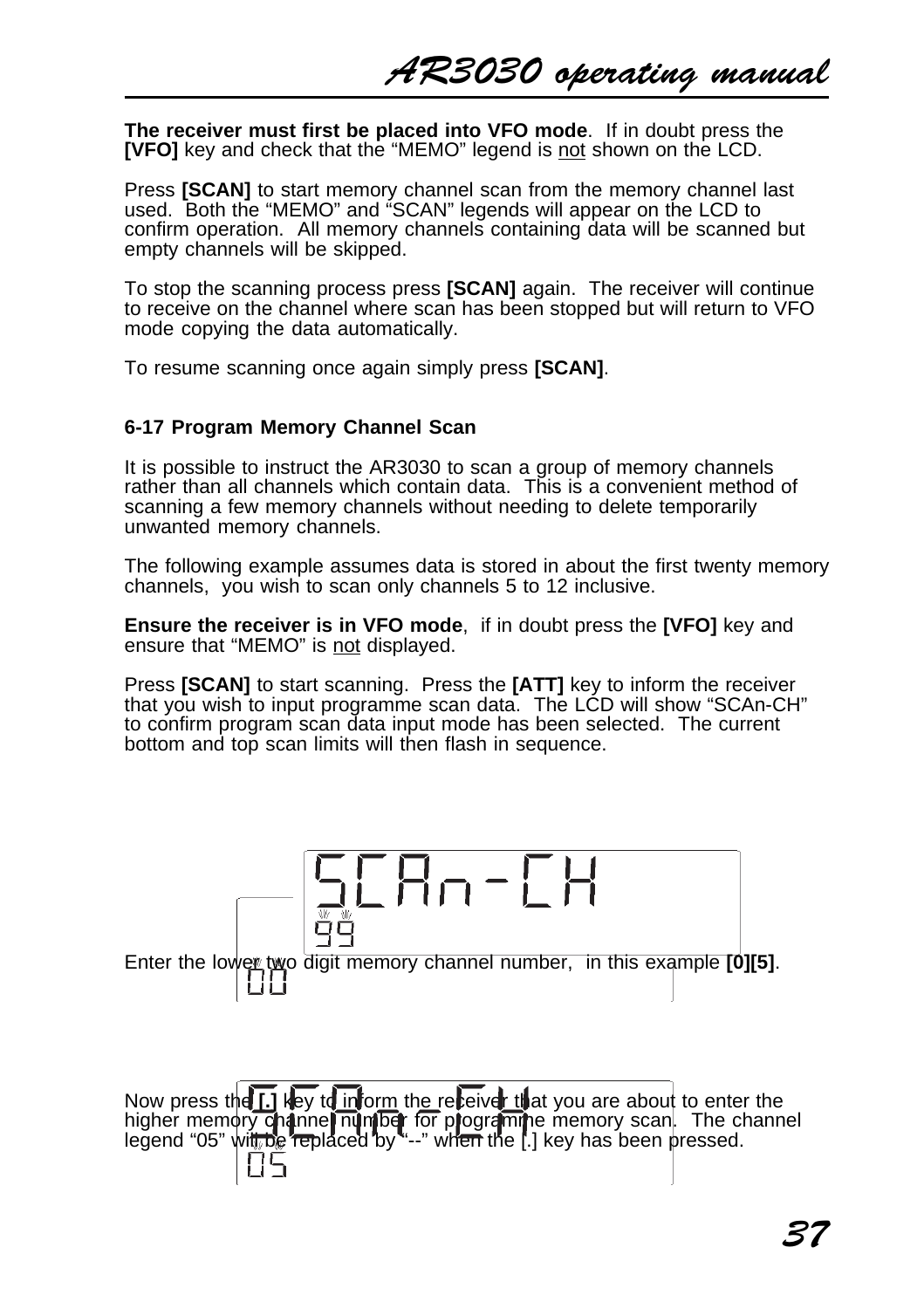Enter the higher two digit memory channel number for programme memory scan, in this example **[1][2]**. The legend "—" will be replaced by memory channel limits "05" and "12" which will flash alternately.



correct data entry and the AR3030 will commence programme memory scan between the specified limits.

To stop programme memory scan press **[SCAN]**.

#### **6-18 Pass channel operation**

While scanning, there will be occasions when you will want to skip over one memory channel or a number of channels. Under these circumstances program memory scan may not be ideal as the channels you wish to skip may not be consecutive. This is where memory channel "PASS" is used.

Where the PASS facility is used to cause memory scan to skip the specified channel, the memory channel is referred to as being "LOCKED OUT".

For example, if you wish to lock out memory channel 8, press **[MEMO]** while in VFO mode followed by **[0][8]**. Press **[PASS]** to complete the sequence. The "08", "MEMO" and "PASS" legends will appear on the LCD to confirm operation.

While in MEMO mode, all locked out memory channels are identified on the LCD with a "PASS" legend. You may use the main tuning control in memory mode to scroll through the memory channels.

#### **6-19 Pause time programming in scan mode**

The AR3030 does not immediately scan from channel to channel rapidly. This is to allow the receiver's AGC and other circuitry to react to the changing noise and signal levels between different frequencies. If the scan speed is too quick, then weaker signals would be completely missed.

The pause time for memory scan may be programmed between the limits of 1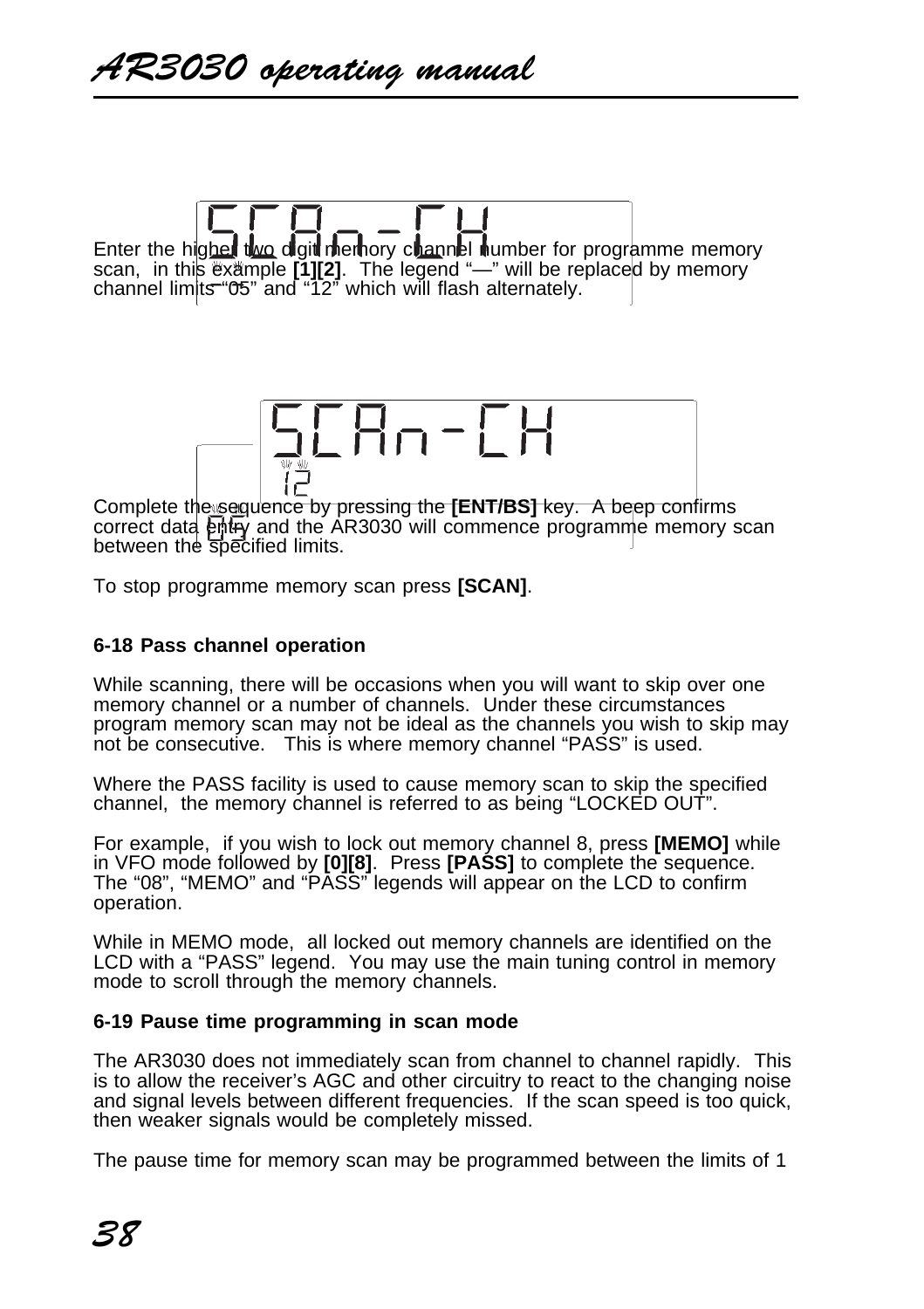AR3030 operating manual

and 10 seconds. The factory default is 5 seconds.

For example, should you wish to program pause time to 3 seconds carry out the following sequence.

While in VFO mode press **[SCAN]** to start memory channel scan.

Press **[MEMO]** to inform the AR3030 that you wish to reprogramme scan pause time. The LCD will show "PAUSE 5" and the figure 5 flashes to indicate the present value.



#### **6-20 Delay time programming in scan mode** (VHF only)

The scanning system is handled slightly differently on the VHF bands when an optional VHF converter is fitted.

During VHF scanning, the position of squelch (OPEN/CLOSED) determines when the set stops scanning and for how long.

Basically the receiver will scan the memory channels until the squelch opens, it will then remain on the busy channel until the squelch closes again. It is then assumed that the channel has become clear so the set is ready to start scanning again.

However rather than immediately scanning, the receiver will "delay" for a short time to allow for a reply from an airband control tower etc.

The programmable delay range is from 0.5 seconds to 3 seconds in 0.1 second increments. The factory default is 1.5 seconds.

To alter the delay time (VHF only), ensure firstly that you are in VFO mode. Press **[SCAN]** to start memory scan (you may wish to use programme memory scan to select only VHF memory channels).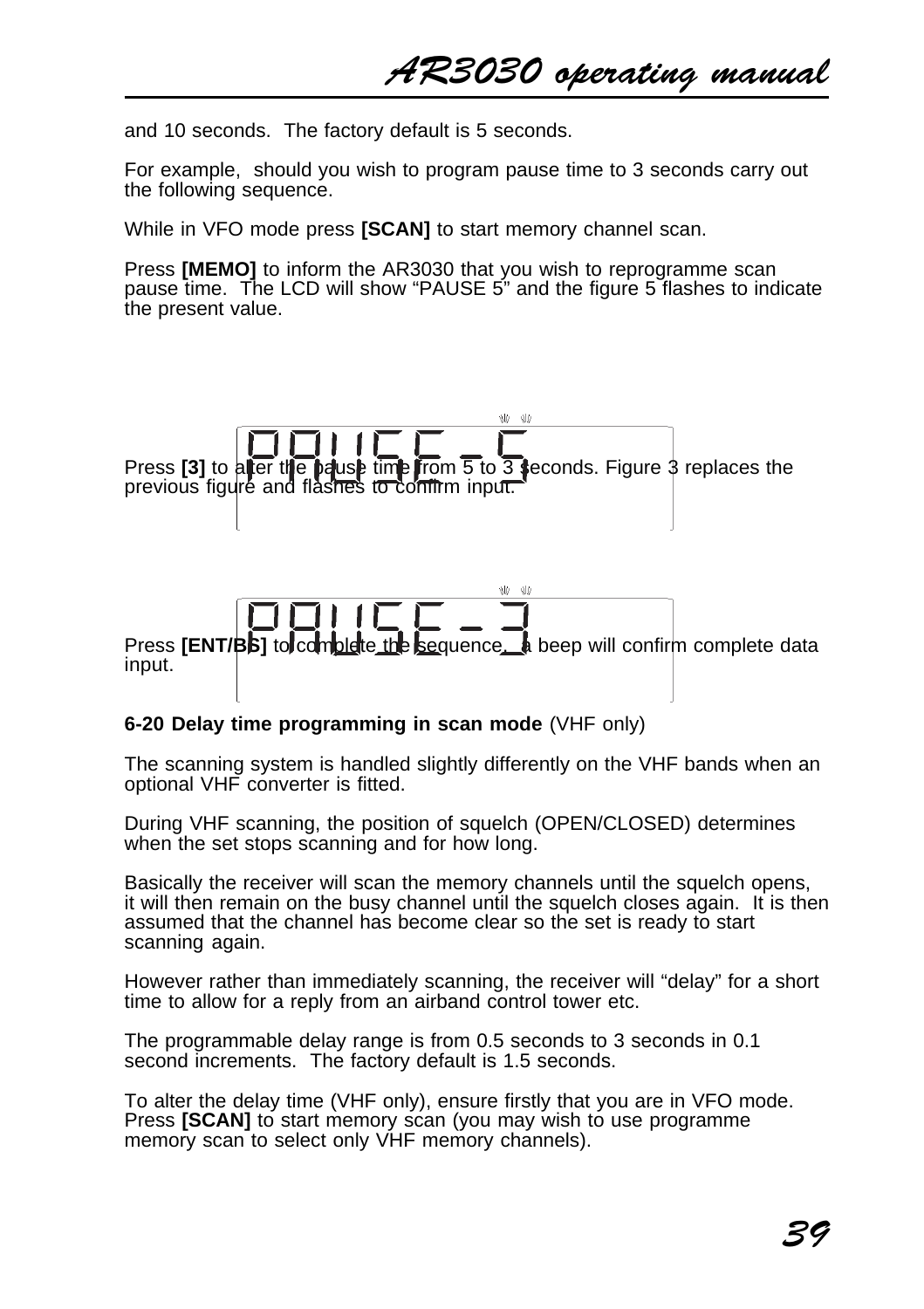Press **[AGC]** to inform the AR3030 that you wish to reprogramme scan delay. The LCD will show "dELAy 1.5" and the figures "1.5" flash on the LCD to confirm selection.



# **(7) Computer control (RS232C)**

The AR3030 is capable of remote control via the 9 pin female D-type rear connector (section 5-31) using a simple RS232 cable without the need for an interface.

# **7-1 Connection**

Connection to an IBM PC 25 pin D-type serial port requires the following connections:

| IBM-PC 25 pin |                                                                                                                        | AR3030 9 pin |
|---------------|------------------------------------------------------------------------------------------------------------------------|--------------|
|               | Frame & signal groud                                                                                                   |              |
|               | ⊼ uata<br>RX data                                                                                                      |              |
|               | <b>CTS</b>                                                                                                             |              |
|               | For a three wire hook up, simply connect the RTS and CTS lines together (pins 7 & 8) at the receiver end of the cable. |              |

# **7-2 Communication parameters**

If using a terminal driver configure the following communications parameters: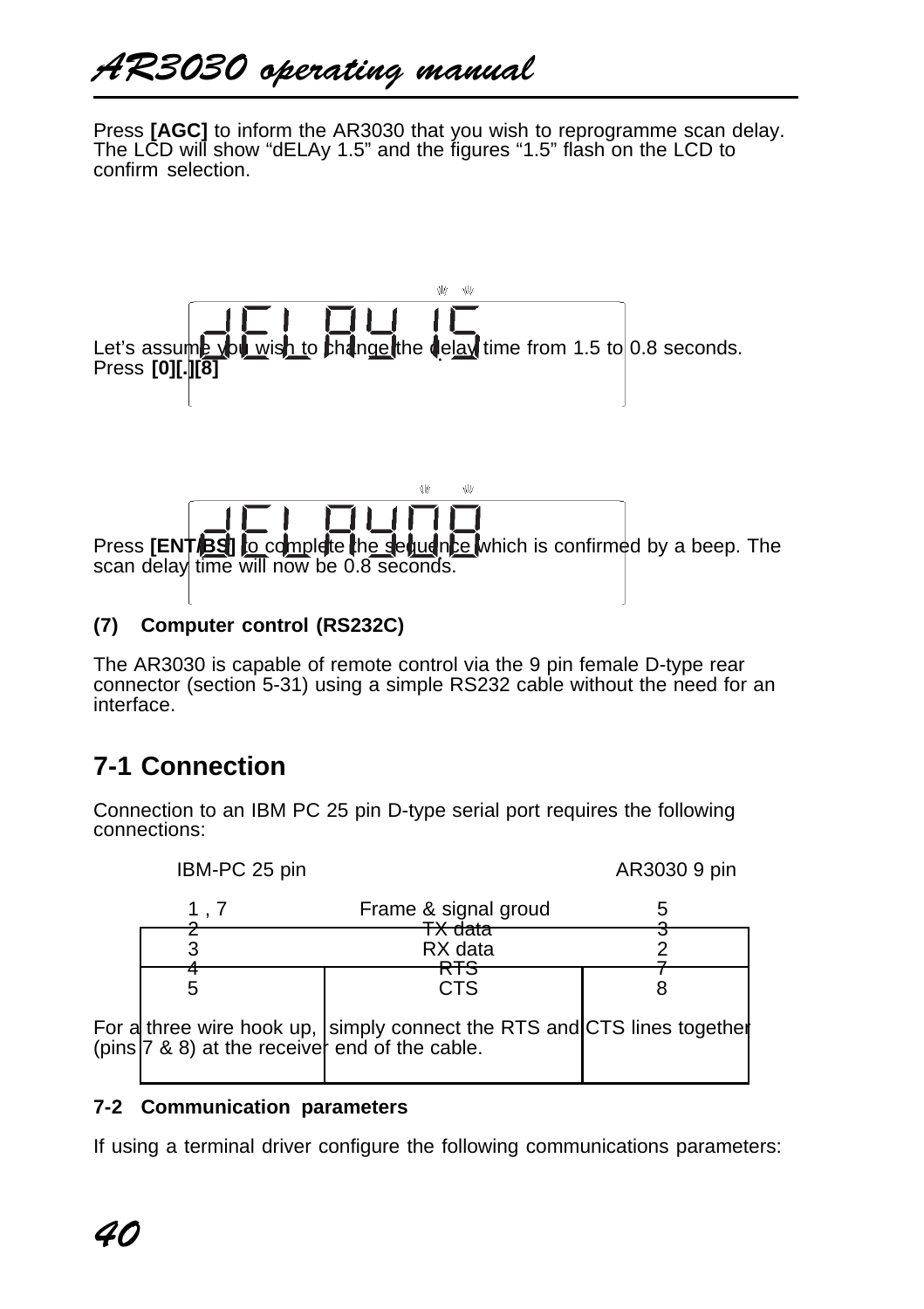# AR3030 operating manual

| Type of communication - Semi duplex (no     | receive while<br>transmitting)            | 5-31 RS232C computer control port                                         |
|---------------------------------------------|-------------------------------------------|---------------------------------------------------------------------------|
| Baud rate speed                             | - 4800 or 9600 BPS<br>(refer to start-up) | 6789                                                                      |
| Stop bit<br>Data bit (length)               | - 2 Bits<br>- 8 Bits                      | 3<br>45<br>2                                                              |
| Parity<br>X parameter                       | - None<br>- None                          | Pin 1 No connection<br>Pin 2 Receive data RXD                             |
|                                             |                                           | Pin 3 Transmit data TXD<br>Pin 4 No connection<br>Pin 5 Signal ground GND |
| Timing chart for transmit and receive mode: |                                           | Pin 6 No connection<br>Pin 7 RTS<br>Pin 8 CTS<br>Pin 9 No connection      |
|                                             |                                           |                                                                           |



Exit from software - Type [Q] to end the remote operation via computer.

# **7-4 Command transmission in terminal mode**

| Step 1. |  | Transmit one or more of the commands listed in<br>7-3 and 7-9 followed by [CR], [LF].                                             |
|---------|--|-----------------------------------------------------------------------------------------------------------------------------------|
|         |  | Carefully observe the effects of step 2 and step 3 when<br>commands are continuously sent. (Note: No need to<br>add [LF].)        |
| Step 2. |  | Confirm that [CR], [LF] are received following data<br>sent to the receiver, this being in response to the<br>commands of step 1. |
| Step 3. |  | After confirming [CR], [LF], allow a short delay<br>(approx. 1 msec) before passing subsequent<br>commands. Go to step 1.         |
|         |  | 7-5 Monitoring the contents of received serial data                                                                               |

| CMD    | Data to be transmitted            | <b>FORMAT</b> |
|--------|-----------------------------------|---------------|
| D [CR] | All received data. Go to VFO mode |               |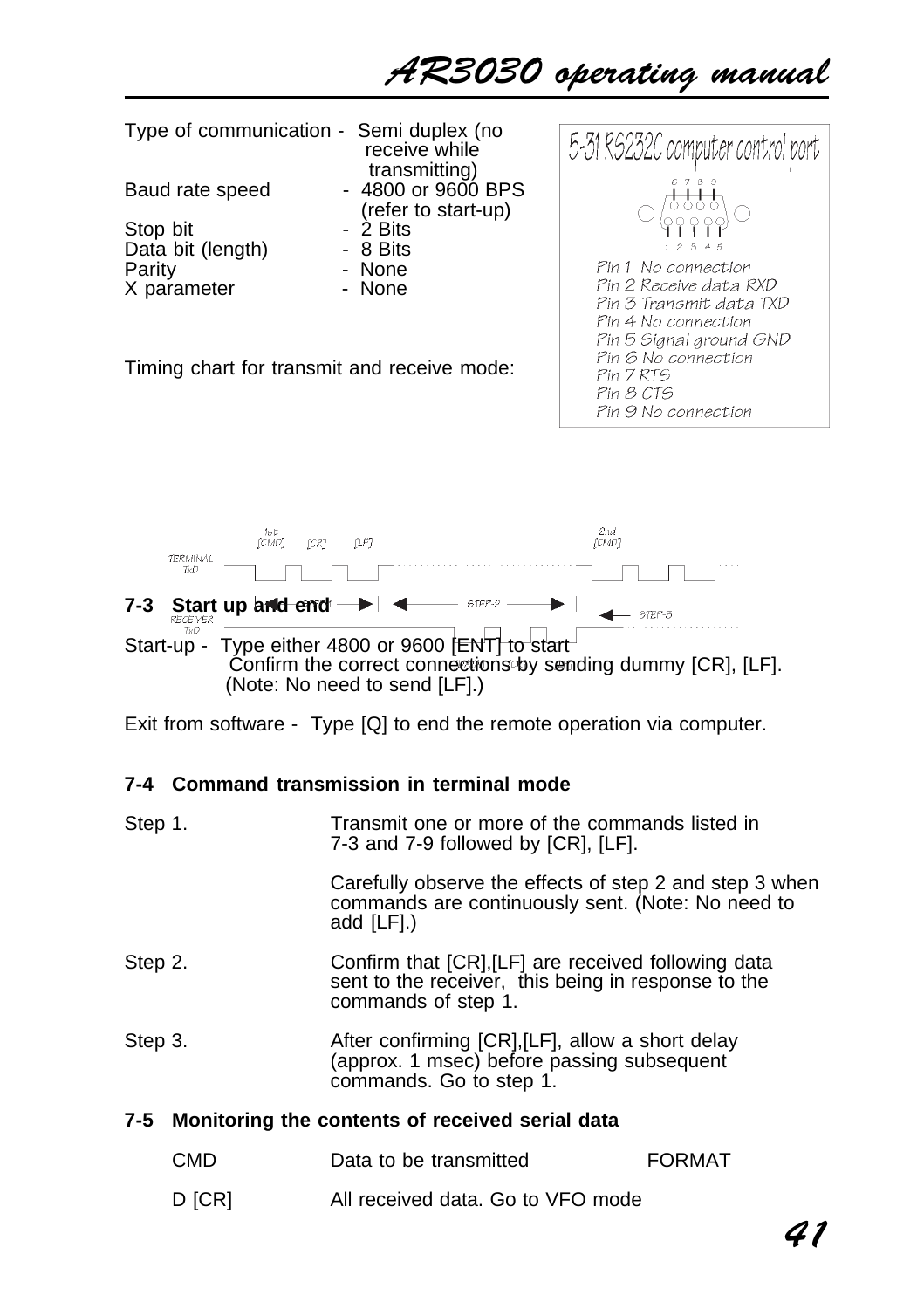# AR3030 operating manual

|                       | from Memory mode.                                                   |   |
|-----------------------|---------------------------------------------------------------------|---|
| $Y$ [CR]              | Send signal level (64 div 00 - 3F)                                  | 2 |
| nn M [CR]             | Go to Memory mode after sending<br>data of selected memory channel. | 3 |
| $-$ nn = 00 $\sim$ 99 | Data of the selected memory channel                                 |   |
| $-$ nn = BLANK        | Data of the present memory channel                                  |   |

# **7-6 FORMAT 1 - Contents of the received signal**

Contents of serial data ==> D Rn Gn Bn Tn Fnnnnnnnn C [CR] [LF]

| <u>Contents of each TX</u>                        | Details           |                                           |                                                                     |
|---------------------------------------------------|-------------------|-------------------------------------------|---------------------------------------------------------------------|
| D                                                 | - HEADER D(DIAL)  |                                           |                                                                     |
| Rn                                                | - ATT position    | $n = 0$<br>$n = 1$<br>$n = 2$             | <b>OFF</b><br>10dB<br>20dB                                          |
| Gn                                                | - AGC position    | $n = 0$<br>$n = 1$                        | Slow<br>Fast                                                        |
| Bn                                                | - Filter position | $n = 0$<br>$n = 1$                        | Normal<br>Narrow                                                    |
| Tn                                                | - Tone position   | $n = 0$<br>$n = 1$                        | Low<br>High                                                         |
| Fnnnnnnnn                                         |                   | - Receive Frequency Present frequency     |                                                                     |
|                                                   | - VHF band        | - Other than VHF band 0nnnnnnn<br>nnnnn00 | $(LSD = 10Hz)$                                                      |
| C or<br>U or<br>L or<br>A or<br>S or<br>N or<br>Χ | - Present mode    | С<br>ULASNX                               | C W<br><b>USB</b><br><b>LSB</b><br>A M<br>S.AM<br>F M<br><b>FAX</b> |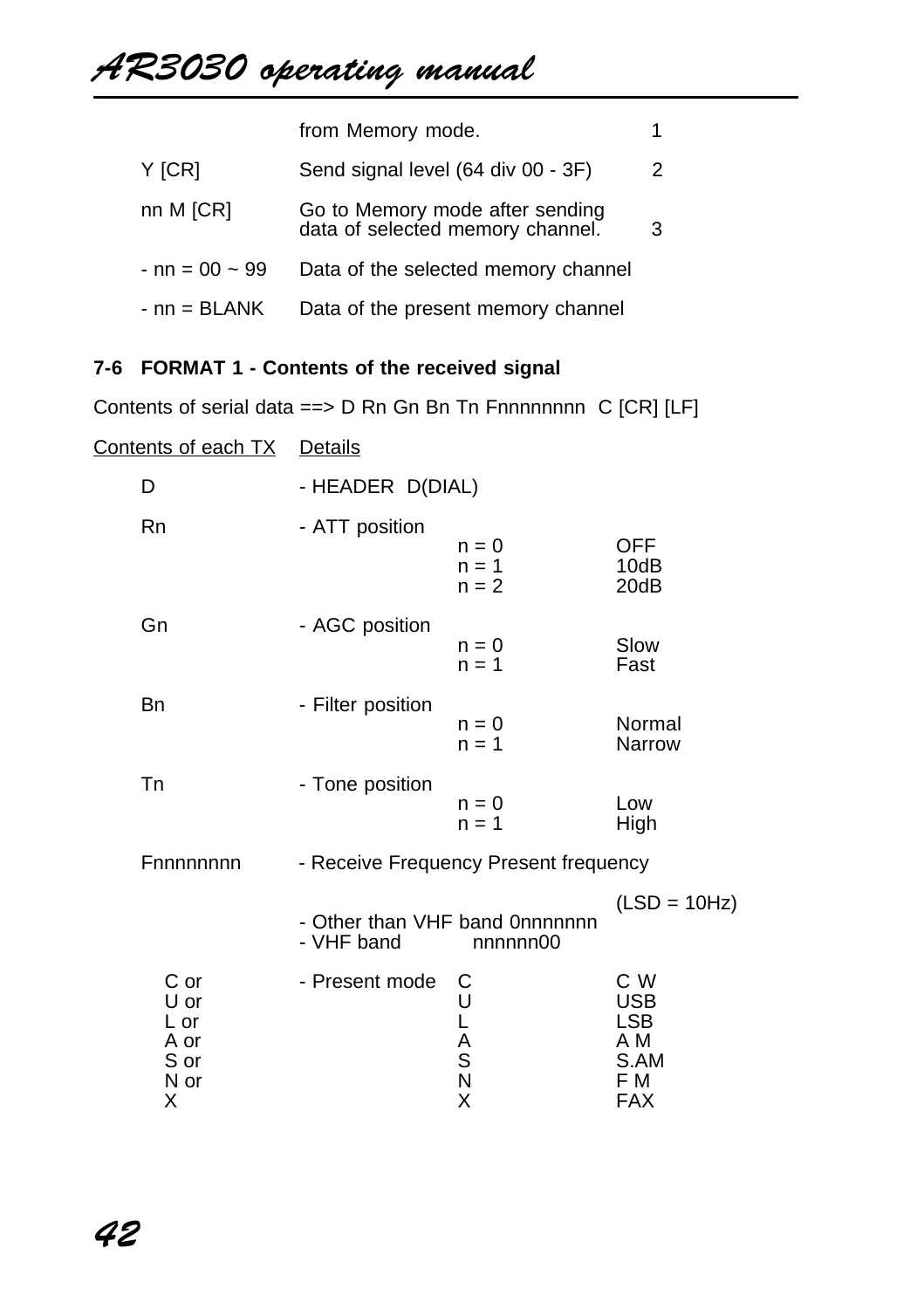AR3030 operating manual

#### **7-7 FORMAT 2 - Reading the receiver's signal strength**

Contents of transmission === nn [CR] [LF]

| Contents of TX | Details                                                                         |            |
|----------------|---------------------------------------------------------------------------------|------------|
| n              | - Send the S-Meter Readings in<br>64 steps $00 \sim 3F$<br>00<br>01<br>02<br>3E | <b>MIN</b> |
|                | 3F                                                                              | MAX        |

#### **7-8 FORMAT 3 - Transmitting the memory contents**

Contents of transmission = Mnn Pn Rn Gn Bn Tn Fnnnnnnnn C [CR] [LF] Note: Mnn represents HEADER and Memory channel number.

Pn indicates Memory channel Pass position: n == 0 ... PASS-OFF  $== 1$  ... PASS-O N

Details of each TX is same as FORMAT 1 When the selected channel is blank: . M— [CR] [LF] ... CHANNEL # == "-"

#### **7-9 Change the receiving modes or Make new entries**

| <b>CMD</b>                                       | Function                                                                                                                                         |                                                       |  |
|--------------------------------------------------|--------------------------------------------------------------------------------------------------------------------------------------------------|-------------------------------------------------------|--|
| nn W [CR]                                        | - Write the present contents into a selected<br>channel and go to the memory mode.                                                               |                                                       |  |
| W [CR]                                           | - Search for a blank channel and write the present<br>memory contents (If no blank channel is found go to the<br>dial mode followed by $[M-])$ . |                                                       |  |
| 0 R [CR]<br>1 R [CR]<br>2 R [CR]                 | - Selection of ATT                                                                                                                               | OFF<br>10dB<br>20 dB                                  |  |
| $0$ G $ CR $<br>1 G [CR]<br>0 B [CR]<br>1 B [CR] | - Selection of AGC<br>- Selection of FILTER                                                                                                      | <b>SLOW</b><br>FAST<br><b>NORMAL</b><br><b>NARROW</b> |  |
| 0 T [CR]<br>1 T [CR]                             | - Selection of TONE                                                                                                                              | LOW<br>HIGH                                           |  |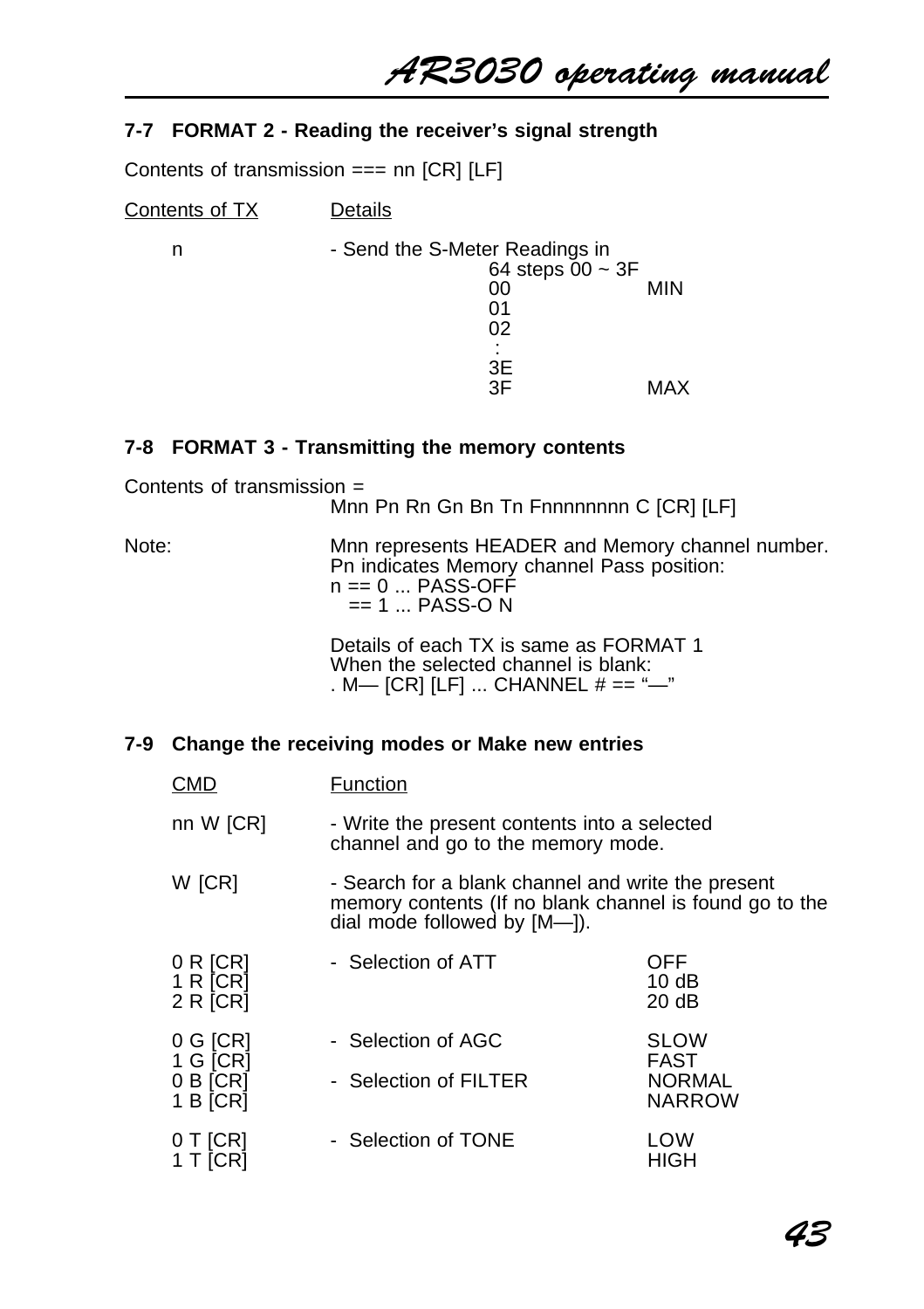| nnn.nnnn [CR]                                                      | (VFO) mode.                   | - Enter the frequency (MHz) and go to the dial                                                                                                   |  |  |
|--------------------------------------------------------------------|-------------------------------|--------------------------------------------------------------------------------------------------------------------------------------------------|--|--|
|                                                                    |                               | Frequency entry for MHz band must be correct within<br>the range of receiver. Over-flow digits will be ignored<br>from higher to lower in order. |  |  |
| C [CR]<br>U [CR]<br>L [CR]<br>A [CR]<br>S [CR]<br>N [CR]<br>X [CR] | - Selection of mode           | C W<br><b>USB</b><br><b>LSB</b><br>A M<br>S.AM<br>F M<br><b>FAX</b>                                                                              |  |  |
| nn % [CR]                                                          |                               | - Removal of memory contents from the<br>selected memory channel.                                                                                |  |  |
| $%$ [CR]                                                           |                               | - Removal of memory contents from all<br>memory channels $(nn == BLANK)$                                                                         |  |  |
| 0 P [CR]                                                           | - Selection of PASS status in |                                                                                                                                                  |  |  |
| 1 $P$ [CR]                                                         | memory mode                   | <b>PASS OFF</b><br>PASS ON                                                                                                                       |  |  |
| Q [CR]                                                             |                               | - Quit the remote control mode of RS232C                                                                                                         |  |  |

#### **Remarks:**

The above functions can be set up simultaneously by either one or more commands. Frequency entry and mode selection must come at the end of whole command.

However removal of memory contents or memory channel pass entry can only be carried out individually.

The last command must be followed by either [CR] or [CR], [LF].

# **(8) Optional accessories**

#### **VHF converters**

Two separate optional VHF internal converters are planned for the AR3030 but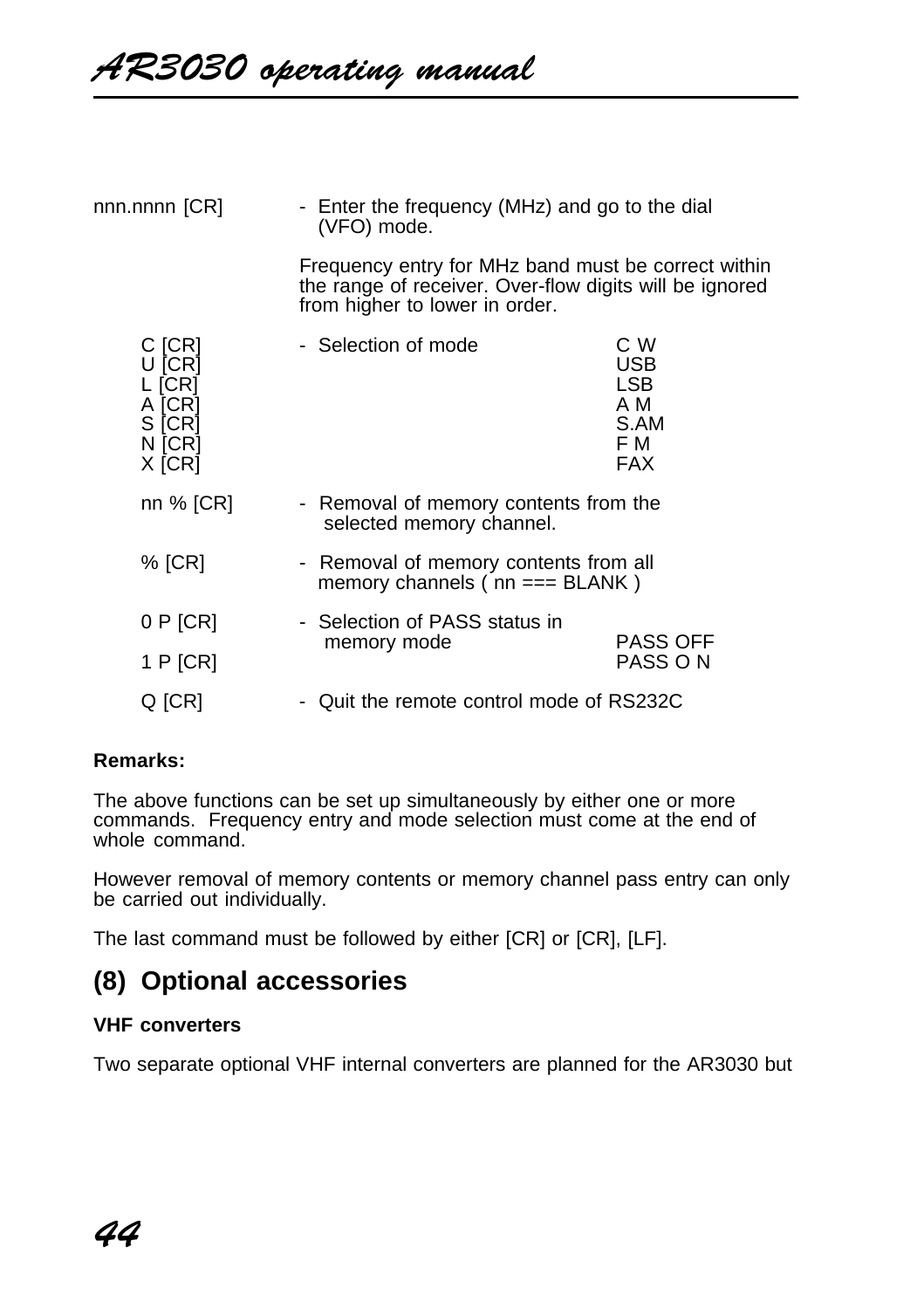AR3030 operating manual

only one may be fitted at a time. It's fitting is recommended in a workshop.

The frequency limits of the VHF converters are:

108.00000 MHz to 139.99999 MHz

140.00000 MHz to 169.99999 MHz

#### **Optional SSB filter**

or

USB/LSB/FAX modes use a 2.4kHz Murata ceramic filter. An optional Collins 2.5kHz eight resonator mechanical filter ((526-8635-010) of higher specification may be fitted into the normal position replacing the 2.4kHz filter (workshop fitting).

#### **Optional CW filter**

CW mode uses the 2.4kHz Murata ceramic filter in the Normal position. An additional optional 500Hz Collins seven resonator mechanical filter (526-8634- 010) may be optionally fitted (workshop fitting) in the narrow position.



We acknowledge that many listeners like to have service information available if purely for interest. For this reason a service manual should be available through dealers as an option. **DC3000**

For connection to a separate external power supply or car battery, an optional DC lead is available.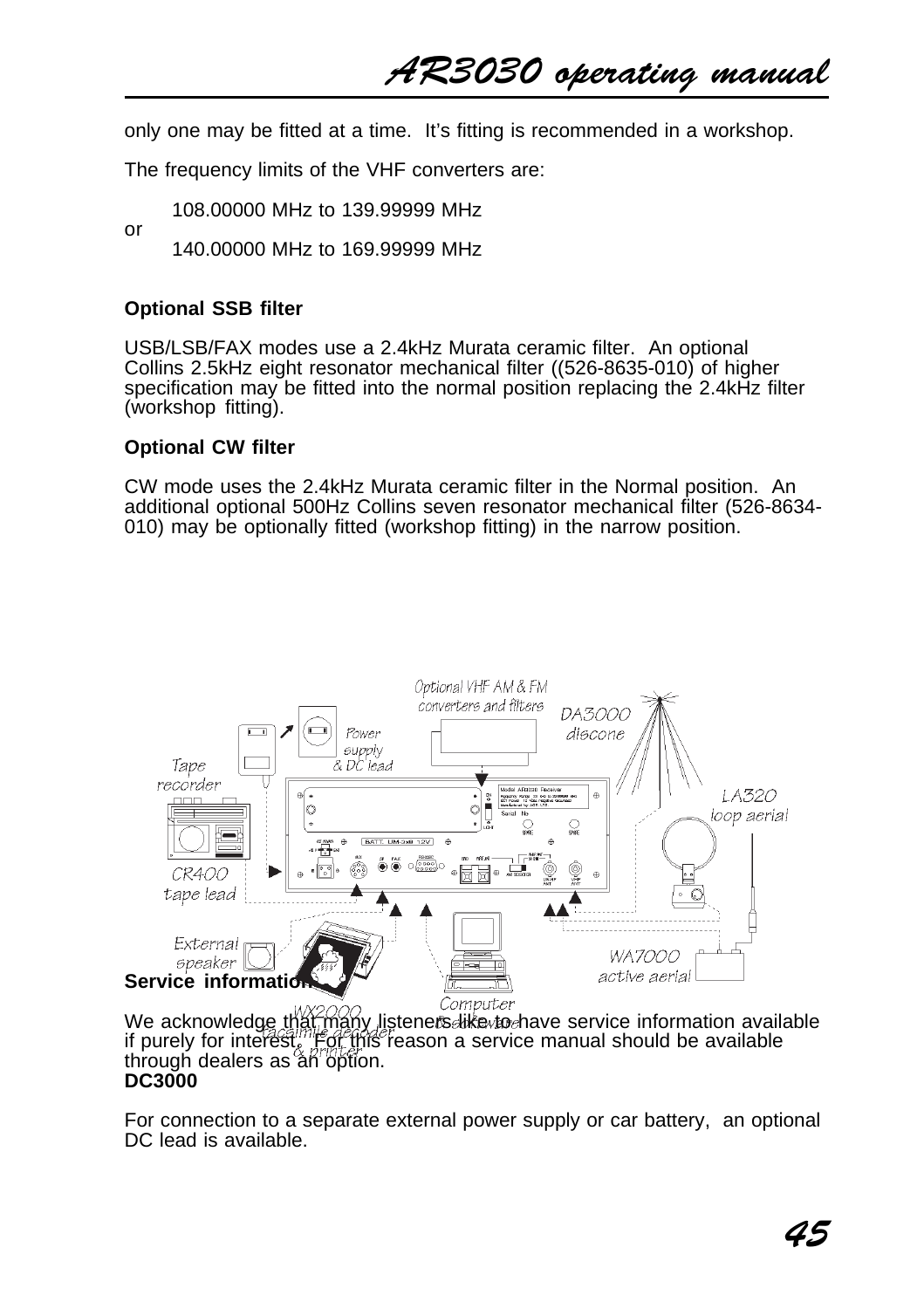#### **Computer control software**

A hands off IBM-PC computer program is planned to control the AR3030 via the RS232C port. A separate serial connecting lead will also be required.

#### **LA320 loop aerial**

Desktop active loop aerial for portable operation away from a base aerial such as when while travelling on business or holiday. Frequency coverage is 1.6 to 15MHz with optional elements to cover 0.2 to 0.54MHz and 0.54 to 1.6MHz.

#### **WA7000 wide band active whip aerial**

Compact aerial designed for installation where space is a problem. The WA7000 is active on the lower frequency band 30kHz to 30MHz and passive on the higher band between 30MHz to 2000MHz.

#### **DA3000 VHF-UHF discone aerial**

Ideal for use when an optional VHF converter has been fitted. Frequency coverage is nominally 25 to 2000MHz.

#### **CR400 tape record lead**

This lead comprises an 8 pin DIN plug on one end for connection to the AR3030 with a 3.5mm audio plug on the other for connection to a tape recorder with a 2.5mm plug for control On/Off of the tape motor.

#### **WX2000 weather facsimile decoder / printer**

Purpose designed and built to decode and print high quality facsimile pictures. For use on both shortwave and UHF Meteorsat with a suitable receiver.

# **(9) Trouble shooting - Microprocessor reset**

Should you experience problems with the receiver "apparently doing something unexpected", simply switch Off the receiver using the main power switch and leave it for about 10 seconds. Switch the receiver back on again and check if the problem has been cleared.

If this does not appear to solve the problem disconnect all connections and peripherals such as tape recorders, weather facsimile printers, aerials and the power supply. Switch the receiver off and leave for one minute. Reconnect the power supply and test again.

Should the receiver still refuse to operate correctly, turn the set up-side-down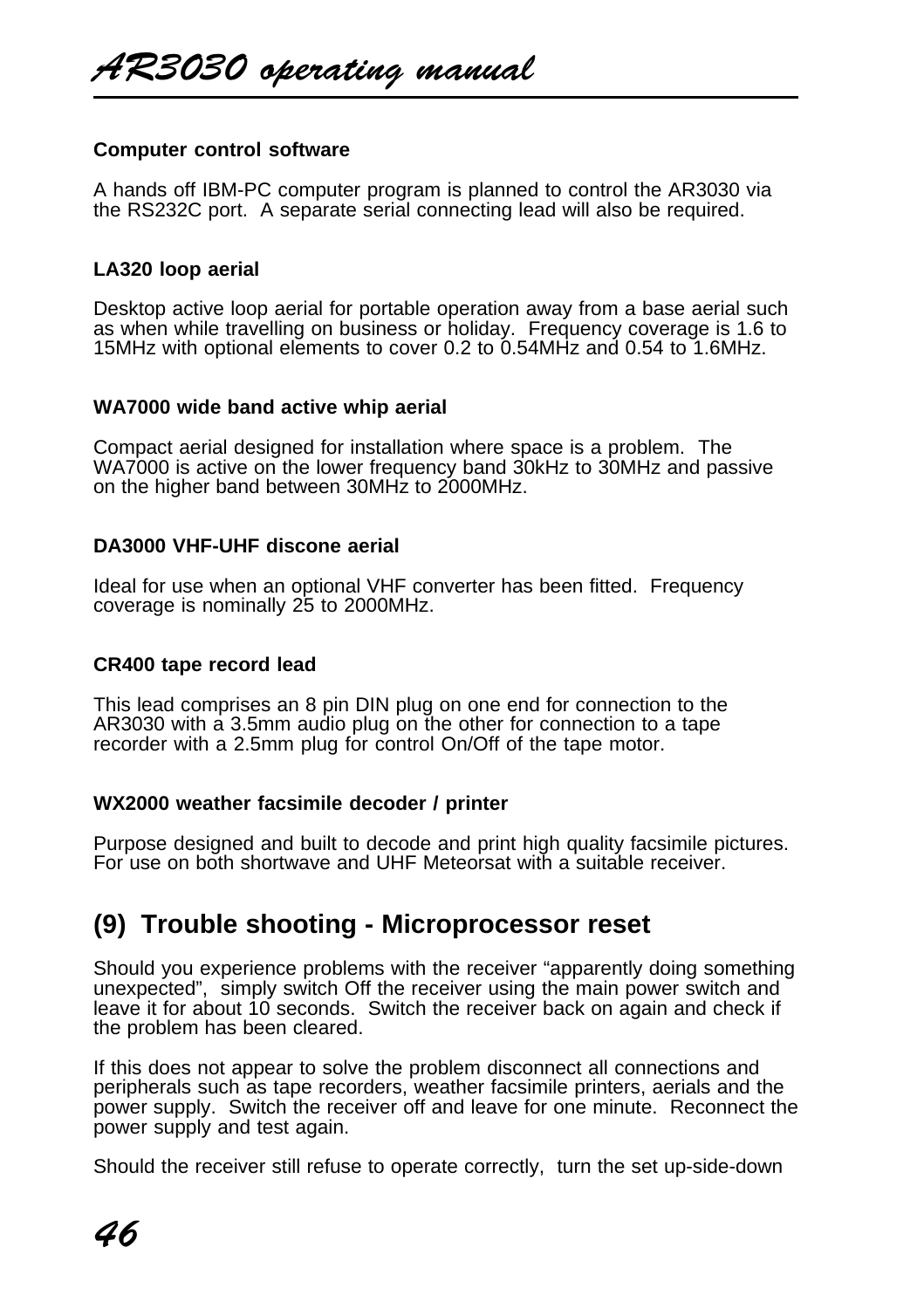and locate a small hole in the bottom cabinet close to the main rotary tuning control. This hole provides access to the microprocessor reset switch.

With the AR3030 connected to it's power supply and switched On, momentarily press this switch and release using preferably a non conductive thin probe such as a cocktail stick or cotton bud. This action will reset the microprocessor.

Should the receiver fail to power up, check the power supply and mains fuse. The AR3030 does contain an internal DC power fuse but should it blow we suggest you contact your dealer for advise and service... there must be a reason for the fuse to blow!

If the above does not help, please contact your dealer for assistance.

**We acknowledge that many listeners like to have service information available if purely for interest. For this reason a service manual should be available through dealers as an option.**

# **(10) Aerials (Antennas) and earth systems**

The subject of aerial choice and earth can be quite complex. There are many advantages and disadvantages to consider before connecting an external aerial to your receiver.

#### **Theory and practice**

One interesting phenomena is that aerial theory and practice can be surprisingly different. Keeping common sense in mind it is one of the few remaining areas for listeners to easily experiment and often achieve fantastic results.

#### **Mounting location**

It is important to mount any aerial as high as possible and in clear space although this is more important at VHF frequencies than for shortwave. If possible the aerial should have a clear path to the horizon. Results are usually disappointing when an installation is in a loft space.

#### **Telescopic whip aerials**

Whip aerials may be connected to the 50 OHM BNC aerial input of the AR3030 and the whip aerial switch position selected. The selection of "WHIP" adds a small preamplification to the receiver's input stages and matches the very high impedance of the whip to the receiver's circuitry.

Although whip aerials allow you to start listening without delay they should only be considered as a temporary aerial or for portability.

Of course a whip aerial may be connected directly to the VHF BNC 50 OHM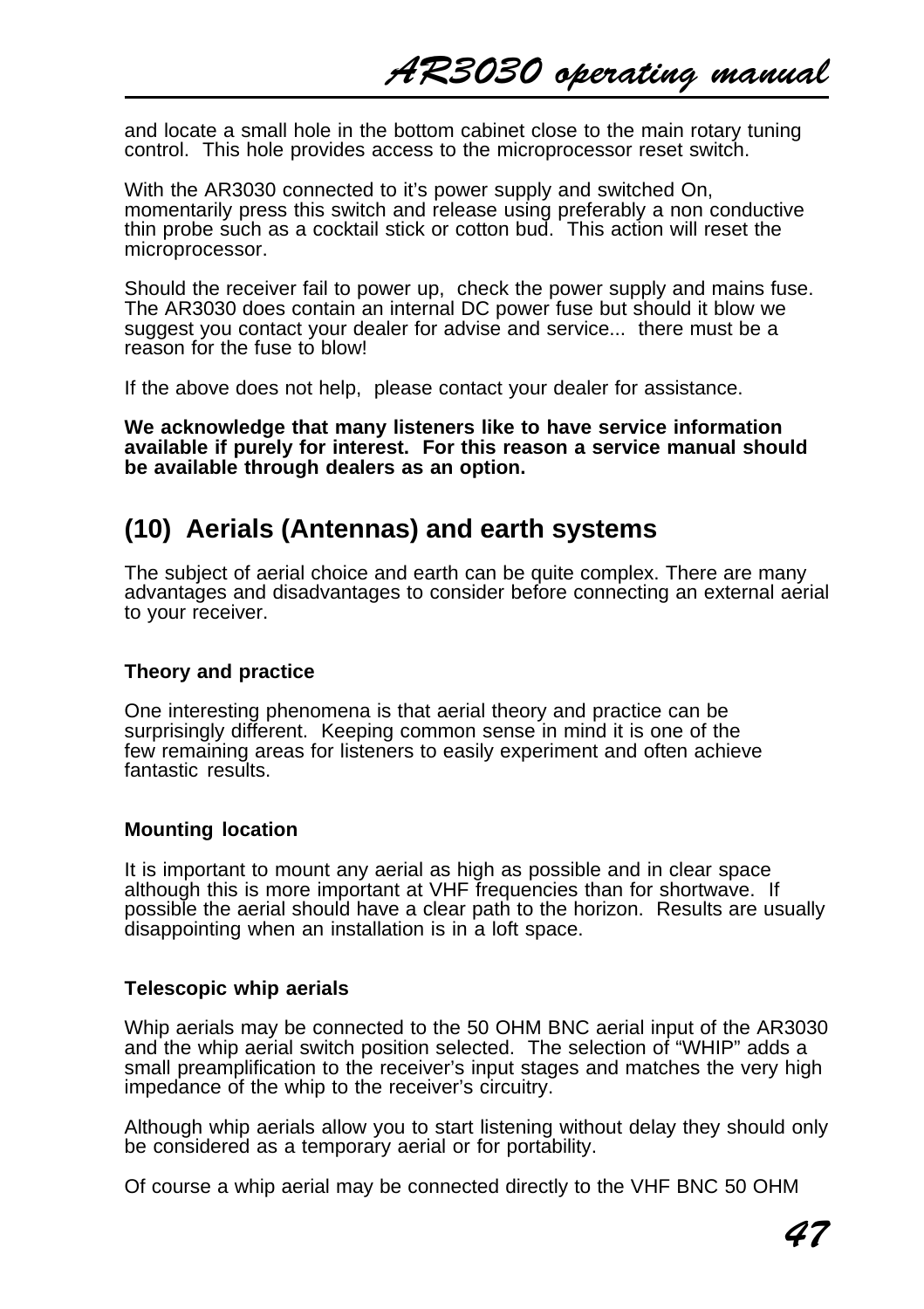aerial input should the VHF converter option be fitted.

#### **Long wire aerials**

For shortwave reception a random length of long wire approximately 10 to 20 metres in length forms a good compromise.

The wire should be fed into the high impedance aerial input of the AR3030 receiver. If possible try to locate the receiver close to a window so that the wire has the shortest and most direct run from the rear of the receiver to the outside World.

Never attach the wire aerial directly to a support or wall. Instead attach a small length (one metre) of insulating material such as nylon to each support (house or tree for example) and then onto the aerial wire. Allow the wire aerial to drop diagonally into the window and receiver rather than straight down the wall.

Keeping the aerial away from supports and building will reduce the loss of signal from the wire aerial and prevent unwanted noise from entering the aerial system.



Typical long wire aerial setup

**Magnetic balun dolig wire aerials are becoming very popular as they allow** coaxial cable to be used as the down-lead from the wire aerial into the receiver. The balun transforms the impedance to a low level suitable for 50 OHM coaxial cable. In this instance the path of feeder is unimportant and chances of noise entering the aerial system reduced. The 50 OHM BNC aerial input of the AR3030 should be used and selected accordingly.

# **Dipoles**

For the very best results you should consider a dedicated aerial such as a single or multi-band dipole or similar aerial. The problem with a wide coverage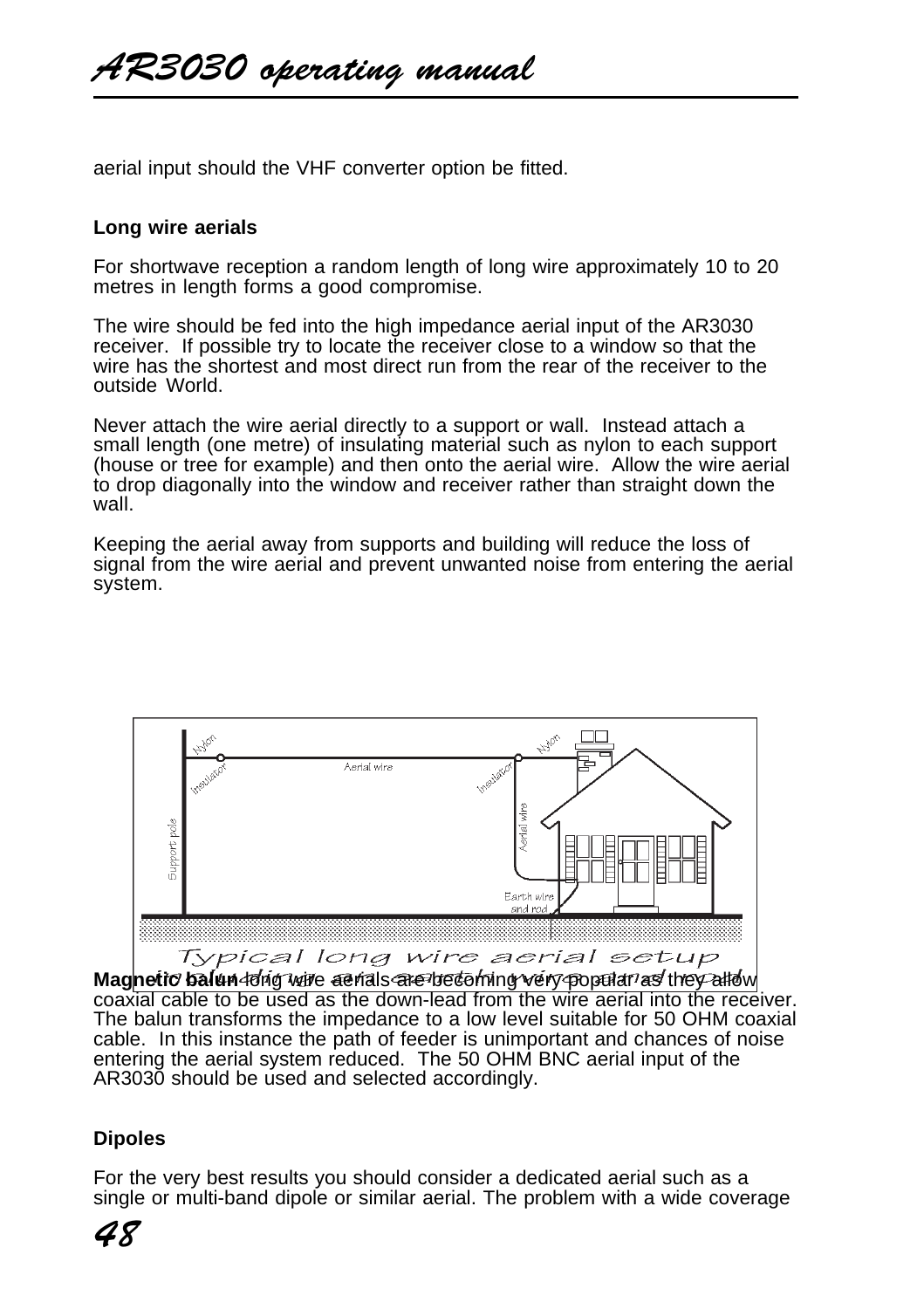receiver like the AR3030 is that for the ultimate results many dedicated aerials are required to cover the whole spectrum. This may involve complex aerial switching and reduces the ability to quickly monitor many bands.

As a compromise it may be worth making up a dipole aerial for a band of particular interest and have a second random wire for general listening.

It is quite easy to make a dipole for shortwave, for that matter one can be easily made up for VHF should you have the optional VHF converter fitted.

It is worth noting that dipoles are also quite effective on two and three times their design frequency so you can cover a few bands at once. Reception using a half wave dipole is best at 90 degrees to the direction the aerial is laying, however if used at two or three times it's fundamental design frequency, reception is best closer to the direction the aerial is lying.

A dipole has two legs running in opposite directions and can be mounted vertically or horizontally (most VHF activity is vertical). One leg is connected to the centre conductor the coaxial feeder cable while the other leg is connected to the outer screen of the coaxial feeder cable. If mounted vertically the centre of the coaxial feeder should be connected to the leg facing upward.

A simple formulae can be used to calculate the required length of each leg for a half wave dipole:

 75  $=$  Length of each leg in metres Frequency in MHz i.e. For 14.2 MHz 75  $\frac{\text{SUSY}}{\text{SUSY}} = 5.28 \text{ metres (i.e. the total length of the serial is twice } 5.28 \text{ m}$ . the aerial is twice  $5.28m$ .)

#### **Coaxial cables**

When constructing dipole aerials or connecting VHF aerials 50 OHM coaxial cable should be used. For shortwave or short runs of VHF URM43, URM76 or RG58U is ideal, for longer runs of VHF feeder it may be worth considering a heavier URM67 or RG213.

#### **ATU**

Aerial tuning units (ATU) may improve the shortwave section of a wide range receiver by rejecting unwanted signals and only allowing a specific band of frequencies through. These ATUs are normally constructed in small boxes with about 3 controls on the front. The disadvantage is the need to constantly re-tune the ATU when changing frequency. An ATU of this nature is "passive", this means that no power is required to operate the ATU and no extra circuit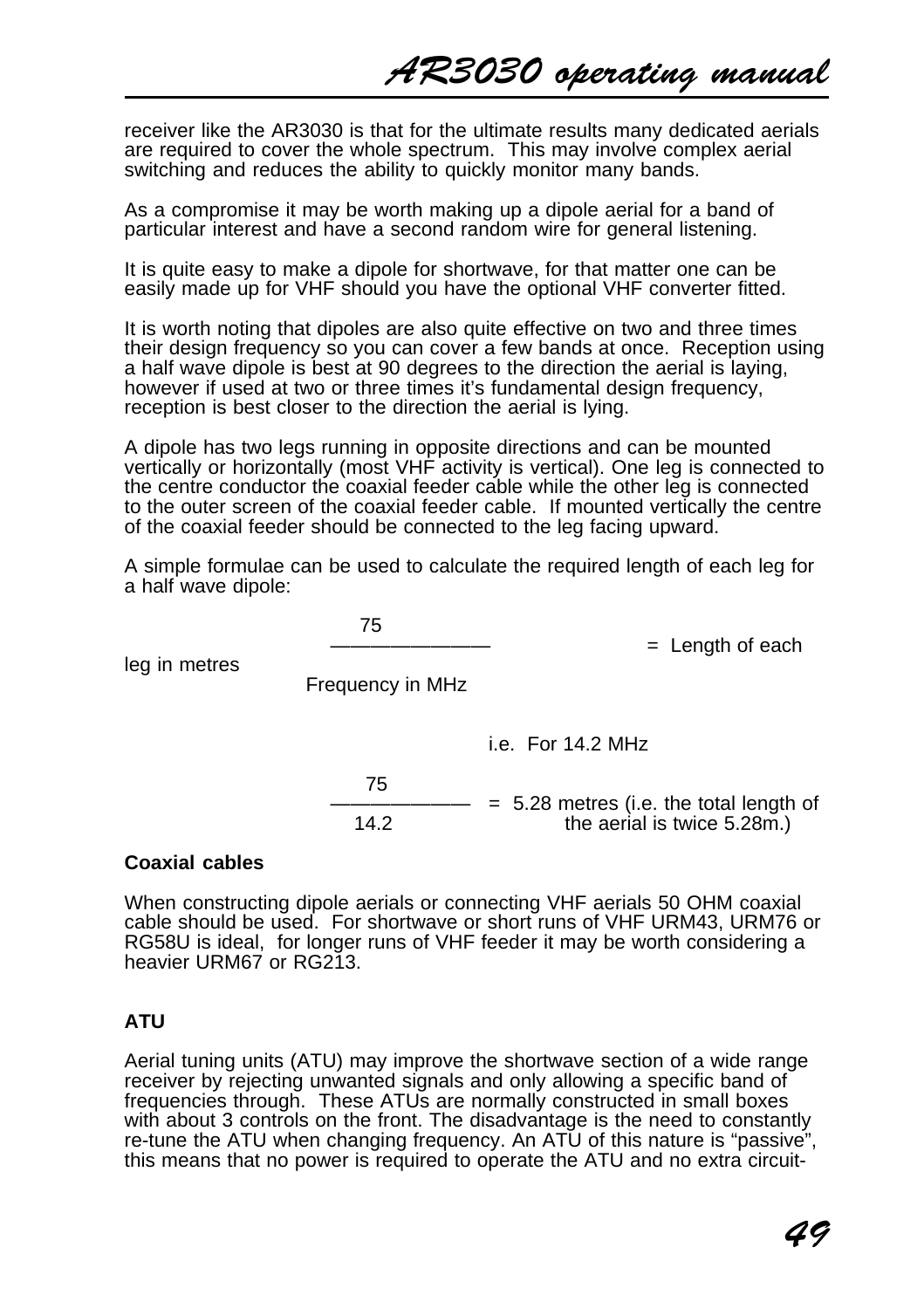noise is introduced into the receiver.



# **Loop Aerials**

Desk-top loop aerials have the advantage of small size (such as the AOR LA320). They too have tuning controls to reject unwanted signals. As the loop is within easy reach of the operator it can be rotated to provide directivity. They can be particularly useful for DX'ing the lower bands.

Generally speaking they offer excellent portability but cannot compare on the higher bands with a well sighted long wire aerial.

#### **Active aerials**

Active aerials are normally quite compact (AOR WA7000) and combine a wide coverage aerial with a preamplifier mounted within the aerial its-self. They require power to enable them to operate. Not all designs allow you to switch the preamplifier off although some have a gain control.

As with loop aerials they tend to provide good results on the lower bands when compared to poorly sighted short'ish wire aerials. Overload can be a problem on the busy 7 and 9 MHz bands. If you have a small garden space, an active aerial may be worth considering.

# **Discone**

For wide coverage in the VHF-UHF bands a compromise has to be met and the most popular aerial is a discone (AOR DA3000). Their appearance is like a large spider or umbrella without the covering material, the better models have about 16 elements.

Typical usable coverage starts from about 25 MHz and extends continuously to 500 MHz 1300 MHz or even 2000 MHz. The coverage peaks and dips throughout it's range as the elements interact to provide the widest possible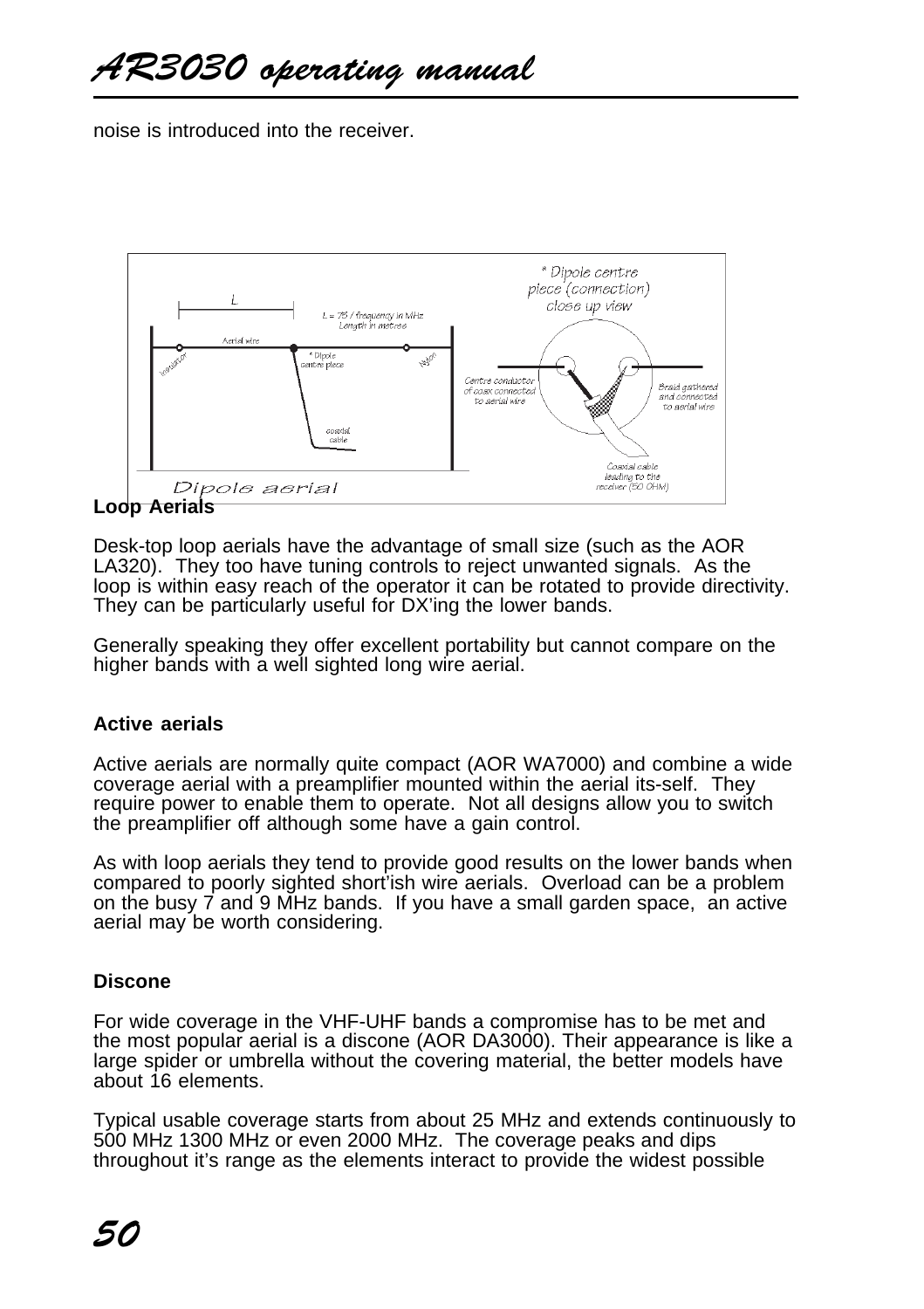coverage. Due to their necessary construction discone aerials are a little prone to "wind noise" due to vibration and possible damage in severe gales.

#### **Earth systems**

The AR3030 power supply has no EARTH connection to the mains plug. However a separate earth point is provided on the rear panel of the AR3030 for connection to a water pipe, central heating radiator or external earth rod. If fitting a separate external earth rod, consider the implications carefully if your mains supply uses Protective Multiple Earth (PME) system. If in doubt consult an experienced electrician.

Connecting an external earth wire may greatly reduce the local noise encountered when listening on the shortwave bands. It is very important to provide a good earth should you use an aerial tuning unit.

A short length of thick gauge earth wire may be connected to a nearby central heating radiator or water pipe but never use a gas pipe for earthing. Ideally a separate earth rod should be used but the length between the receiver and rod becomes restrictive, if too long the earth system may well "pick up" noise rather than remove it.

If a long run of earth wire is necessary, it may be worth considering a "screened earth system". This simply comprises a coaxial cable (such as URM43, URM76 for short runs or URM67 or RG213 for longer runs) shorted inner to outer at the earth rod end with only the centre core connected to the AR3030 earth point, the outer braid being cut back and insulated.

This provides a screen for potential incoming interference and passes any noise down the cable away from the receiver and toward the earth rod.

# **(11) Propagation - shortwave bands**

Unlike VHF and UHF transmissions which generally propagate only on a localised basis (to the horizon plus a small amount), shortwave transmissions may travel for many thousands of kilometres. Depending upon the frequency in use, time of day, season of the year and sun spot activity, transmissions may propagate completely around the World.

Radio signals are electromagnetic waves very similar to light beams. As such they do not readily follow the curvature of the Earth but attempt to travel out into space.

#### **The ionosphere**

Luckily the frequency spectrum of shortwave is often reflected back down to Earth by the upper layer of the Earth's atmosphere called the ionosphere. When the reflected signals reach the Earth again they may either be received or reflected back up into space. If lucky, they will be reflected by the ionosphere yet again down toward the Earth providing reception into another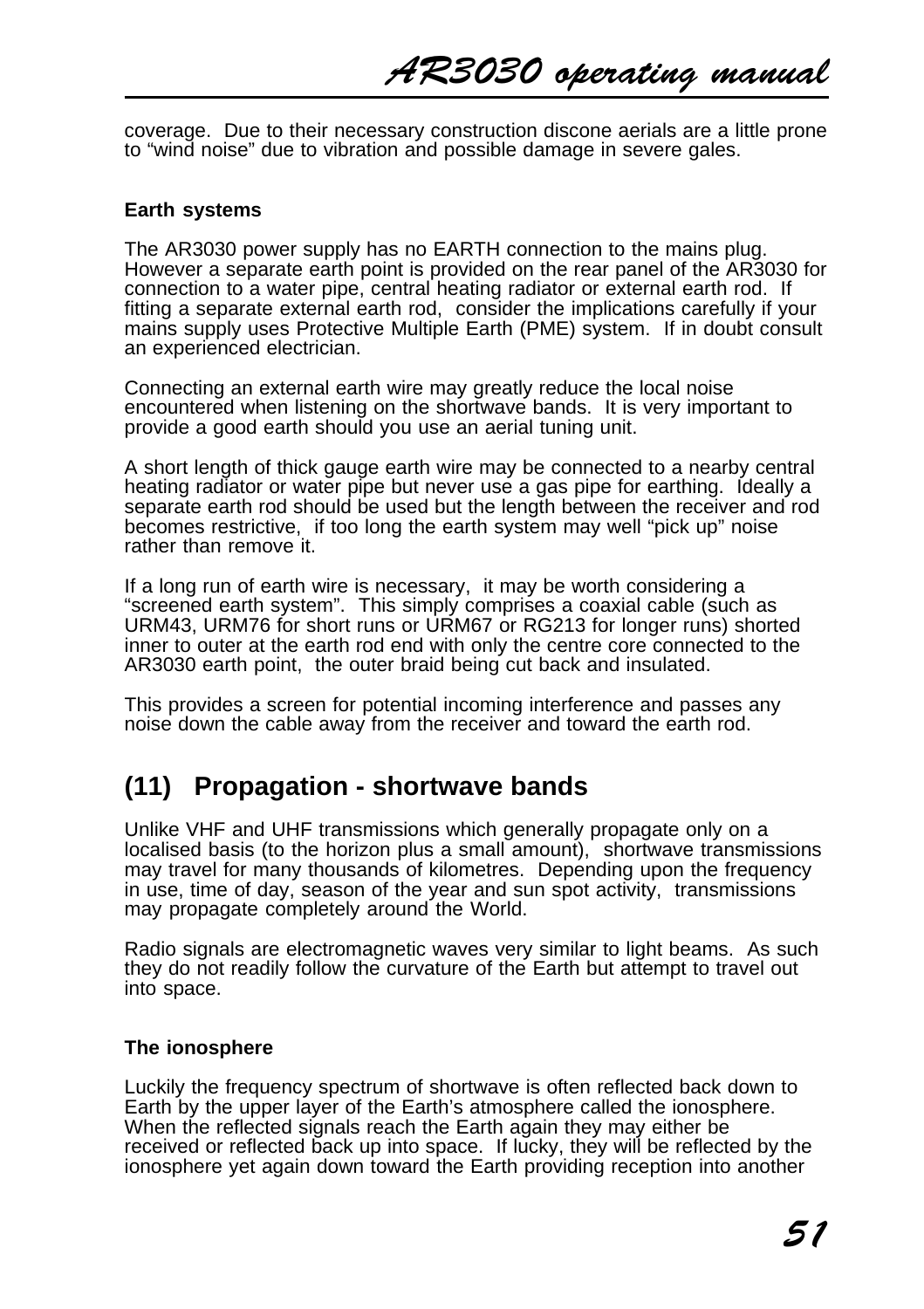and possibly more distant location.

The ionosphere is constructed of many layers of ionised gas. Of particular interest to shortwave listeners' are the lower "E" and upper "F1" & "F2" layers although a lower "D" layer exists during day time.

#### **"D" layer**

During day time the lower "D" layer forms around 60 to 80 kilometres above the Earth's surface. This "D" layer tends to absorb low frequencies reducing the distance covered by medium wave transmissions. In the night time when the "D" layer dissipates, medium and low frequency transmissions may propagate over much greater distances.

If the transmitted frequency is too high for to be reflected by the ionosphere, or the angle too steep, transmissions will simply pass straight though the ionosphere without being reflected and will travel upward to the next ionosphere layer.

#### **"E" layer**

Above the "D" layer is the "E" layer located at a height of about 100 kilometres. The "E" layer tends not to absorb signals as much as the "D" layer but refracts some signal back to Earth where it may be received some distance from the original point of transmission.

Usually in Autumn and Spring "SPORADIC E" propagation consisting of dense pockets of "E" layer ionosphere, reflect even the higher VHF and UHF transmissions causing patterning on television sets. This is to the delight of Radio Amateurs who are then able to communicate for many hundreds and even thousands of kilometres on frequency bands usually capable of only local reception.

Occasionally a similar effect can be caused by temperature inversion layers creating "tropospheric propagation" selectively "ducting" transmissions between two points. Tropospheric propagation is usually applicable to the

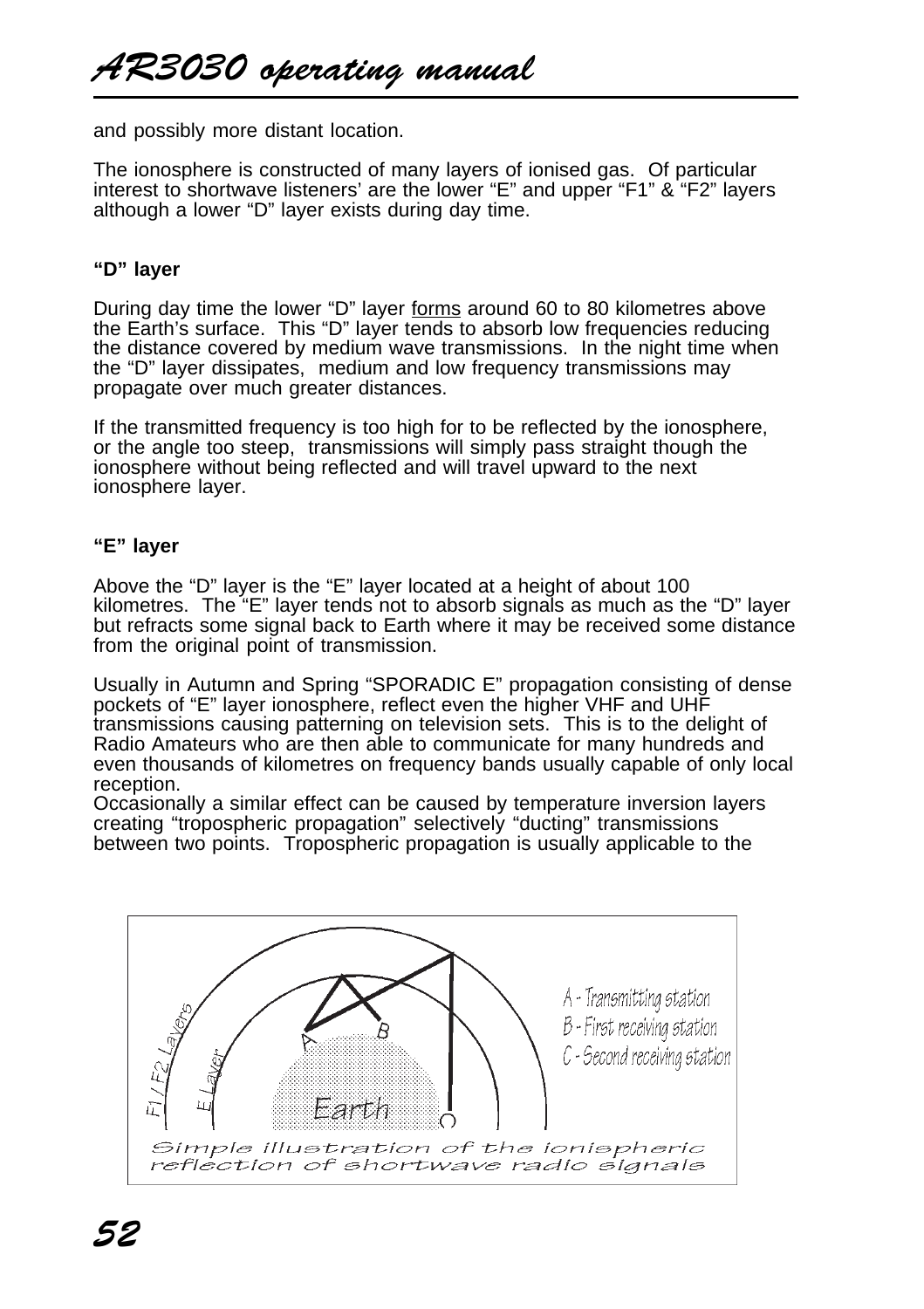higher VHF and UHF bands.

#### **"F1" & "F2" layers**

During the day time there are two upper layers of the ionosphere, these being the "F1" layer at about 200 kilometres and the "F2" layer at about 400 kilometres. As evening falls, these layers combine to form a single "F" layer. It is "F" layer propagation that is largely responsible for shortwave propagation over great distances.

The density of the ionosphere layers varies depending upon season, time of day and sunspot activity which is believed to follow an eleven year cycle of good and bad propagation conditions.

You will note that large areas of the Earth's surface lays between the point of transmission and reflection, in this area there will be little or no reception. For this reason "F" layer propagation is often referred to a "SKIP" and the reflected signal as "SKY WAVE".

Generally speaking only frequencies below 30MHz are reflected by the ionosphere. Higher frequencies pass straight through even the "F" layers and will continue outward into space for ever.

#### **Choice of frequency**

Depending upon the time of day and desired skip distance, different frequencies will be selected by Radio Amateurs and commercial users such as Oceanic Air Traffic.

For instance the "MUF" (Maximum Usable Frequency) is often stated for a path between two locations. Choosing a frequency above the "MUF" will not produce results as transmissions will pass straight into space.

Many propagation predictions and statistics are published and usually available from most country's National Amateur Radio and Shortwave Listeners representatives.

Various publications are produced giving transmission and contact details for World wide reception. These titles include:

World Radio TV Handbook (WRTH), BPI Communications, 1515 Broadway, New York 10036, NY USA.

Passport To World Band Radio, IBS North America, Box 300, Penn's Park PA 18943, USA.

Listings for utility services are also widely published and available.

For a list of Shortwave and Amateur Band allocations refer to the table in section 6-12 of this manual.

# **(12) Specification**